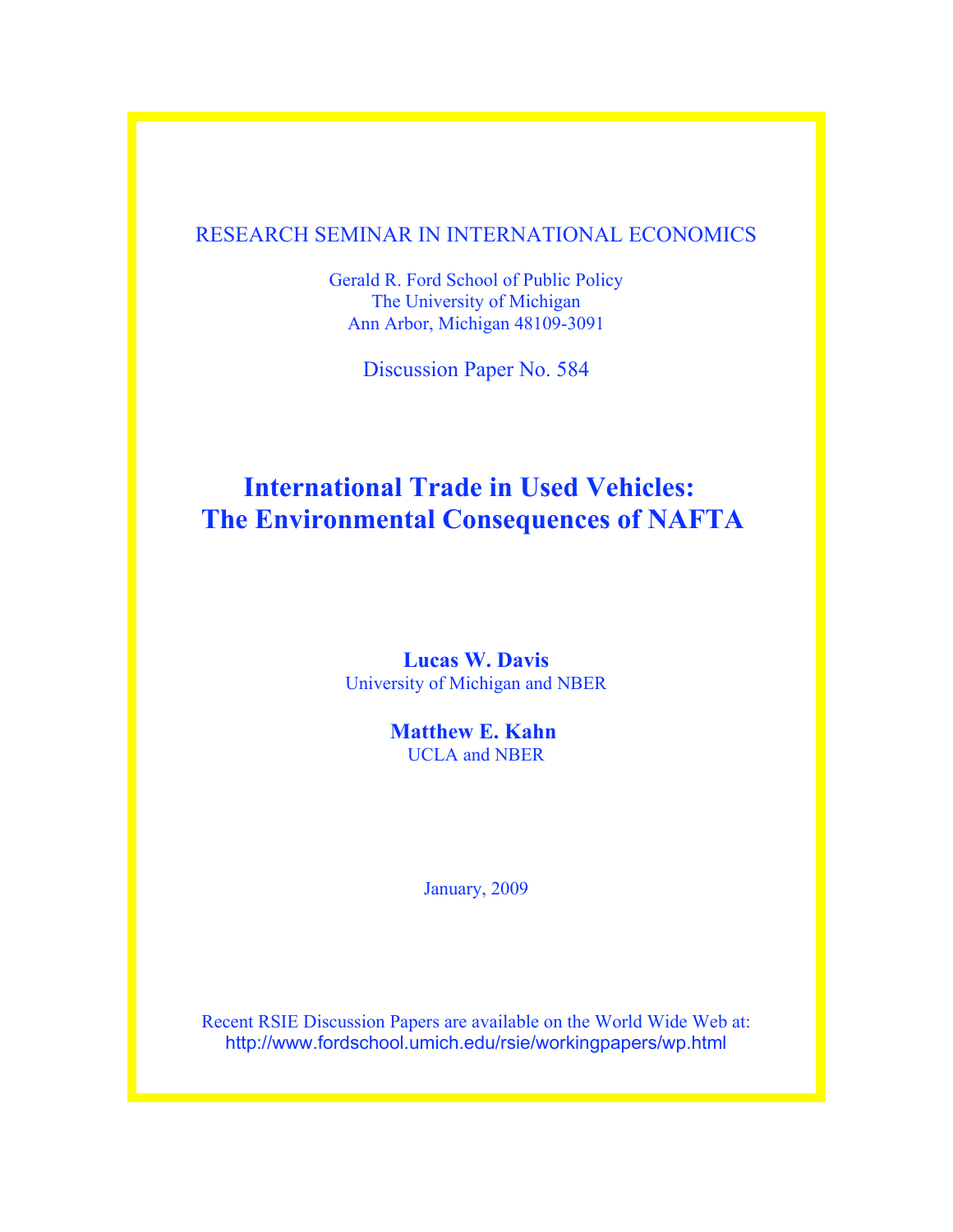## **International Trade in Used Vehicles: The Environmental Consequences of NAFTA**

Lucas W. Davis\* *University of Michigan and NBER*

> Matthew E. Kahn *UCLA and NBER*

> > January 2009

## **Abstract**

Previous studies of trade and the environment overwhelmingly focus on how trade affects where goods are produced. However, trade also affects where goods are consumed. In this paper we describe a model of trade with durable goods and non-homothetic preferences. In autarky, used goods are relatively inexpensive in high‐income countries and free trade causes these goods to be exported to low‐income countries. We then evaluate the environmental consequences of this pattern of trade using evidence from the North American Free Trade Agreement. Since trade restrictions were eliminated in 2005, over 2.5 million used cars have been exported from the United States to Mexico. Using a unique, vehicle‐level dataset, we find that traded vehicles are dirtier than the stock of vehicles in the United States and cleaner than the stock in Mexico, so trade leads average vehicle emissions to decrease in both countries. Total greenhouse gas emissions increase, primarily because trade gives new life to vehicles that otherwise would have been scrapped.

Key Words: Durable Goods, Non‐Homothetic Preferences, NAFTA, Climate Change JEL: F18, H23, Q54, Q56

\*(Davis) Department of Economics, University of Michigan, 611 Tappan Street, Ann Arbor, MI 48109, lwdavis@umich.edu. (Kahn) UCLA Institute of the Environment, La Kretz Hall, Suite 300, Box 951496, Los Angeles, CA 90095, *mkahn@ioe.ucla.edu.* We are grateful to David Autor, Brian Kovak, Arik Levinson, William Nordhaus, Joe Shapiro, Eric Verhoogen and seminar participants at the University of Michigan, Boston University, Columbia, Georgetown, Yale, Harvard, and Arizona State for helpful comments. Italo Gutierrez provided excellent research assistance.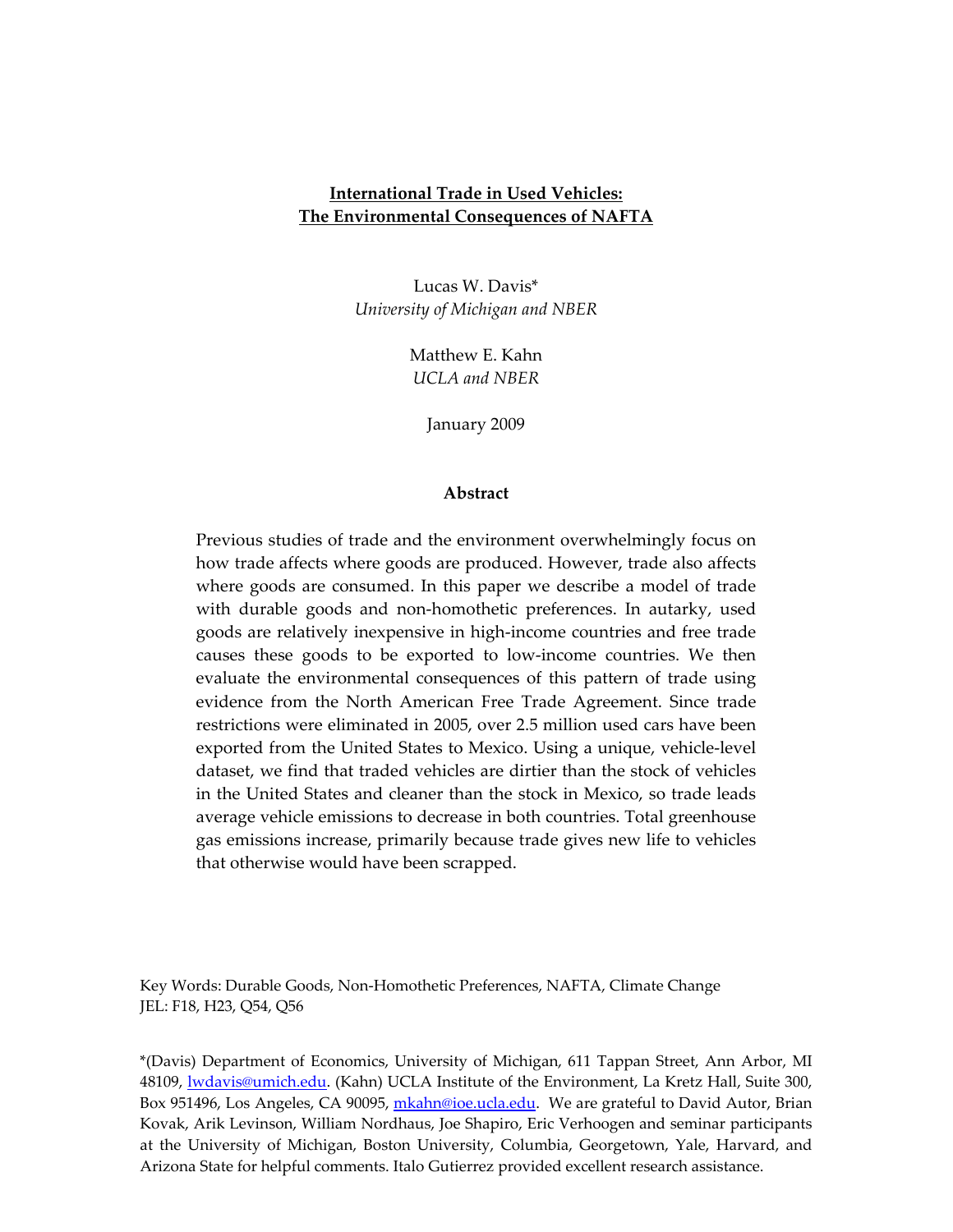### **1. Introduction**

 $\overline{a}$ 

Over the last two decades an unprecedented increase in private vehicle ownership has taken place in the developing world. The total number of registered vehicles in non‐OECD countries increased from 110 million to 210 million between 1990 and 2005, and, by some estimates, is forecast to increase to 1.2 billion by  $2030<sup>1</sup>$  Rising income explains a large share of this growth. Another important but rarely discussed factor is international trade in used vehicles. High-income countries export large quantities of used vehicles to low‐income countries. The scope for continued expansion of trade is enormous. For example, in 2007 there were 768 total vehicles per 1000 people in the United States compared to 30 per 1000 in China and only 12 per 1000 in India.

In this paper we use theory and empirical evidence to evaluate the environmental implications of free trade in vehicles and other used durable goods between a high-income country and a lower-income trading partner. In our model preferences are non‐homothetic such that demand for good quality is increasing in income. In autarky, used goods are relatively inexpensive in the high-income country and free trade causes these goods to be exported to the low‐income country.

Both countries enjoy large gains from trade. However, our model also highlights several mechanisms by which trade impacts the environment. These external costs are potentially very important because of the central role of vehicles and other energy-using durable goods in the production of local and global pollutants. The direct effect of trade is to increase the number of vehicles in the low-income country and decrease the number of vehicles in the high‐income country. Trade also affects the composition of the vehicle stock in each country. How average vehicle emissions change in both countries depends on how the environmental characteristics of traded vehicles compare to the existing stock.

We apply this framework to the deregulation of the North American market for used cars and trucks following the North American Free Trade Agreement (NAFTA). In

<sup>&</sup>lt;sup>1</sup> Ward's Automotive Group (1992-2008), Dargay, Gately, and Sommer (2008).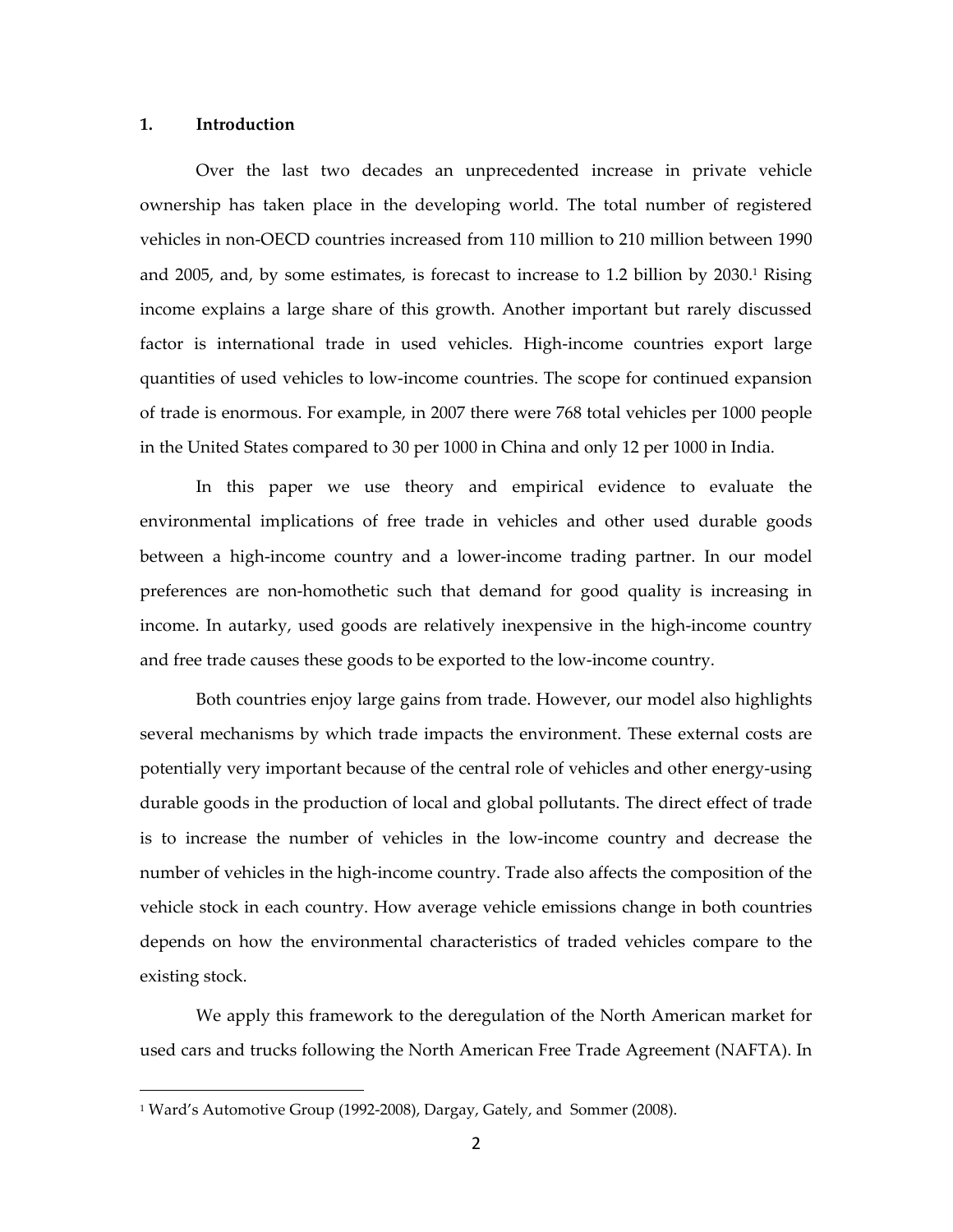accordance with the conditions of NAFTA, in August 2005 Mexico issued a decree allowing 10‐15 year‐old vehicles to be imported from the United States. This represented a dramatic break from the previous policy that prohibited entry for all used vehicles except for certain vehicles used in agriculture. Consistent with the predictions of our model, we document that between 2005 and 2008 over 2.5 million used cars and trucks were exported from the United States to Mexico.

To evaluate the environmental consequences of this trade pattern, we assemble the most comprehensive dataset ever compiled on North American trade in used vehicles and vehicle emissions. Our dataset allows us to identify, at the vehicle level (using VIN numbers), which vehicles were traded as a result of trade liberalization. The results show that traded vehicles are higher‐emitting than the stock of vehicles in the United States, but lower‐emitting than the stock of vehicles in Mexico. As a result, trade has led to a decrease in average vehicle emissions in both countries.<sup>2</sup>

Total greenhouse gas emissions increase, primarily because trade gives new life to vehicles that otherwise would have been scrapped. Although trade led to no discernible decrease in the number of vehicles in circulation in the United States, it led to a large increase in the number of vehicles in Mexico. Over the long-run this scale effect is exacerbated by differences in vehicle retirement rates between the two countries. As predicted by our model, we document that vehicle retirement rates are substantially lower in Mexico and we show that this can have a large impact on lifetime carbon emissions from vehicles.

Previous studies of trade and the environment have not emphasized the role of durable goods. Grossman and Krueger (1993), Antweiler, Copeland and Taylor (2001), Copeland and Taylor (2003), and Levinson and Taylor (2008) focus on how trade affects where goods are produced. Our analysis illustrates that trade also affects where goods are *consumed*. Trade affects prices and choice sets and thus changes the type and quality of goods in use, potentially with serious implications for the environment. With durable

<sup>2</sup> This is similar to a result from Feenstra and Hanson (1997) that capital flows from North to South can increase the average capital intensity in both countries.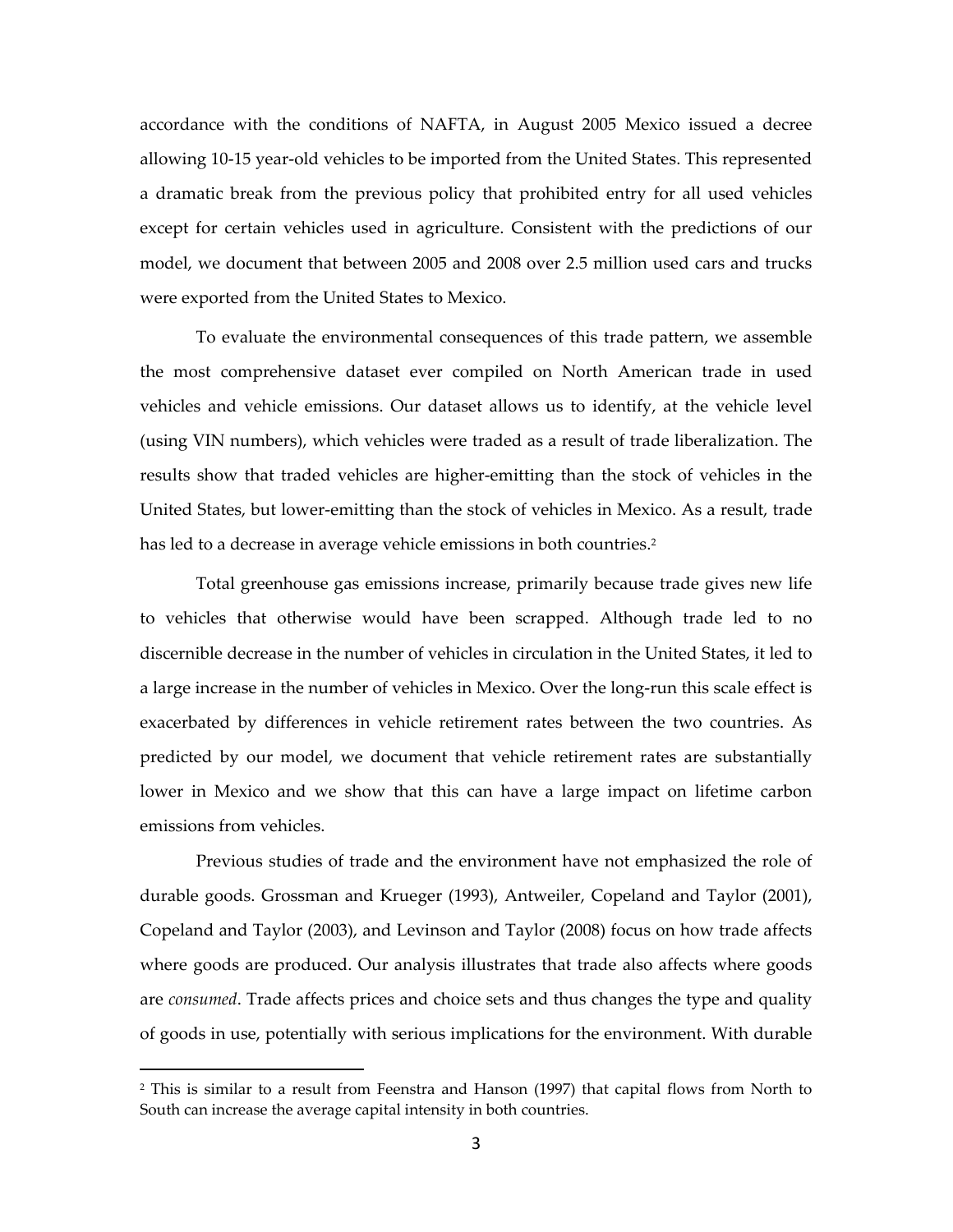goods, how and where goods are consumed is potentially even more important than how and where they are produced. For example, only 7% of the total lifetime carbon emissions for vehicles come from production and assembly whereas 93% come from fuel usage.3

Another important feature of our analysis which distinguishes it from much previous work is our focus on both local and global pollutants. The leading empirical studies in the trade and environment literature have emphasized effects on local pollutants such as sulfur dioxide in judging the consequences of trade (see, e.g., Antweiler, Copeland and Taylor 2001 and Copeland and Taylor 2003). We agree that local pollutants are important, but given the paramount importance of the issue of climate change it is also important to investigate how free trade affects this global environmental criterion. With global pollutants the location of consumption is irrelevant, but the magnitude of lifetime consumption is not. As a result, policies aimed at reducing greenhouse gas emissions may not achieve aggregate gains when fuel inefficient durable goods can be traded.

## **2 A Model of Trade in Used Durable Goods**

 $\overline{a}$ 

This section describes a model of trade in used durable goods. In section 2.1, we demonstrate that if demand for good quality is increasing in income then free trade will cause used durable goods to be exported from high‐income countries to low‐income countries. Section 2.2 shows how trade affects the choice set in each country, and argues that the effect of trade on average quality in each county is ambiguous. Finally in section 2.3, we discuss the environmental consequences of this trade pattern. Older goods tend to emit higher levels of local and global pollutants. As a result, trade in used durables may have a large impact on environmental quality in both importing and exporting countries.

<sup>&</sup>lt;sup>3</sup> This estimate is from Massachusetts Institute of Technology Energy Laboratory (2000) based on a total lifetime driving distance of 300,000 kilometers.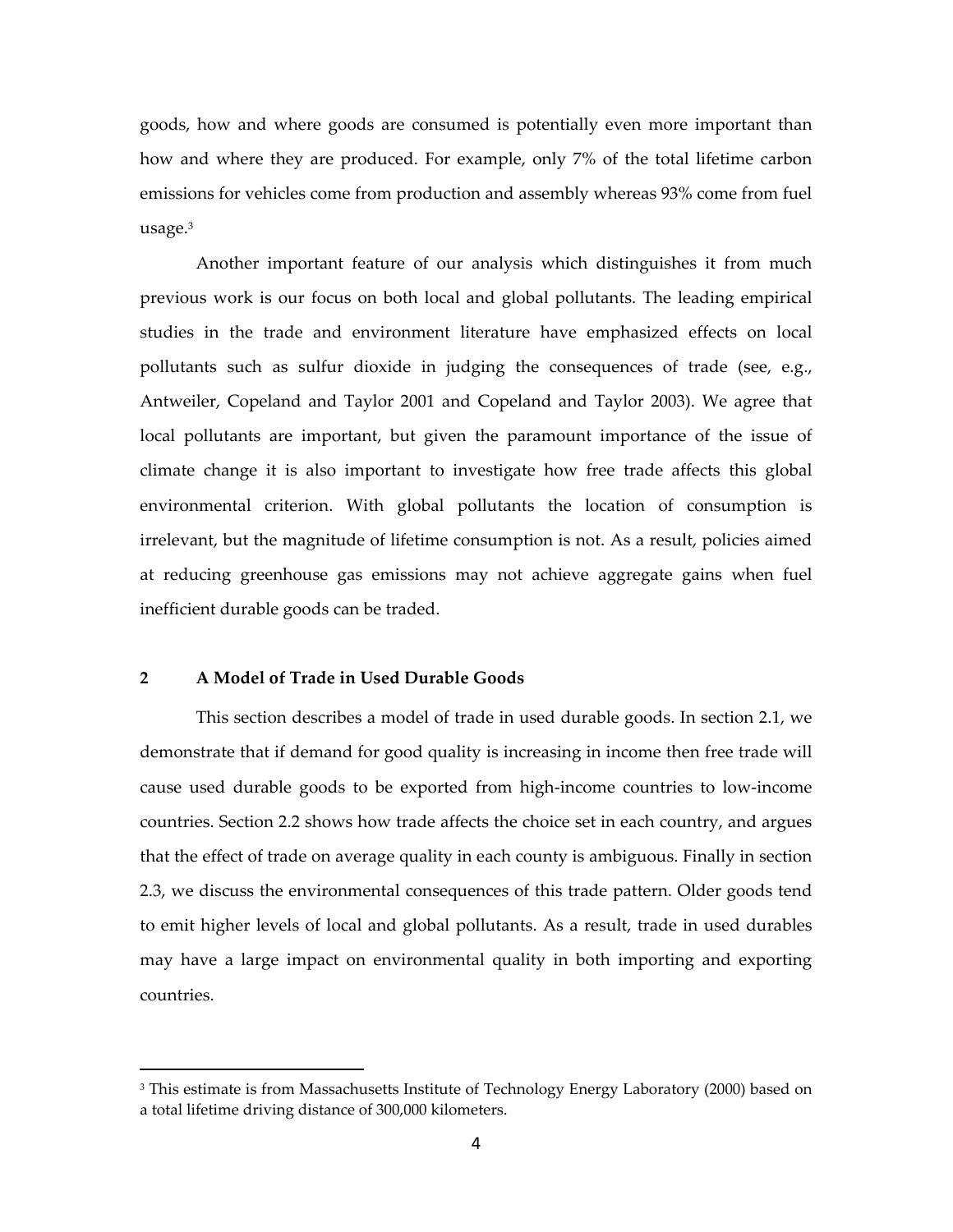## **2.1 Non‐Homothetic Preferences and Gains to Trade**

Suppose preferences are non‐homothetic such that demand for good quality is increasing in income.4 For constant prices, countries consume an increasing fraction of high-quality (new) goods as income increases. Figure 1b shows that in the relevant case, the income expansion path bends toward new goods and away from old goods.



Figure 1a: Homothetic Preferences Figure 1b: Non‐Homothetic Preferences



 $\overline{a}$ 





Old Goods Old Goods Old Goods Old Goods Old Goods Old Goods Old Goods Control of the Control of the Control of Control of the Control of Control of Goods of the Control of Control of Control of Control of Control of Contro

This framework implicitly assumes a vertical model of quality. Durable goods are differentiated products described by a vector of different utility‐bearing attributes. We are assuming, however, that these attributes can be mapped into a single measure of quality that is consistent across countries. The vertical model provides an important starting point for describing the trade pattern between rich and poor countries.

Consider the case in which durable goods have a lifespan of two periods. Goods are new in the first period and then old in the second period. If new goods are purchased at a constant rate, there will be a fixed proportion of new and old goods. In autarky old goods will be relatively inexpensive in the high‐income country and

<sup>4</sup> Previous studies of trade with non‐homothetic preferences have not focused on durable goods. Flam and Helpman (1987), Stokey (1991), and Matsuyama (2000) adopt non-homothetic preferences in the context of Ricardian trade models, with low‐income countries having a comparative advantage in producing low‐quality goods. It is not appropriate to incorporate durable goods into this framework because used goods are not produced directly so a country cannot, e.g., have a comparative advantage in producing used durable goods.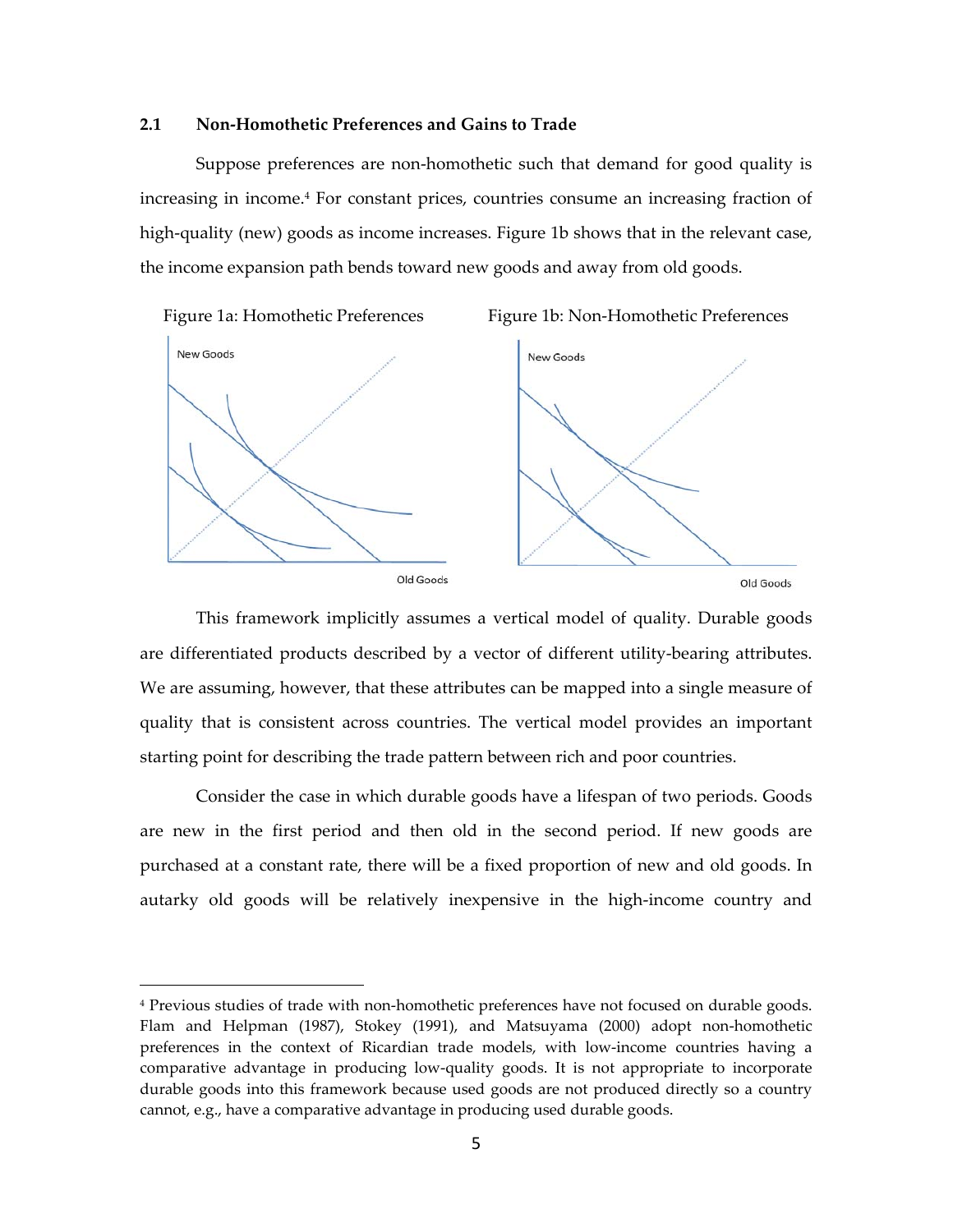relatively expensive in the low‐income country. This can be seen graphically in figure 2, with the fixed proportion of new and old goods represented by a 45-degree line.



Figure 2: Equilibrium Prices in Autarky

With non-homothetic preferences a country would like to consume relatively more new goods as income increases.<sup>5</sup> When the proportion of new and old goods is fixed, however, relative prices must change to clear the market. In particular, as income increases, old goods must become relatively less expensive in order to maintain equal demand for both quality levels.

When the market is opened to trade in new goods, prices of new goods equalize but the prices of old goods continue to adjust to maintain equal demand for both quality levels in both countries. As durable goods age, they decrease in price more quickly in the high-income country. When, in addition, the market is opened to trade in old goods, old goods are exported from the high‐income country to the low‐income country. Trade expands until the price of old goods equalizes as in figure 1b.

<sup>&</sup>lt;sup>5</sup> Urban economists have noted a "filtering" pattern with respect to long-lived houses. New houses tend to be owned by high‐income households but over time neighborhoods with an older housing stock tend to attract lower‐income households. See Brueckner and Rosenthal (2008) for details.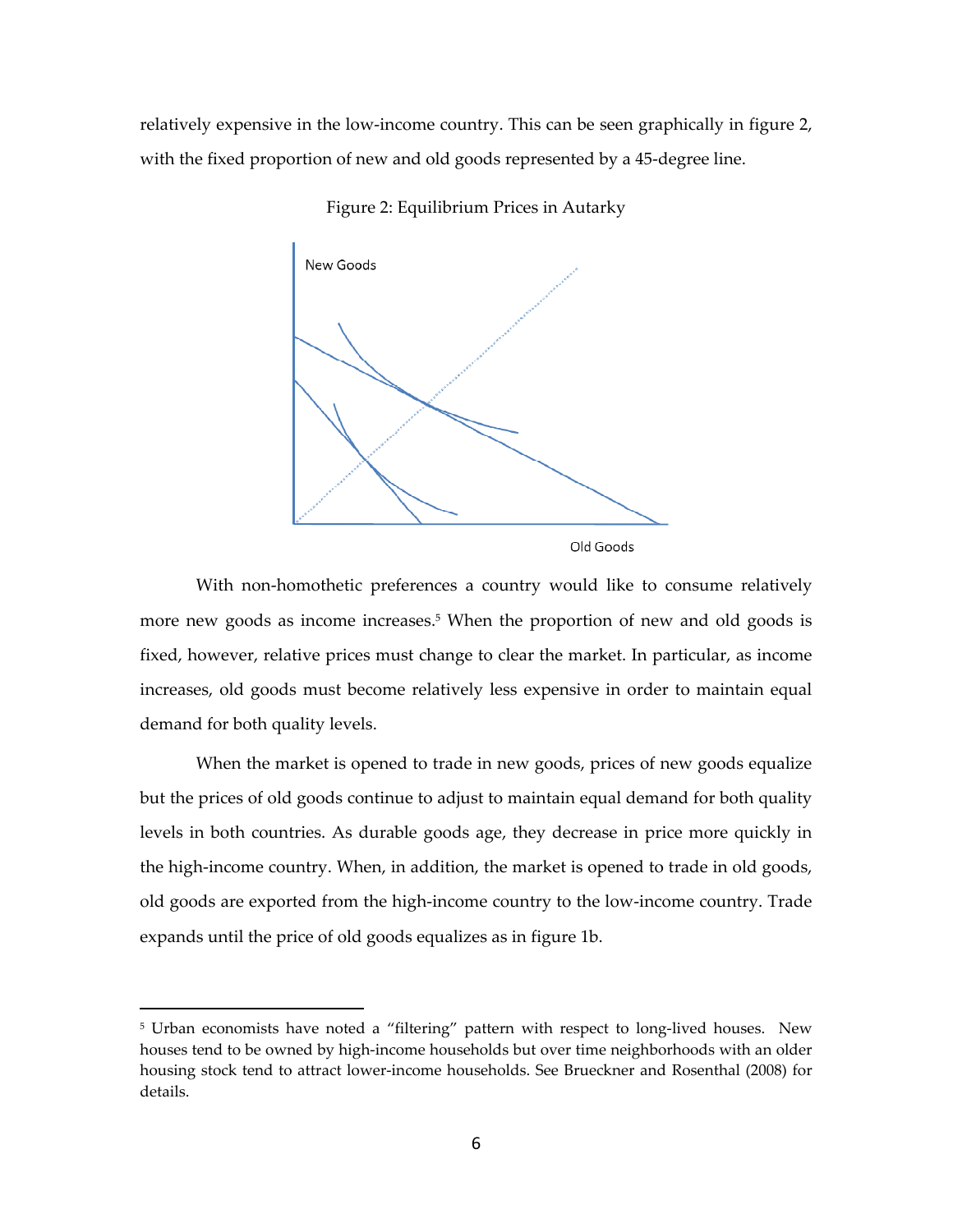Both countries gain from trade. The high‐income country, with its high willingness‐to‐pay for quality, is able to consume a high proportion of new goods. As these goods depreciate in quality, trade provides an outlet for the high-income country to sell their old goods. The low‐income country uses a high proportion of old goods, purchasing them from the high-income country where they are relatively less desirable. Trade continues indefinitely, as goods depreciate in both countries and need to be replaced.

Results are similar allowing for endogenous retirement of old goods. In autarky durable good retirement rates are higher in high‐income countries. Used goods are relatively cheap, so when faced with repair costs, durable good owners in high-income countries would rather replace than repair. In low‐income countries, used goods are relatively expensive so durable good owners are willing to incur large repair costs to avoid retiring the good. This differential retirement mitigates the compositional mismatch across countries, increasing the relative share of old goods in the low‐income country and the relative share of new goods in the high‐income country.

While non-homothetic preferences provide a plausible explanation for this pattern of trade, it is important to consider alternative explanations. Perhaps most importantly, differences in operating costs across countries provide an alternative rationale for trade. See e.g. Sen (1962), Thoumi (1975), Bond (1983), and Navaretti, Soloaga, and Takacs (2000). Older durable goods may require larger labor inputs, making them relatively more desirable in countries where wage rates are low. The operating cost framework generates a pattern of trade very similar to the pattern implied by non‐homothetic preferences. In particular, with free trade, old durable goods are exported from high‐wage to low‐wage countries. In addition, the operating cost framework implies that trade patterns will be sensitive to energy prices, availability of replacement parts, access to specialized repair equipment, and supply of experienced repair technicians. In addition, environmental regulations can affect operating costs by, for example, requiring costly emissions testing. We view our approach as complementary to this existing literature.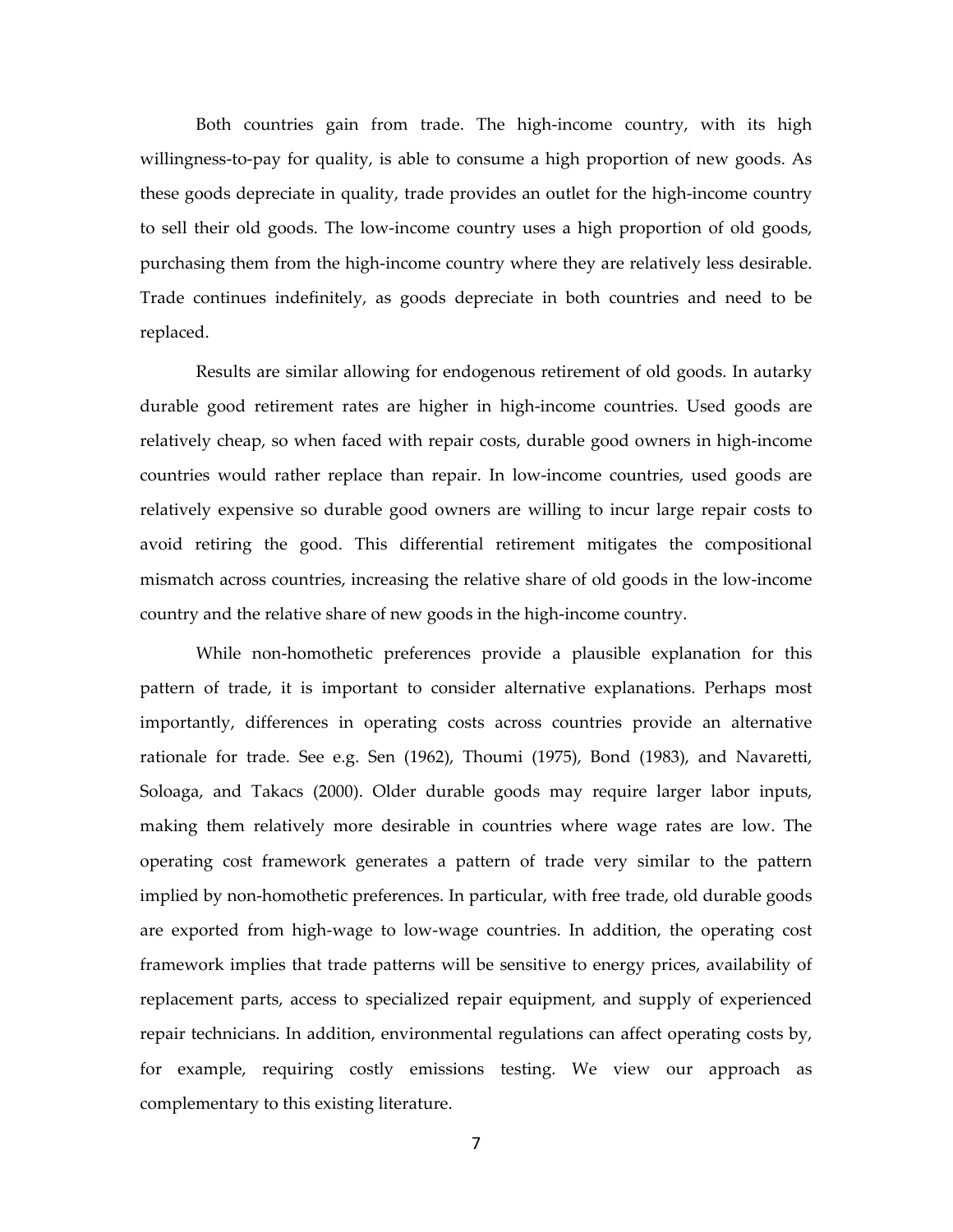## **2.2 Extending the Model to Allow for a Continuum of Quality Levels**

With two quality levels (new and old) the effect of trade on quality in each country is unambiguous – raising average quality in the rich country and lowering average quality in the low‐income country. However, when one extends the model to allow for a continuum of quality levels, the effect of trade on quality is ambiguous. Consider first what happens in the low‐income country. As in Rosen (1974), the relationship between price (p) and quality (z) is determined by equilibrium interactions between buyers and sellers. Figure 3 demonstrates how this hedonic price schedule might shift in response to international trade in used durable goods.

Figure 3: An Illustration of How Trade in Used Goods Shifts the Hedonic Price Schedule in the Low‐Income Country



International trade shifts the hedonic price schedule downward, decreasing the equilibrium prices of older, lower-quality goods, with the largest price decreases for very old, very low‐quality goods. Buyers locate at different points along the price schedule depending on their willingness-to-pay for quality. Different buyers within the low-income country have different willingness-to-pay for quality because of differences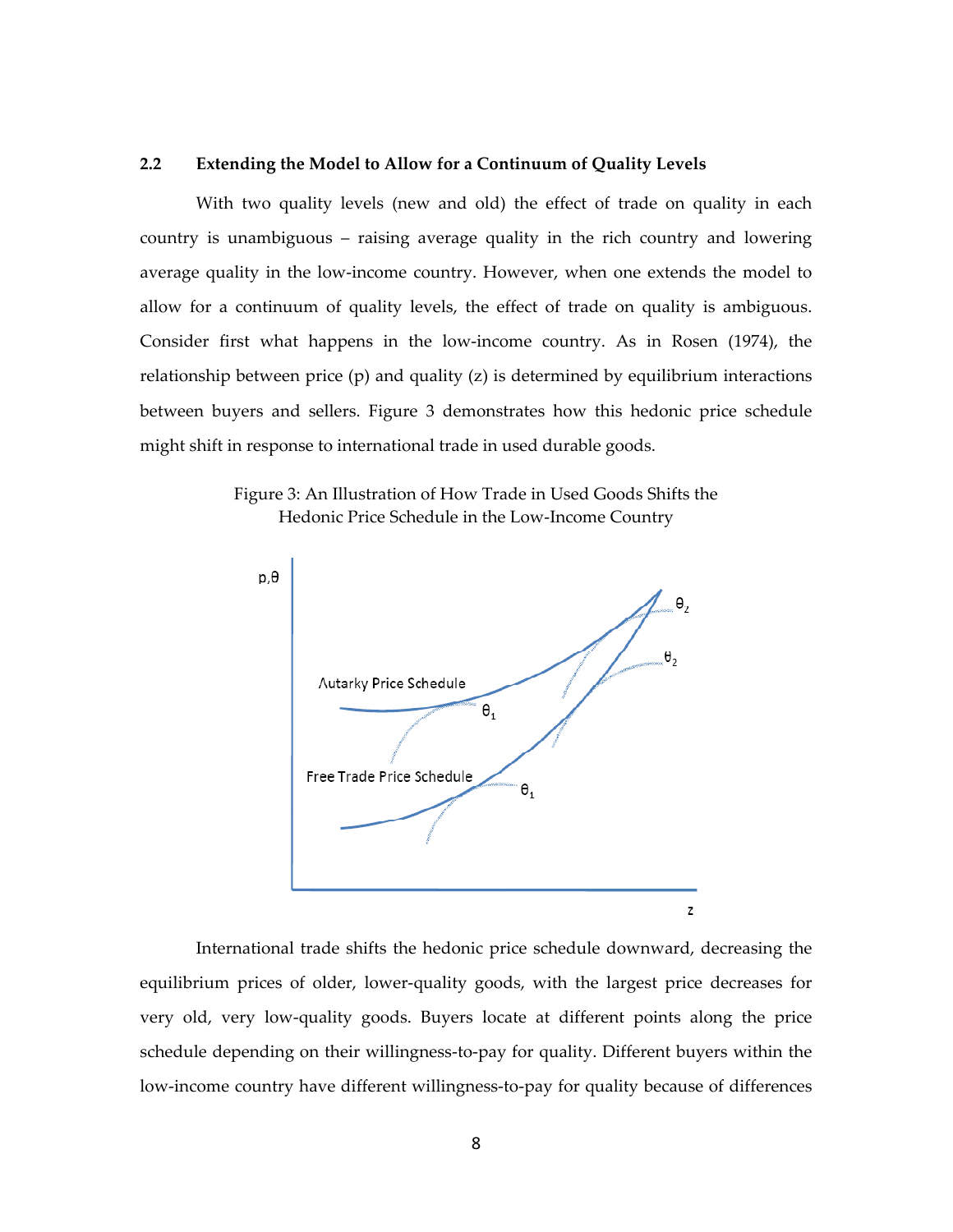in income and other factors. Preferences for quality are described by the buyer's bid function, denoted θ, an indifference curve in (p,z) space.

The figure demonstrates how two different types of buyers respond to the shift in the hedonic price schedule. Type 1 buyers substitute to higher‐quality goods, walking up the "quality ladder" in response to the lower price of quality. Type 2 buyers, in contrast, substitute to lower‐quality goods, responding to the considerably lower prices for somewhat lower-quality goods than they were consuming in autarky.

In the high‐income country the hedonic price schedule shifts in the opposite direction. Owners of durable goods in the high‐income country recognize that they have a tradeoff between using their current good, trading it to the low‐income country, or scrapping it. Trade increases the price of low‐quality goods, leading some buyers to substitute toward higher quality and others to substitute toward lower-quality.

Trade may also change the number of buyers in the market. In the Rosen framework there are a fixed number of buyers who are assumed to demand a single good inelastically. However, by shifting the hedonic price schedule, trade may cause changes along the extensive margin. In the low‐income country, trade decreases the price of low‐quality goods, potentially making them accessible to buyers who had been previously priced out of the market. In the high-income country, trade increases the price of low‐quality goods, potentially forcing some buyers out of the market. We revisit these possibilities in the following subsection because they have particular relevance in the empirical application which follows.

Overall, the impact of international trade on average quality is ambiguous. In the low‐income country if there are large changes in the extensive margin, or widespread substitution away from new durables, then average quality will fall. In contrast, if enough buyers respond to the decrease in the price of quality by upgrading to higher‐ quality goods, then average quality will rise. Similarly, in the high‐income country, if there are large changes along the extensive margin or widespread substitution toward new durables then average quality will rise. However, if enough buyers respond to the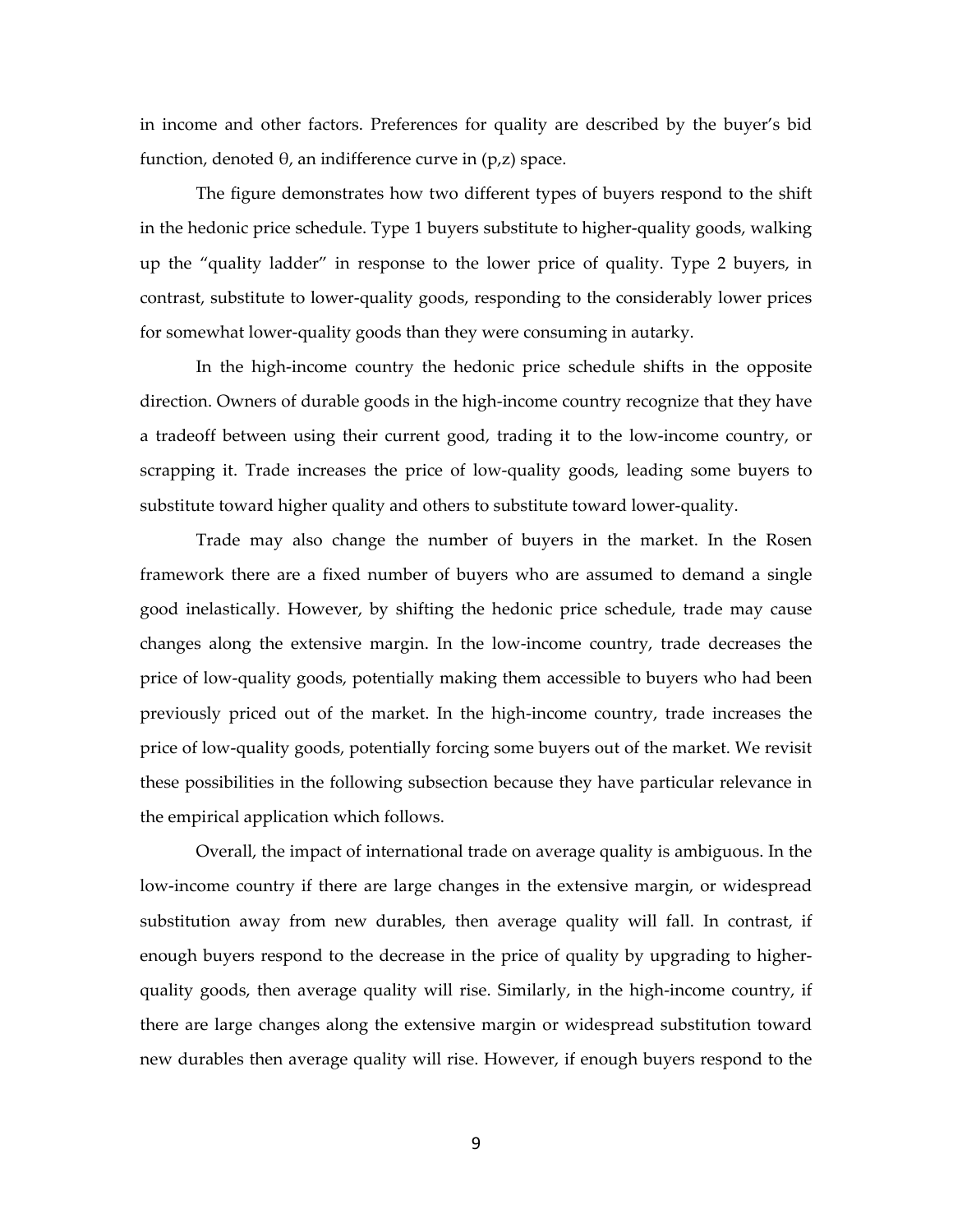increase in the price of quality by downgrading to lower quality, then average quality will fall.

Implicitly we are assuming that there is limited scope for producers of new durable goods to respond to competition from used goods.<sup>6</sup> We recognize, however, that changes in the prices of used durable goods will affect pricing for new durable goods that are close substitutes. This is reflected in the smooth price gradient after trade in figure 3. We assume, however, that as one moves toward the high‐end of the quality gradient, this effect attenuates to zero. This is likely to be a reasonable approximation in the short-run, where only prices can change. In the long-run, however, producers of new durable goods may want to, for example, increase the quality of new goods in order to differentiate them from used goods available through trade. Our analysis does not capture these long‐run responses.

## **2.3 The Environmental Consequences of this Pattern of Trade**

 $\overline{a}$ 

This pattern of trade has important environmental implications because energy‐ using durable goods play a central role in the production of local and global pollutants. This section discusses the different mechanisms by which trade affects the overall level of emissions. Following the existing literature on trade and the environment (e.g., Grossman and Krueger 1993, Copeland and Taylor 2003) we distinguish between scale and composition, recasting these mechanisms to our framework which emphasizes consumption rather than production.7

<sup>6</sup> For example, trade in used durable goods may change incentives for producers by altering the market structure. As first articulated by Coase (1972) and more recently analyzed by Esteban and Shum (2007), the market for used durable goods limits market power for producers. A trade pattern in which used durable goods are traded from high‐income to low‐income countries will increase the ability of producers in the high‐income country to exercise market power, and decrease the ability of producers in the low‐income country to exercise market power. These dynamic effects are mitigated, however, when there are a large number of firms because each producer does not internalize the effect current production will have on future profits for other firms. Trade will also affect the market for new durable goods indirectly by increasing resale prices in high‐income countries and decreasing resale prices in low‐income countries.

 $7$  A similar distinction between consumption and production is made by McAusland (2008) which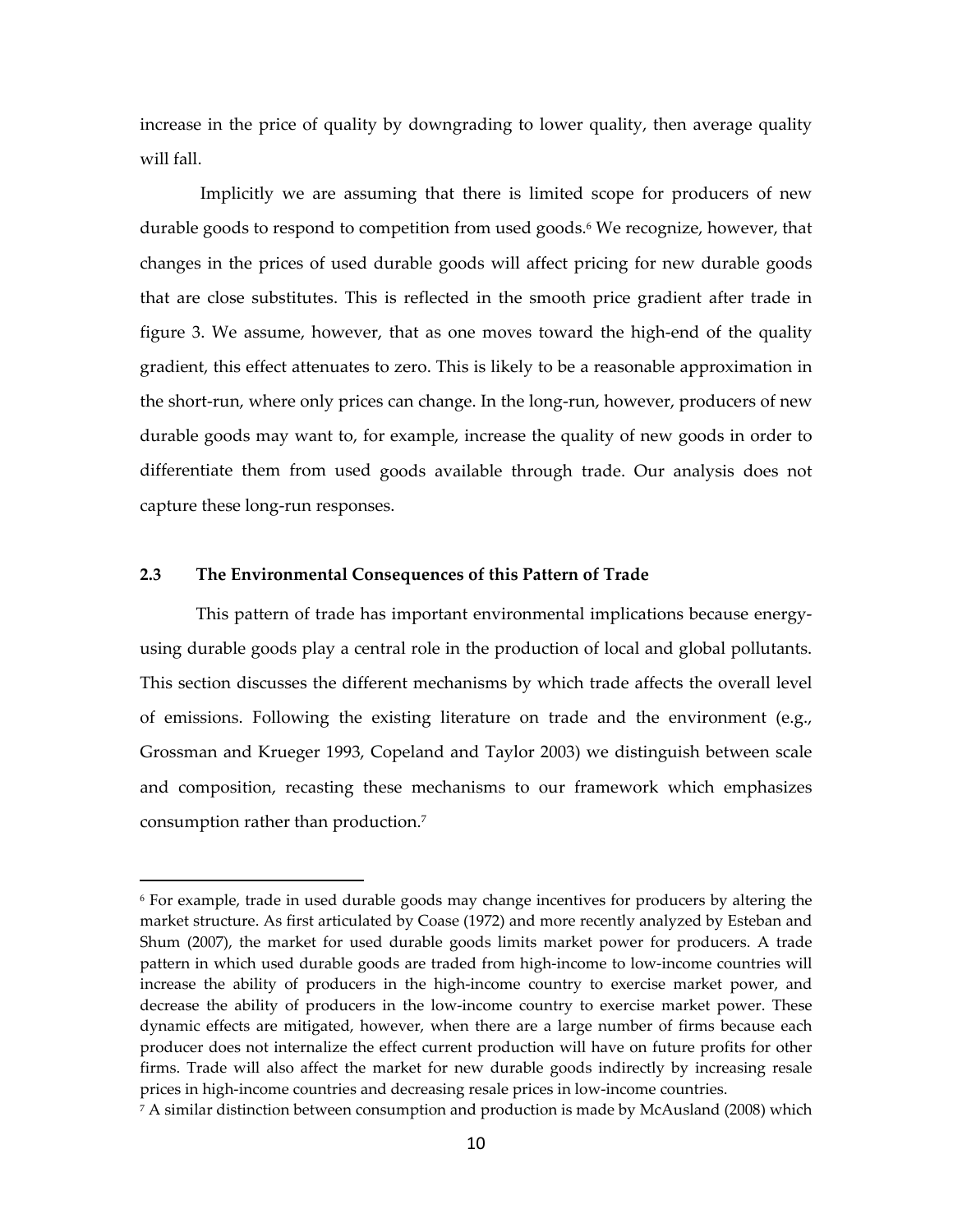The direct effect of trade is to increase the number of old goods in the low‐ income country and decrease the number of old goods in the high‐income country. Changes in relative prices also engender changes in purchases of new goods, decreasing consumption of new goods in the low‐income country, and increasing consumption of new goods in the high‐income country. The scale effect is the total change in the overall number of durable goods in each country.

In addition, trade affects the composition, or mix of durables in each country. The model implies that old durable goods will be exported from the high‐income country to the low‐income country. Because older, low‐quality durable goods also tend to be high‐emitting, this pattern of trade has important implications for the environment. How average emissions change in both countries depends on how the environmental characteristics of traded goods compare to the existing stock.

Scale and composition effects also depend on changes in the number of agents in the market. As discussed earlier, trade equalizes the price of quality across countries, increasing the number of buyers in the low‐income country and decreasing the number of buyers in the high‐income country. These changes along the extensive margin will affect composition if these buyers demand a different level of quality than the average buyer in the market. For example, new entrants in the low‐income country will tend to demand very low‐quality durable goods. If these goods are also high‐emitting this can have large environmental effects.

Another important factor is intensity of use. Emissions are a function of the number of durable goods, their emissions levels, and the intensity with which they are used. If intensity of use varies across countries, trade will affect the total level of emissions even if the total number of durable goods in use does not change. Income effects imply that intensity of use will tend to be higher in high-income countries. If this is the case, then total intensity of use will decline as durable goods are traded from high‐ income countries to low‐income countries.

examines theoretically how opposition to environmental regulations varies with whether pollution is generated by producers or consumers.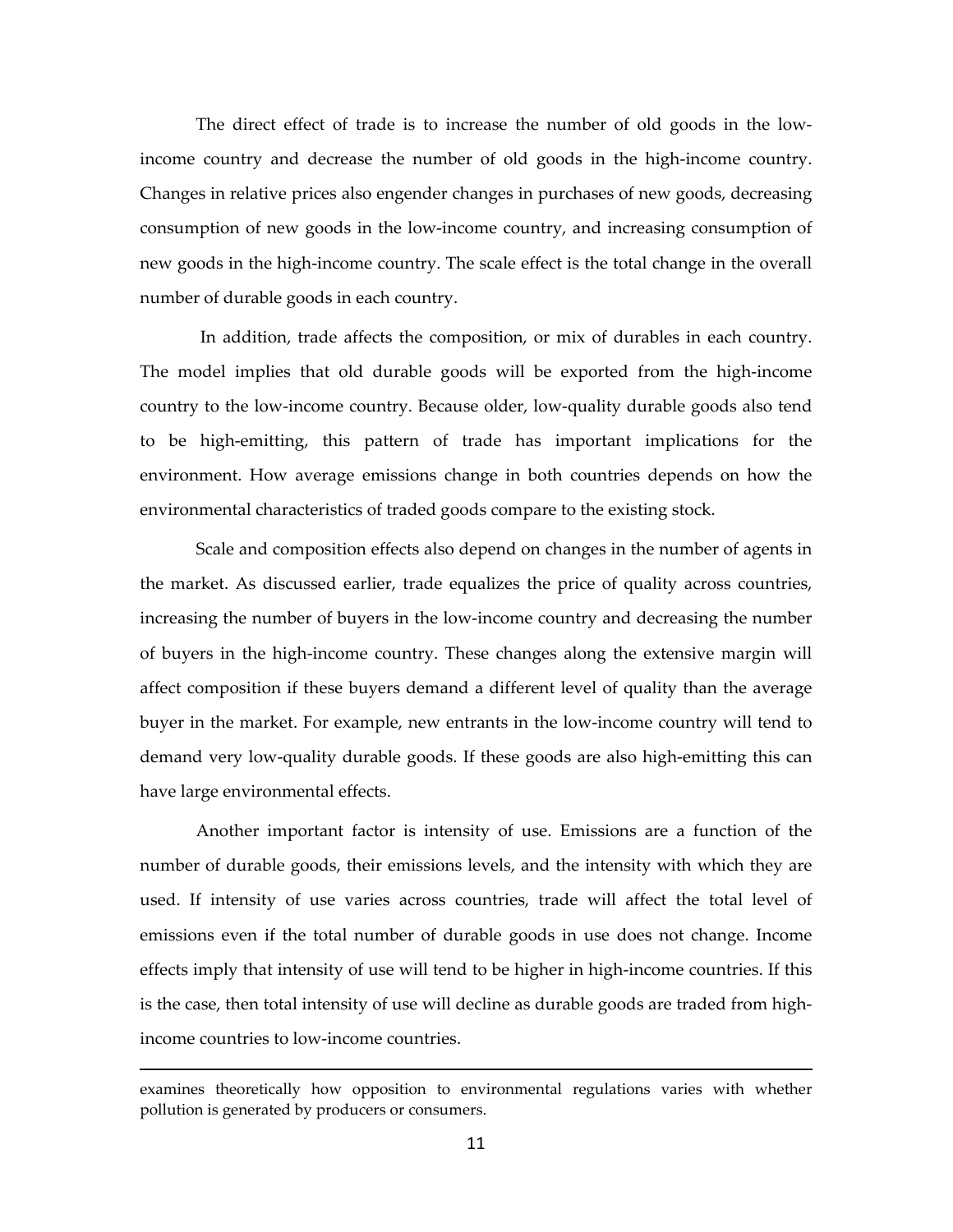For local pollutants, the magnitude of social costs depends not only on the level of emissions, but also on the location of emissions. One of the important themes in a recent literature in the atmospheric sciences is that marginal damages from emissions can vary dramatically across locations. See, e.g., Mauzerall, et al., 2005. One of the most important factors is the number of people nearby who are exposed to the increase in ambient pollution levels. Thus, a comprehensive analysis of the social costs from local pollution would need to measure not only the change in total emissions, but also model the relationship between emissions and ambient pollution levels, and examine changes in levels across particular locations.

We have highlighted the key mechanisms by which trade in used durable goods will affect the environment. We now turn to a specific empirical application to quantify the size of these separate effects.

### **3 Background: The North American Free Trade Agreement**

 $\overline{a}$ 

NAFTA is a good candidate for an empirical study of the environmental consequences of trade in durable goods for several reasons. First, the volume of trade within North America is large. Total merchandise trade between the United States and Mexico in 2006 was \$335 billion (WTO, 2007, p.17). This represents a large proportion of total trade, particularly for Mexico where 85% of all exports in 2006 went to the United States (WTO, 2007, p. 23). Second, the stark difference in income levels between Mexico and the U.S. make this is a particularly good case for testing the implications of a model based on non‐homothetic preferences. Third, NAFTA marked a sharp change from previous policies, allowing us to observe market behavior both with and without trade restrictions. Fourth, a substantial literature already exists about the environmental consequences of NAFTA, providing a point of comparison for our analysis.8

<sup>8</sup> Previous empirical studies of the effect of NAFTA on the environment have found mixed results. Working prior to NAFTA, Grossman and Krueger (1993) use a cross‐country regression to show that ambient levels of sulfur dioxide and particulates increase with per capita GDP at low levels of GDP, suggesting that NAFTA would improve environmental quality via an overall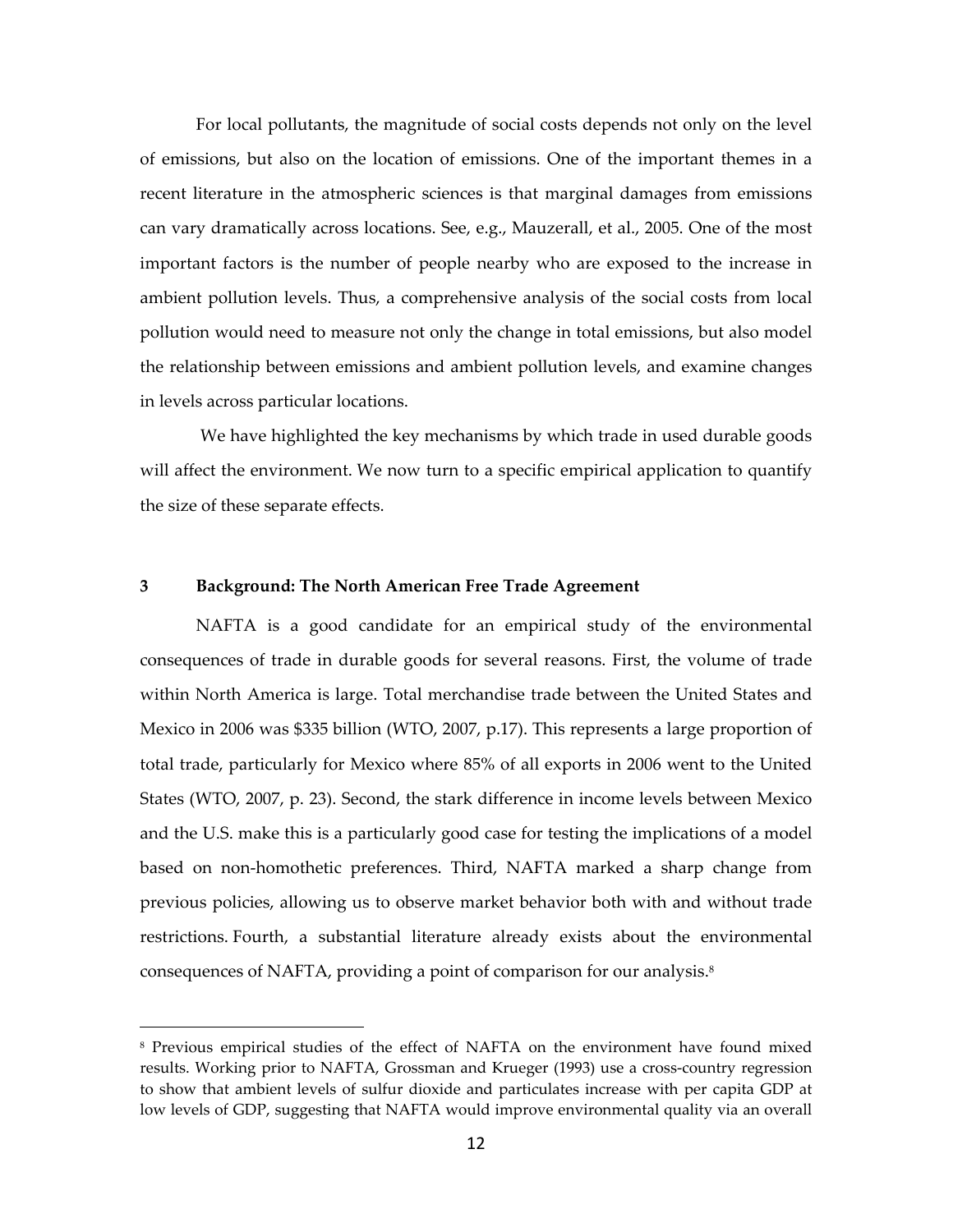We restrict the analysis to cars and trucks. Vehicles are the single largest category of internationally traded used durable goods, and the most important in terms of environmental considerations. In the United States, for example, 33.8% of carbon dioxide emissions are derived from the transportation sector.<sup>9</sup> Using a midpoint estimate of the marginal damage per ton of carbon dioxide (\$15, Metcalf 2008), this implies external costs of approximately \$30 billion annually. In addition, in many cities, vehicles are responsible for a substantial proportion of emissions of local pollutants.10 Moreover, restricting our analysis to a single class of durable goods allows us to assess environmental quality using a consistent set of measures.

NAFTA came into effect January 1, 1994, immediately eliminating tariffs on many goods and establishing a timetable for tariff reductions on many other goods. Restrictions for used vehicles imports were immediately eliminated in Canada and the United States. Mexico did not initially eliminate restrictions but agreed to a timetable under which restrictions would be eliminated in five phases beginning January 1, 2009 and ending, with complete liberalization, January  $1, 2019$ .<sup>11</sup> Gearing up to meet these changes, Mexican President Vicente Fox surprised many industry insiders by accelerating the deregulation process, eliminating trade restrictions for a large class of

increase in income. Harbaugh, Levinson, and Wilson (2002) argue that these results are fragile. Grossman and Krueger use cross‐industry evidence to examine the impact of U.S. tariff rates and pollution abatement costs on U.S. imports from Mexico, finding no significant effect. Levinson and Taylor (2008) examine the effect of U.S. environmental regulations on trade with Canada and Mexico, finding a robust relationship between abatement costs and import levels. For the average industry, a 1% increase in abatement costs is associated with a .2% increase in net imports from Mexico.

<sup>&</sup>lt;sup>9</sup> United States Department of Energy, "Energy Outlook 2008", DOE/EIA-0383(2008), Table A18, Carbon Dioxide Emissions by Sector and Source, 2006 and 2030.

 $10$  A large literature documents the social cost of local air pollution (see, e.g., Dockery, et al. 1993, Pope 1995, Chay and Greenstone 2003, Currie and Neidell 2005, and Chay and Greenstone 2005). Airborne pollutants have been linked to respiratory infections, chronic respiratory illness and aggravation of existing cardiovascular disease.

 $11$  Our study is germane to a small literature that examines the determinants of trade restrictions for used vehicles. Pelletiere and Reinert (2004) find that among 132 countries for which data are available, 74 have some kind of restrictions on used vehicle imports. Using cross‐country regressions, Pelletiere and Reinert (2002) and Pelletiere and Reinert (2004) find that the most significant factor determining used automobile protection is the presence of domestic automobile production.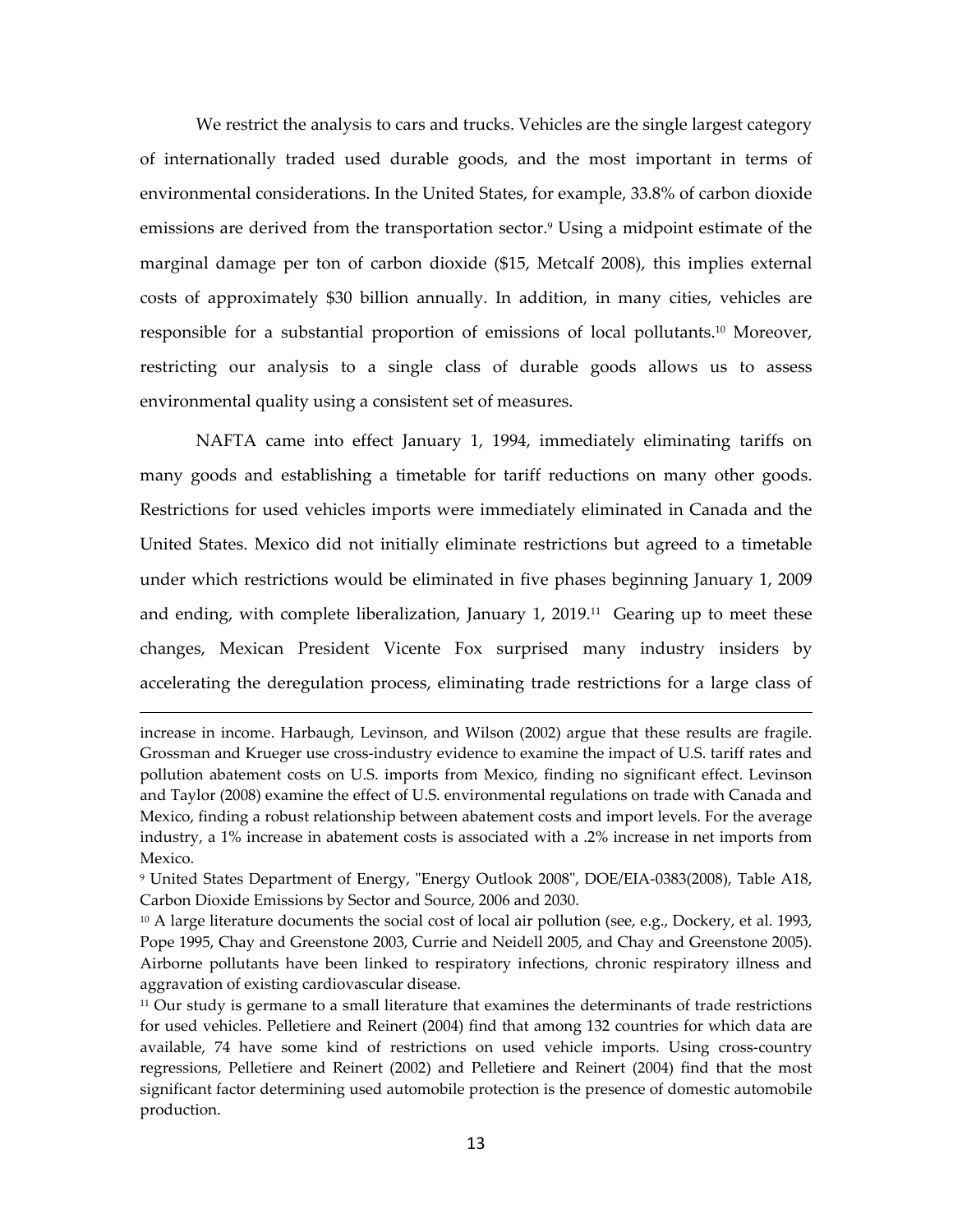used vehicles beginning August 22, 2005. Under the new rules, 10‐15 year old vehicles could be imported to Mexico virtually tax free. Trade restrictions remained in place for used vehicles less than 10 years old and more than 15 years old. In continuing to restrict the importation of used vehicles less than 10 years old the Mexican government hoped to appease the powerful Mexican Association of Automobile Distributors (MAAD) and other political factions within Mexico with a vested interest in new vehicle sales.12

This removal of restrictions marked a substantial change from previous Mexican policies which allowed used vehicles to be imported only for agricultural use. During the following three years over 2.5 million used vehicles were imported by Mexico from the United States. This represents a small fraction of the vehicle stock in the United States (232 million in 2005 according to R.L. Polk), but represents a substantial fraction of the vehicle stock in Mexico (22 million in 2005 according to *INEGI*). The used car import market that has evolved in response to this policy change is highly decentralized, with thousands of car dealers and hundreds of thousands of private citizens bringing vehicles into Mexico.

This pattern of trade was foreshadowed by Berry, Grilli and López-de-Silanes (1993), "If free trade in used cars is permitted, the relatively poor Mexican consumers would become a major source of demand for used cars from the United States and Canada. This would substantially drive up the price of used cars and lead wealthier consumers (in all countries) to trade in their old cars more frequently. In this case a more complicated trading pattern might emerge, with the increase in North American demand for new cars coming largely from U.S. and Canadian consumers, while a large portion of Mexican demand is satisfied by used cars."

While these changes were occurring in the North American used car market, trade policy for new vehicles did not change. Since 1994, NAFTA has allowed duty‐free trade of new vehicles and new vehicle parts as long as content restrictions are met. In

<sup>12</sup> Only vehicles produced in the United States and Canada are eligible to be imported. Vehicles exceeding 4,500 kilograms (e.g. buses and semi trucks) are not eligible. Diesel vehicles are eligible, but less than  $1/5<sup>th</sup>$  of 1 percent of all imports during this period were diesel vehicles.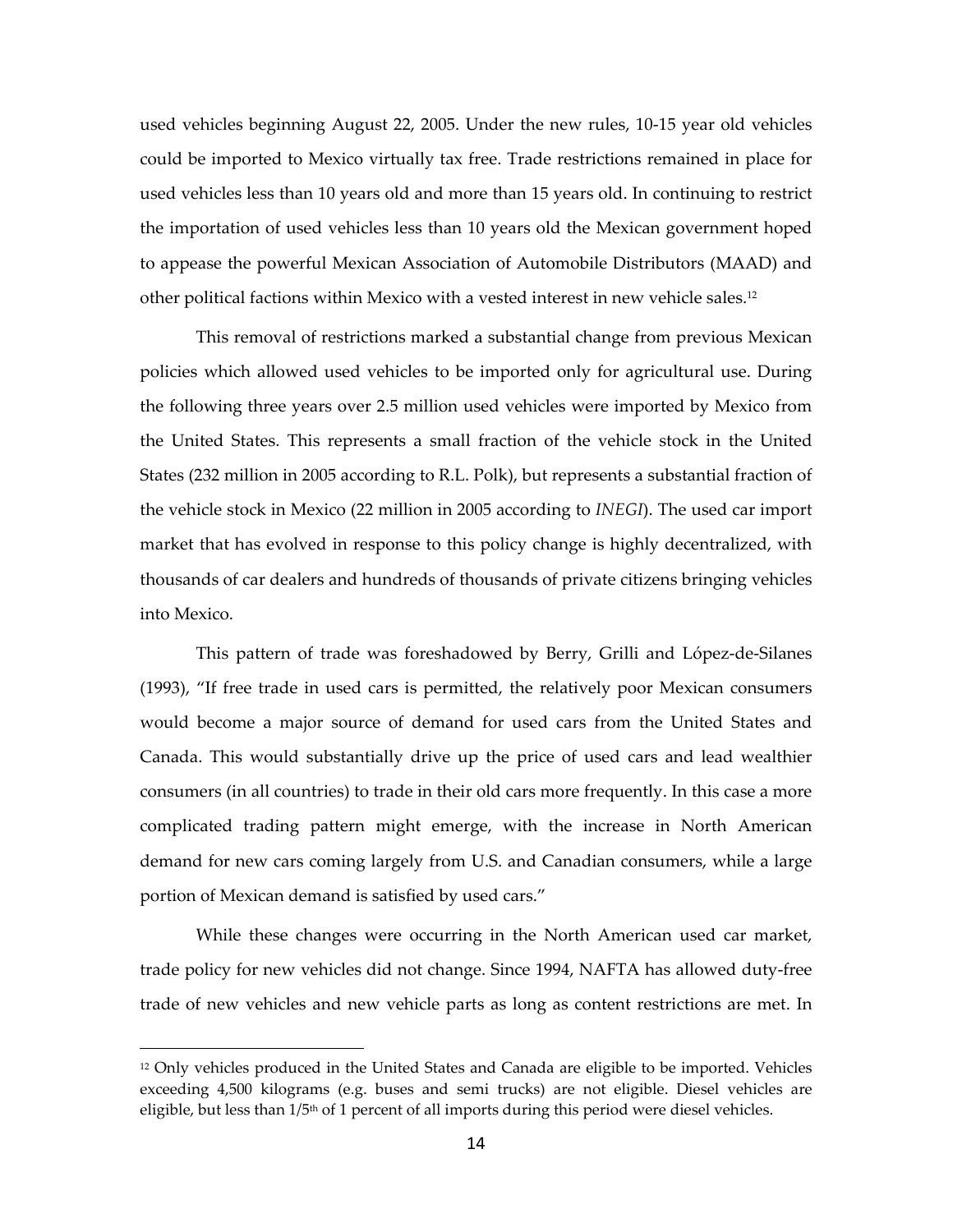2005, the most recent year for which data are available, Mexico exported 506,000 new vehicles to the United States.13 Since 1994, all new vehicles sold in Mexico must meet U.S. emissions standards.

In March 2008, Mexico's trade policy changed again, when trade restrictions were reinstated for all 11‐15 year old vehicles. Thus, after the change the only used vehicles that could be imported were vehicles that were exactly 10 years old. At the same time, the government increased the excise tax on used vehicles entering Mexico from 3% to 15%. This return to trade restrictions was a political response to pressure from MAAD who pointed to alleged decreased sales of new vehicles and argued vigorously for trade restrictions, claiming that the change in policy was needed to, "stop the accelerated conversion of our country into the world's biggest automotive garbage dump."14

It is worth noting that there is much precedent for high-income countries exporting used vehicles to lower‐income trading partners. Japan exports vehicles to over 100 different countries, South Korea exports vehicles to Vietnam and Russia, and the United Kingdom exports vehicles to Ireland.15 Another prominent example of a vehicle importing country is Peru, where over 80% of the vehicles in circulation were imported as used vehicles from the United States and Japan.16 Although these accounts suggest that the total volume of international trade in used vehicles is large, we are not aware of

<sup>13</sup> See *INEGI*, *Industria Automotriz en México, 2007*, Table 3.3.2, *Volumen de Las Exportaciones de Automóviles y Camiones por Continente y País de Destino*.

<sup>14</sup> *Associated Press,* "Mexico Bans Imports of Most Used Cars" (March 2, 2008) reports that this policy change has caused a surge in prices for vehicles that are exactly 10 years old. In 2008 dealers in South Texas reported \$500‐\$800 premiums for 1998 model vehicles.

<sup>15</sup> According to the *Wall Street Journal*, "Driving Change: How Japan's Second‐Hand Cars Make Their Way to Third World" (January 8, 2004), Japan exports one million used vehicles annually to countries all over Asia, Africa, and the Middle East. According to *The Korea Herald*, "Exports of Used Cars Hit Record in 2007" (April 17, 2008), South Korea exported over 220,000 used cars and trucks in 2007. See also *The Irish Times*, "Used Car Imports from UK hit 50,000 a Year" (July 4, 2007).

<sup>16</sup> See *Centro de Investigación y de Asesoría del Transporte Terrestre del Perú*, "Cuarto Informe de Observación Pública: Externalidades Negativas Generadas por la Importación de Vehículos Usados Sobre la Salud y la Vida de la Población en Perú", April 2005, for details.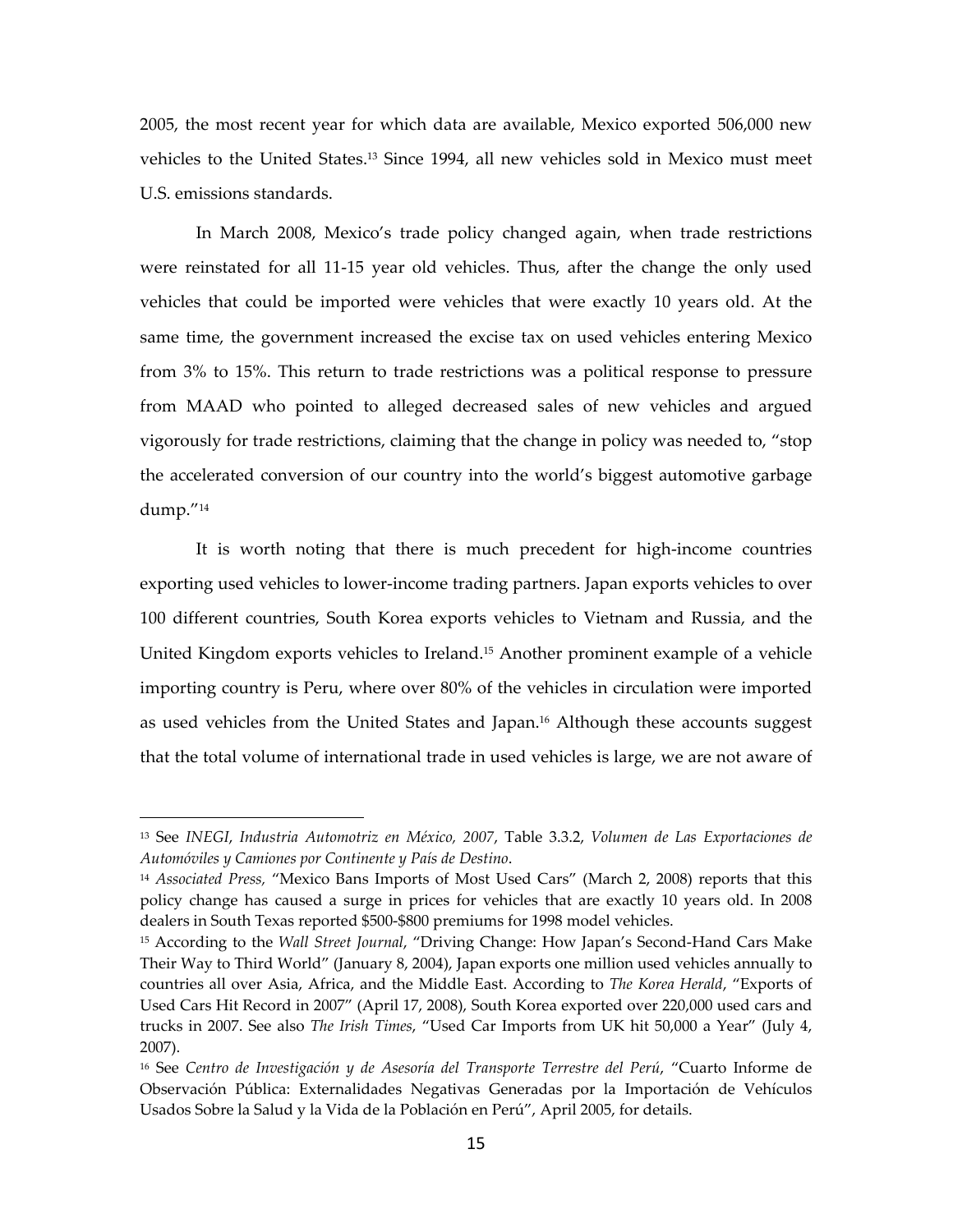any comprehensive measures of global trade. For example, WTO (2007) tracks "automobile products" but does not distinguish between new and used vehicles.

#### **4 Empirical Analysis: Scale and Composition**

 $\overline{a}$ 

In this section we measure the scale and composition of used vehicle trade between the United States and Mexico during the period 2005‐2008. In section 4.1, we focus on scale, the total number of vehicles on the road. In section 4.2, we compare the traded vehicles to the stock of vehicles in both countries, characterizing composition. In section 4.3 we examine vehicle-level characteristics. Our dataset allows us to identify, at the vehicle level (using VIN numbers), which vehicles were traded as a result of trade liberalization. This degree of detail is crucial because there is rich heterogeneity across vehicles in emissions levels even among vehicles of the same model and vintage.

Our approach emphasizes documenting changes in quantities rather than changes in prices. Our model implies that free trade will cause prices for used cars to increase in the United States and decrease in Mexico. Examining prices would be a valuable test of the model, and would provide indirect evidence about trade flows. Nonetheless, for several reasons we chose not to pursue this approach. First, the U.S. used car market is very large, so we did not expect to find large price effects. Moreover, identification of price changes would be based primarily on changes in prices over time for vehicles of different vintages, and thus could be difficult to separate from other timevarying factors that affect prices. Second, no publicly‐available data exist for used car prices in Mexico.17 Third, our objective is to document changes in emissions of local and global pollutants brought about by international trade. Given our focus, it is crucial to track the scale and composition of trade flows.

<sup>17</sup> In a different context, Davis (2008) examines used car prices in newspaper advertisements. However, this analysis is only for Mexico City and relies on advertised prices which may be a poor proxy for transaction prices.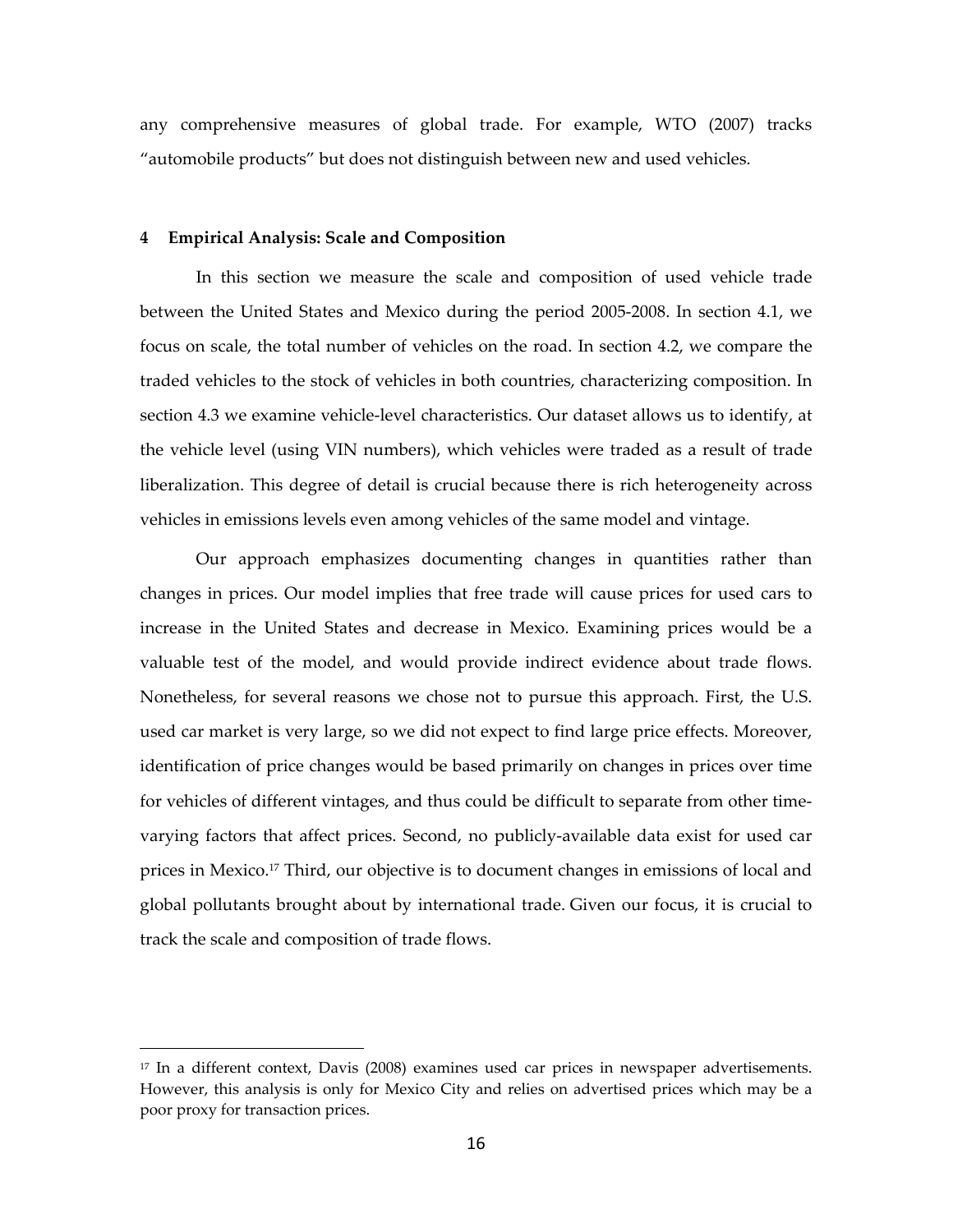## **4.1 The Effect of Trade Deregulation on Scale**

 $\overline{a}$ 

Tables 1 and 2 describe the vehicles exported from the United States to Mexico between November 2005 and July 2008. These data were collected by the Mexican Customs Agency, a branch of the Mexican Ministry of Finance and represent the universe of vehicles that were exported during this period. Table 1 describes vehicles by year traded, vintage and vehicle manufacturer. Table 2 describes the top 10 most traded models.18 The customs records describe in detail the substantial flow of used vehicles from the United States to Mexico during this period. Overnight the flow of used vehicles from the United States to Mexico changed from virtually zero to over 75,000 vehicles per month. Overall, 2.45 million vehicles were traded during the almost three year period.<sup>19</sup>

Newer vehicles are heavily represented among traded vehicles. Vehicles 10‐15 years old were eligible to be traded but 10‐11 year old vehicles were much more often traded than 14‐15 year old vehicles. Our model predicts the largest price differentials for very old, very low‐quality vehicles. Trade may be limited, however, by transaction costs. Even a huge relative price differential on a very old car will not be enough to cover the travel and administrative costs associated with importing a vehicle.<sup>20</sup> The fact that relatively newer vehicles are heavily represented provides suggestive evidence about what trade in vehicles would look like under different trade policies. According to NAFTA, the North American market for used vehicles will be completely deregulated by 2019. The observed pattern suggests that the policy might lead to substantial trade in vehicles less than 10 years old.

<sup>&</sup>lt;sup>18</sup> The most commonly traded vehicle model is the Ford Explorer, a vehicle that fell largely out of favor with U.S. consumers after a highly-publicized recall of Firestone tires in August 2000 and claims that the large number of tread separations observed with these tires might be related to vehicle design. See Krueger and Mas (2004) for details.

 $19$  Although Central America is a large market for used vehicles from the United States, very few of these vehicles were likely re‐exported to Central America. Vehicles headed from the United States to Central America can bypass the expense of legalizing the vehicle in Mexico by shipping the vehicle by boat, or by driving through Mexico with a temporary permit.

 $20$  The Alchian-Allen, or "Shipping the Good Apples Out" theorem points out that fixed transportation costs decrease the relative price of high‐quality goods in importing countries, causing consumption to shift toward these goods. See Alchian and Allen (1964) and Borcherding and Silberberg (1978) for details.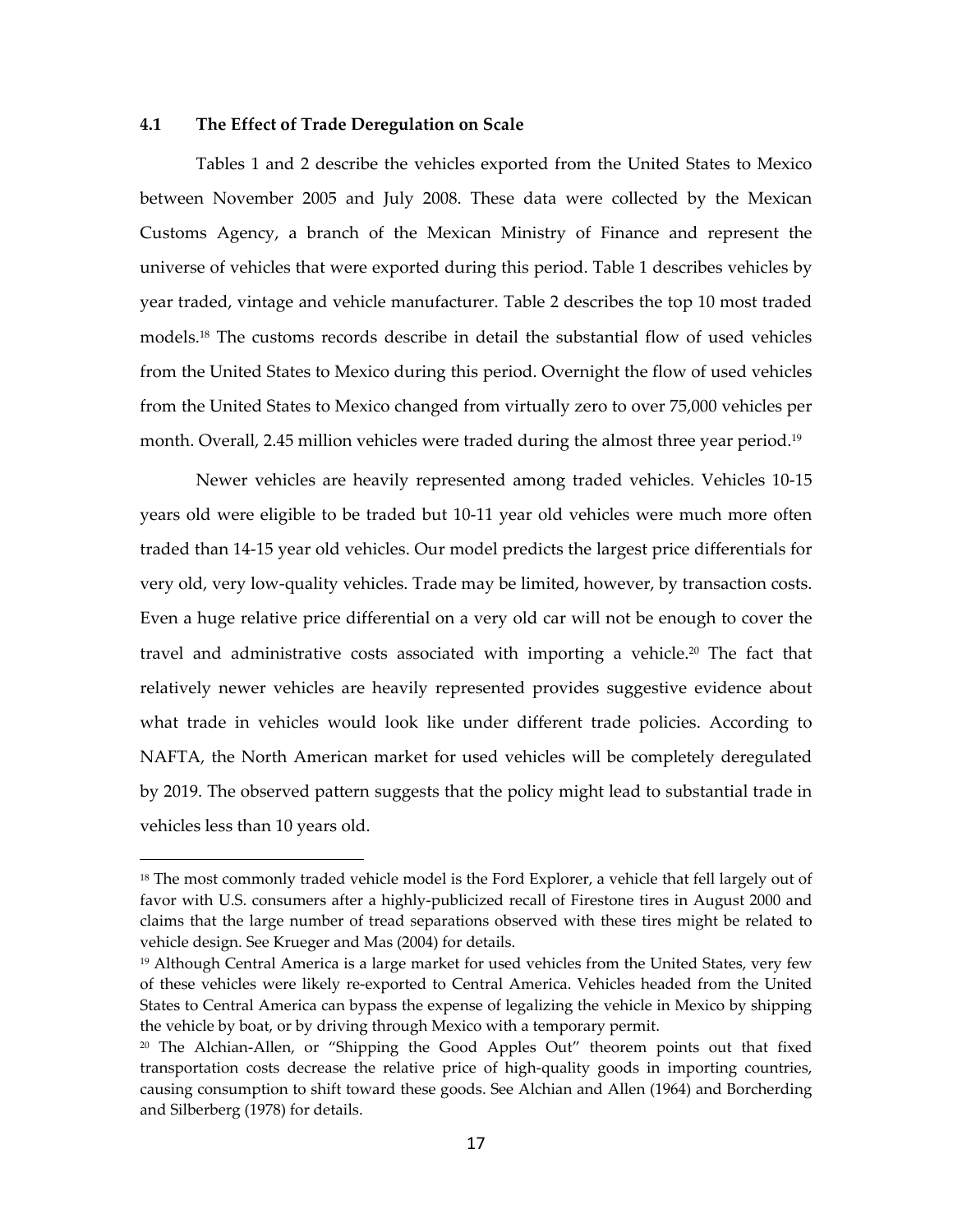Another striking feature of these data is the prevalence of trucks and other large vehicles. There are several explanations for this pattern. First, this reflects the fact that only U.S. and Canadian‐produced vehicles were eligible to be imported. In addition, oil prices in the United States were high during the period 2005‐2008, making these fuel‐ inefficient vehicles relatively desirable in Mexico where gasoline prices are set by PEMEX, the national petroleum company at less than \$2.50 per gallon.<sup>21</sup>

## **4.2 The Effect of Trade Deregulation on Composition**

Although scale is clearly important, the environmental impact of trade also depends critically on the type of vehicles that are traded. The model implies that trade will cause the price of used goods to equalize, with an ambiguous effect on average vehicle quality in both countries. In order to examine the emissions characteristics of traded vehicles we collected vehicle level data on emissions and vehicle attributes from the California and Illinois Environmental Protection Agencies. For California, these data describe emissions results for 7.2 million vehicles that were tested in 2005 under California's Smog Check program. For Illinois, these data describe emissions results for 835,000 vehicles that were tested in 2005. We use these records to estimate average emissions levels for vehicles of different manufacturers and vintages. For vehicles which were tested multiple times, we use data on the first vehicle emissions test for each vehicle. In Section 4.3 we return to these multiple tests and are able to test directly if traded vehicles are more likely to have failed emissions testing.

Let  $a_{it}$  denote the average emissions level among all vehicles from manufacturer *j* and vintage *t*. Vehicles produced in 1976 or before are grouped together, and vehicles produced after 2005 are grouped together, so the set of all vintages, *T*, includes 1976‐ 2005. We focus on all manufacturers for which there were more than 1 million total

 $21$  According to the Mexican Energy Information System, the average price per gallon of regular unleaded gasoline in Mexico was \$2.11 in 2005, \$2.39 in 2006, \$2.40 in 2007, and \$2.20 in the first half of 2008. As a point of comparison the average price in the United States in July 2008, according to the Department of Energy, Energy Information Administration, was \$3.95.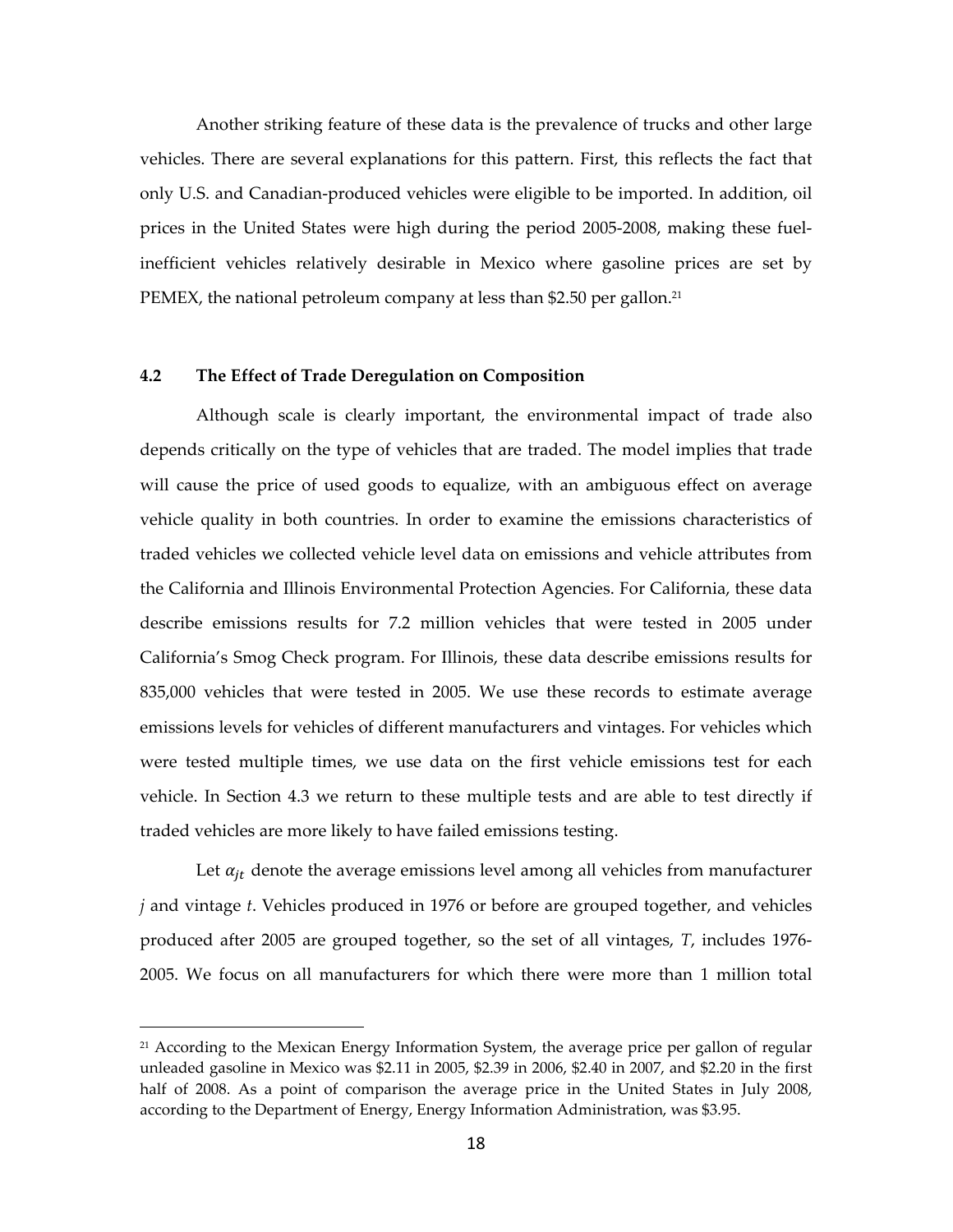registered vehicles in the United States as of 2005. Other vehicle manufacturers are included in an "other" category.<sup>22</sup> For the results reported below, we calculated the  $\alpha_{it}$ vector using the emissions data from California, the largest and arguably the most reliable set of emissions measures. We have also examined results based on emissions factors calculated using data from the Mexico City Emissions Testing Program and results are qualitatively similar, providing evidence that our results are not driven by selection of a particular set of emission factors.

Composition is measured by comparing the emissions characteristics of traded vehicles with the emissions characteristics of the stock of vehicles in the United States and Mexico,

Average Emissions of Traded Vehicles = 
$$
\sum_{j \in J, t \in T} \alpha_{jt} \mu_{jt}^T
$$
  
Average Vehicle Emissions in U.S. = 
$$
\sum_{j \in J, t \in T} \alpha_{jt} \mu_{jt}^{US}
$$
  
Average Vehicle Emissions in Mexico = 
$$
\sum_{j \in J, t \in T} \alpha_{jt} \mu_{jt}^M.
$$

Here  $\mu_{jt}^T$  denotes the proportion of traded vehicles of each manufacturer and vintage, and  $\mu_{jt}^{US}$  and  $\mu_{jt}^M$  denote the proportion of the vehicle fleet of each manufacturer and vintage in the United States and Mexico. We measure the empirical distribution of vehicles in the United States and Mexico using ancillary datasets. For the United States, we obtained data from R.L. Polk that describe the distribution of registered vehicles in the United States as of 2005 by manufacturer and vintage. For Mexico, describing the distribution of vehicles was more challenging.<sup>23</sup> We filed the equivalent of a Freedom of

<sup>22</sup> Our manufacturers include Acura, BMW, Buick, Cadillac, Chevrolet, Chrysler, Dodge, Ford, GMC, Honda, Hyundai, Infiniti, Isuzu, Jeep, Kia, Lexus, Lincoln, Mazda, Mercedes‐Benz, Mercury, Mitsubishi, Nissan/Datsun, Oldsmobile, Plymouth, Pontiac, Saturn, Toyota, Volkswagen, and Volvo.

<sup>&</sup>lt;sup>23</sup> Although vehicle registration is required in all parts of Mexico, registries are maintained at the state level and the Mexican National Statistics Institute compiles total vehicle counts by state and year, but not by vintage or manufacturer. Another possibility would be to use commerciallyavailable data. R. L. Polk maintains a database of registered vehicles in Mexico by vehicle manufacturer, but not by vintage.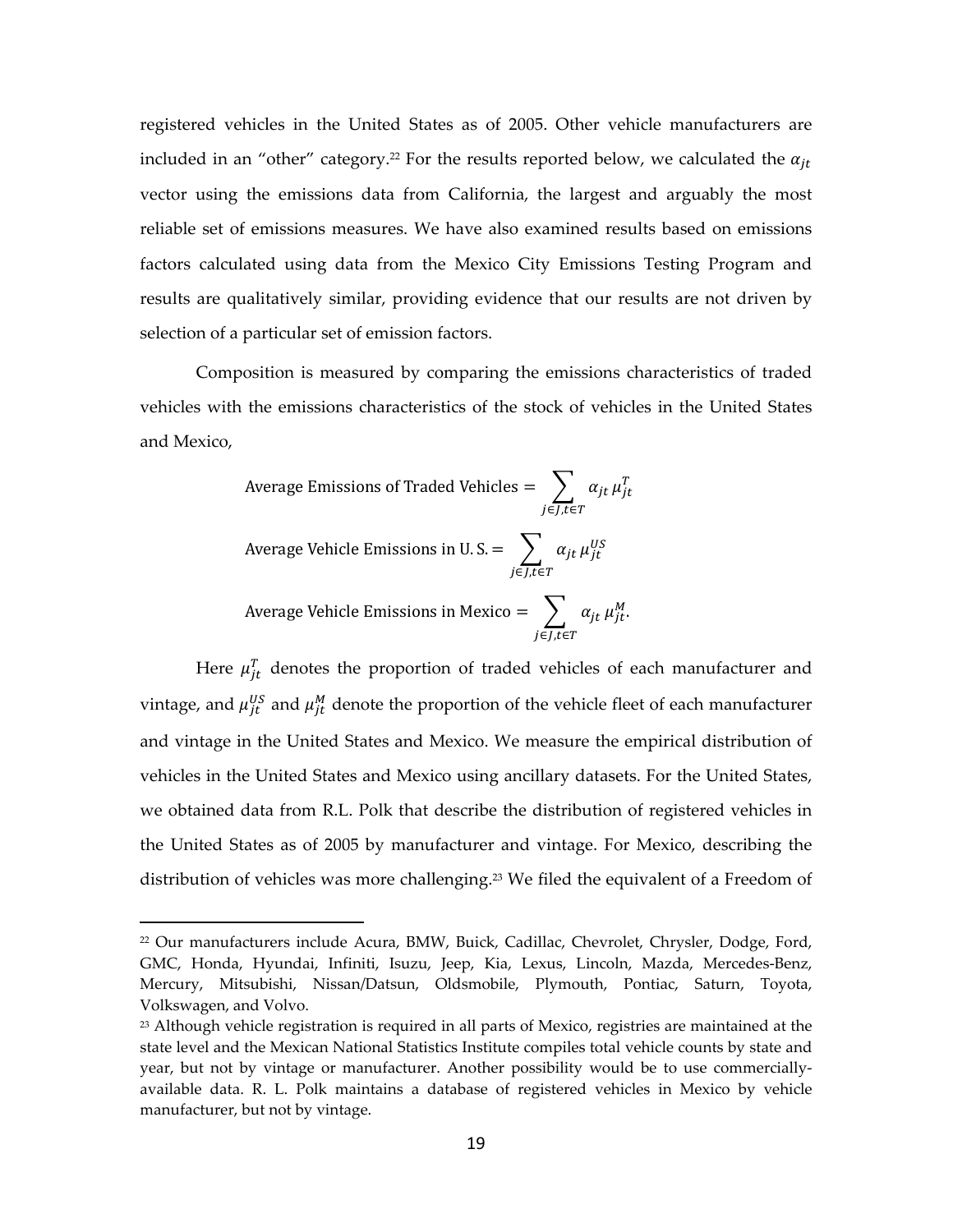Information Act request with the Mexican Ministry of Public Safety via the Mexican Federal Institute for Access to Public Information. In response to our request, we were provided with a document describing the distribution of vehicles in Mexico by state, vintage, and manufacturer as of 2008. Similar data for 2005 are not available.

Table 3 presents the composition results. The table reports mean emission levels for hydrocarbons, carbon monoxide and nitrogen oxide, as well as vehicle vintage. Compared to the stock of vehicles in the United States, traded vehicles emit higher levels of all three local pollutants. The differences are substantial, ranging from 6% for carbon monoxide to 20% for nitrogen oxide. Compared to the stock of vehicles in Mexico, traded vehicles emit lower levels of all three local pollutants. Again the differences are substantial, ranging from approximately 3% for nitrogen oxide to 38% for carbon monoxide. Overall, these results imply that NAFTA led to a decrease in average emissions of local pollutants in both countries. The table indicates a clear ordering of vehicles by age. The stock in the United States is newer than the stock of vehicles in Mexico, with traded vehicles in between.<sup>24</sup> Based on the hedonic price for used vehicles results of Bin and Martins‐Filho (2008), it is clear that the U.S is exporting lower value vehicles to Mexico.

The table also reports results for miles-per-gallon, vehicle weight, number of cylinders, and engine size.<sup>25</sup> These measures directly or indirectly measure vehicle fuelefficiency and, therefore, carbon dioxide emissions which are proportional to total gasoline consumption. Traded vehicles are marginally less fuel efficient on average than the stock of vehicles in both countries. As a result, trade increases fuel efficiency in the United States, and decreases fuel efficiency in Mexico City, though the differences are

<sup>&</sup>lt;sup>24</sup> Older vehicles tend to emit higher levels of emissions because of both vintage effects and age effects, though engineering studies (e.g. Bishop and Stedman, 2008) have tended to find that vintage effects are more important. This suggests that these differences in local emission levels are likely to be persistent over time.

 $25$  We imputed miles-per-gallon for each vehicle using vintage, vehicle weight, cylinders, and engine size using data from the Department of Transportation, National Highway Traffic Safety Administration. For each vintage 1978-2005 we estimated a separate regression of miles-pergallon on weight, cylinders and engine size and then used the estimated coefficients to predict miles‐per‐gallon for each vehicle.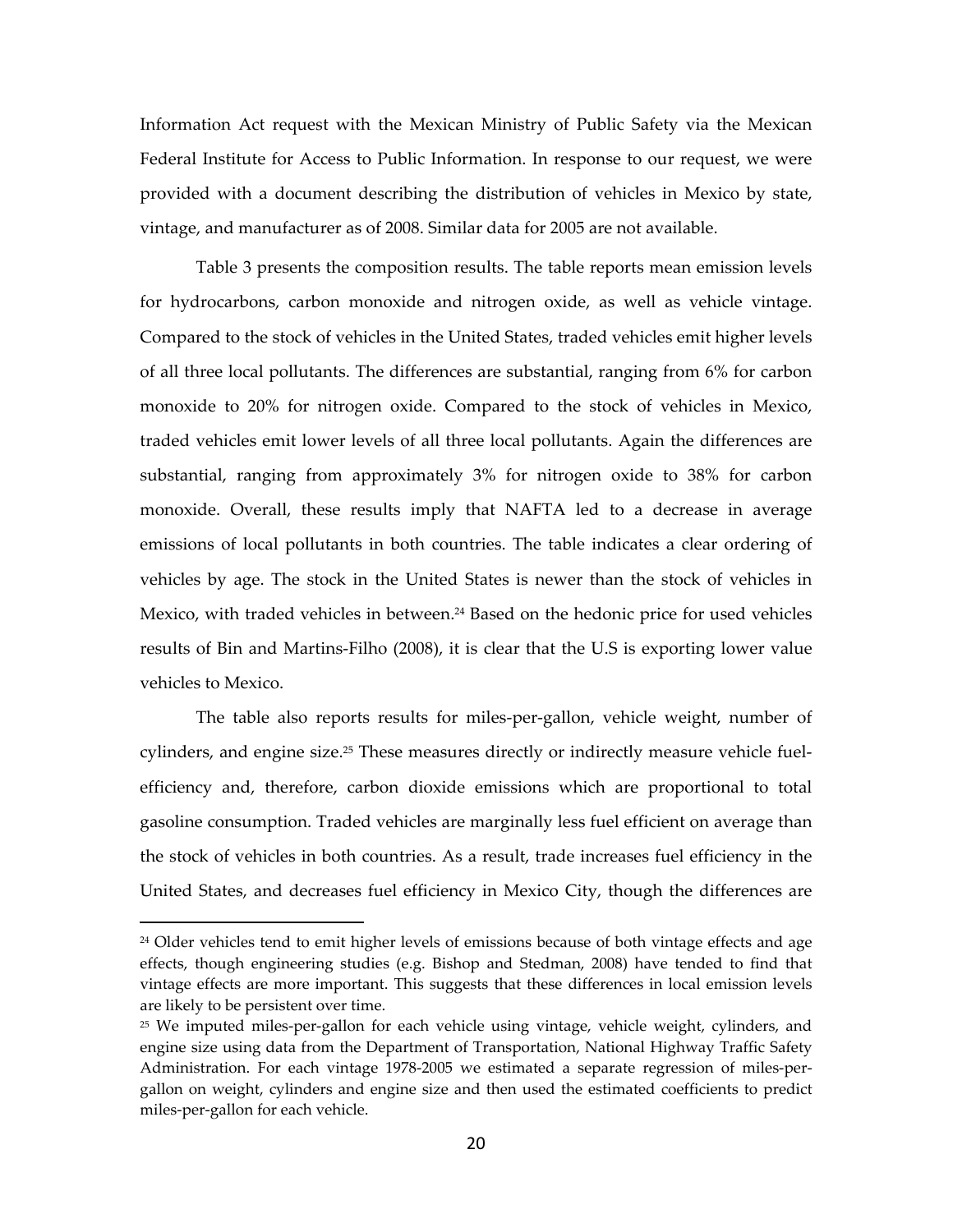small. Whereas local emissions vary across columns by as much as 30-40%, the differences in miles-per-gallon vary by less than  $3\%$ , indicating that composition effects are likely to play a much smaller role for carbon dioxide emissions.

### **4.3 Vehicle‐Level Heterogeneity in Emission Levels**

The previous subsection illustrated that the vehicles exported from the United States to Mexico were higher‐emitting on average than the stock of vehicles in the United States and lower‐emitting than the stock in Mexico. Our data, however, allow us to refine the analysis further. For each vehicle that was emissions tested in California and Illinois in the year 2005, we know the vehicle identification number (VIN). By merging these records with the customs records of traded vehicles, we were able to identify the subset of vehicles that were subsequently exported to Mexico.

In this section we test hypotheses concerning differential emission levels between vehicles that were exported to Mexico and vehicles that were not. In particular, we run regressions controlling for vintage, manufacturer, and model fixed effects,

$$
y_i = \beta_0 + \beta_1 \mathbb{1}[Expected to Mexico]_i + \delta_t + \omega_{jt} + \sigma_{mt} + \varepsilon_i.
$$

We estimate a variety of specifications using as the dependent variable the same measures of emissions and vehicle characteristics used in the previous subsection. In all specifications, the coefficient of interest  $\beta_1$  corresponds to an indicator variable for whether the vehicle was subsequently exported to Mexico. A positive coefficient indicates that vehicles exported to Mexico have higher levels of y. We report results from specifications that control for vintage indicators,  $\delta_t$ , as well as specifications that control for manufacturer/vintage interactions,  $\omega_{\text{it}}$ , and even model/vintage interactions,  $\sigma_{mt}$ .<sup>26</sup> In this fully interacted specification  $\beta_1$  describes how y varies compared to other vehicles of the same model and vintage.

 $26$  Model is measured using the  $5<sup>th</sup>$  digit of the VIN number as assigned by each individual manufacturer. This classification of model distinguishes between, for example, the Ford Windstar (a minivan) and the Ford F‐Series (a truck), but does not distinguish, for example, between the Ford F‐150 and the Ford F‐250.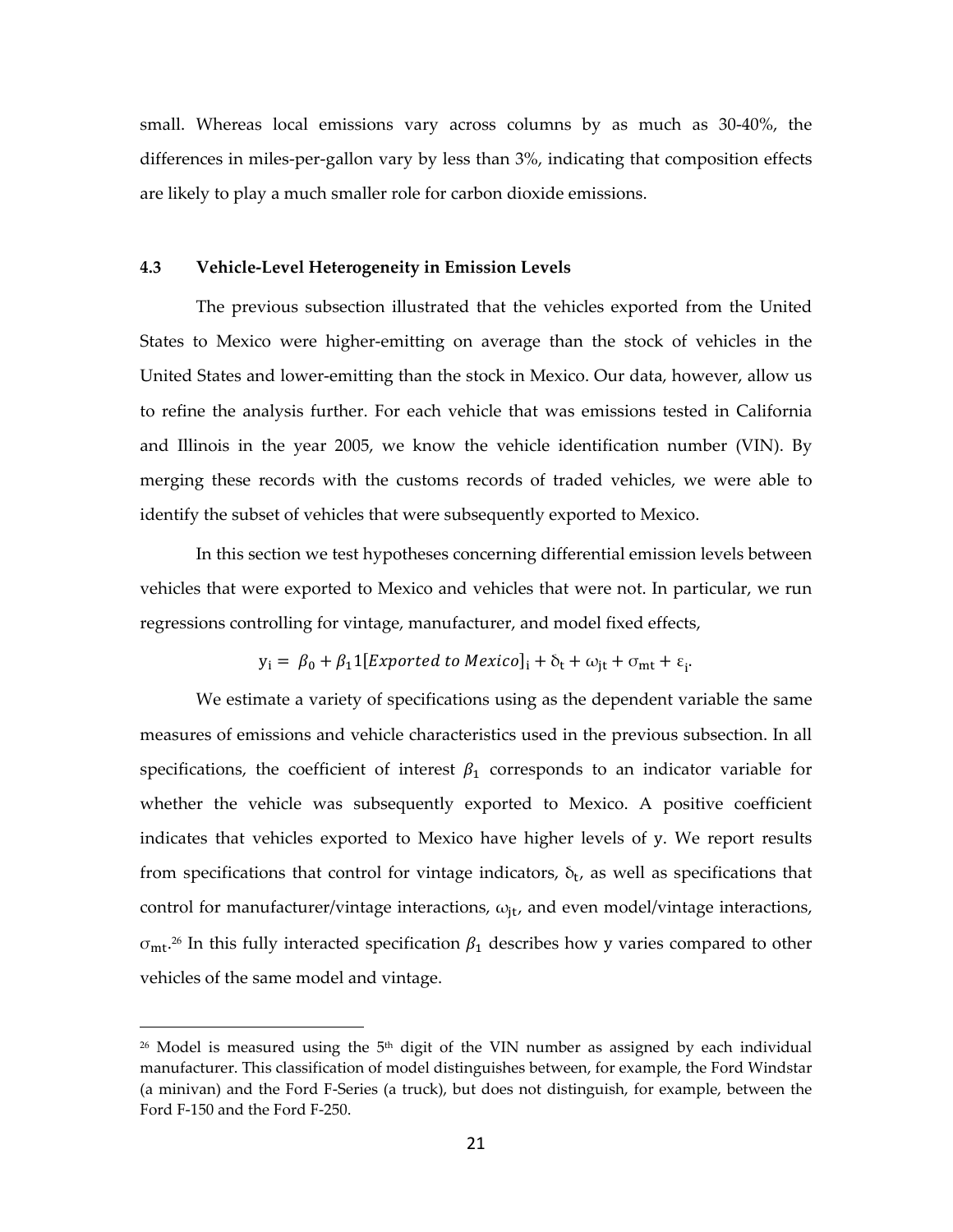Table 4 reports coefficients and standard errors corresponding to 36 separate OLS regressions. Across pollutants and specifications we find evidence that the vehicles exported to Mexico have higher levels of emissions of local pollutants. Columns (3) and (7) report results with the full set of model/vintage interactions. Compared to other vehicles of the same model and vintage, traded vehicles have emissions levels that are significantly higher than vehicles not sent to Mexico. The effect remains in column (4) after controlling for a quadratic in mileage, indicating higher emissions for exported vehicles even within vehicles of the same vintage, make, model, and mileage. We also examine odometer readings as a separate dependent variable. Controlling for model/vintage interactions, vehicles exported to Mexico have on average almost 10,000 more miles than other vehicles. Consistent with our model, these results provide evidence that low‐quality vehicles are disproportionately desirable in Mexico.

The table also reports coefficients corresponding to miles-per-gallon and other vehicle characteristics predictive of carbon dioxide emissions. Controlling for vintage, traded vehicles are less fuel efficient, heavier, with more cylinders, and larger engines than the stock of vehicles in California. This is consistent with the pattern observed in table 2 that minivans, SUVs, and trucks are heavily represented among traded vehicles. After controlling for manufacturer/vintage or model/vintage interactions the coefficients become much smaller.

Table 5 presents coefficient estimates from additional regressions using as the dependent variable whether or not the vehicle has failed emissions testing. Vehicles that emit extremely high levels of pollutants are particularly important for the environment because it has been shown that these vehicles contribute a large proportion of total emissions. In these regressions the dependent variable is an indicator variable for whether the vehicle failed emissions once, twice, and three or more times, as well as whether the vehicle was a "gross polluter" once, twice, and three or more times. According to California law, a "gross polluter" is a vehicle that exceeds twice the allowable emissions for at least one pollutant. The results indicate that exported vehicles are significantly more likely to be super‐emitters. For example, after controlling for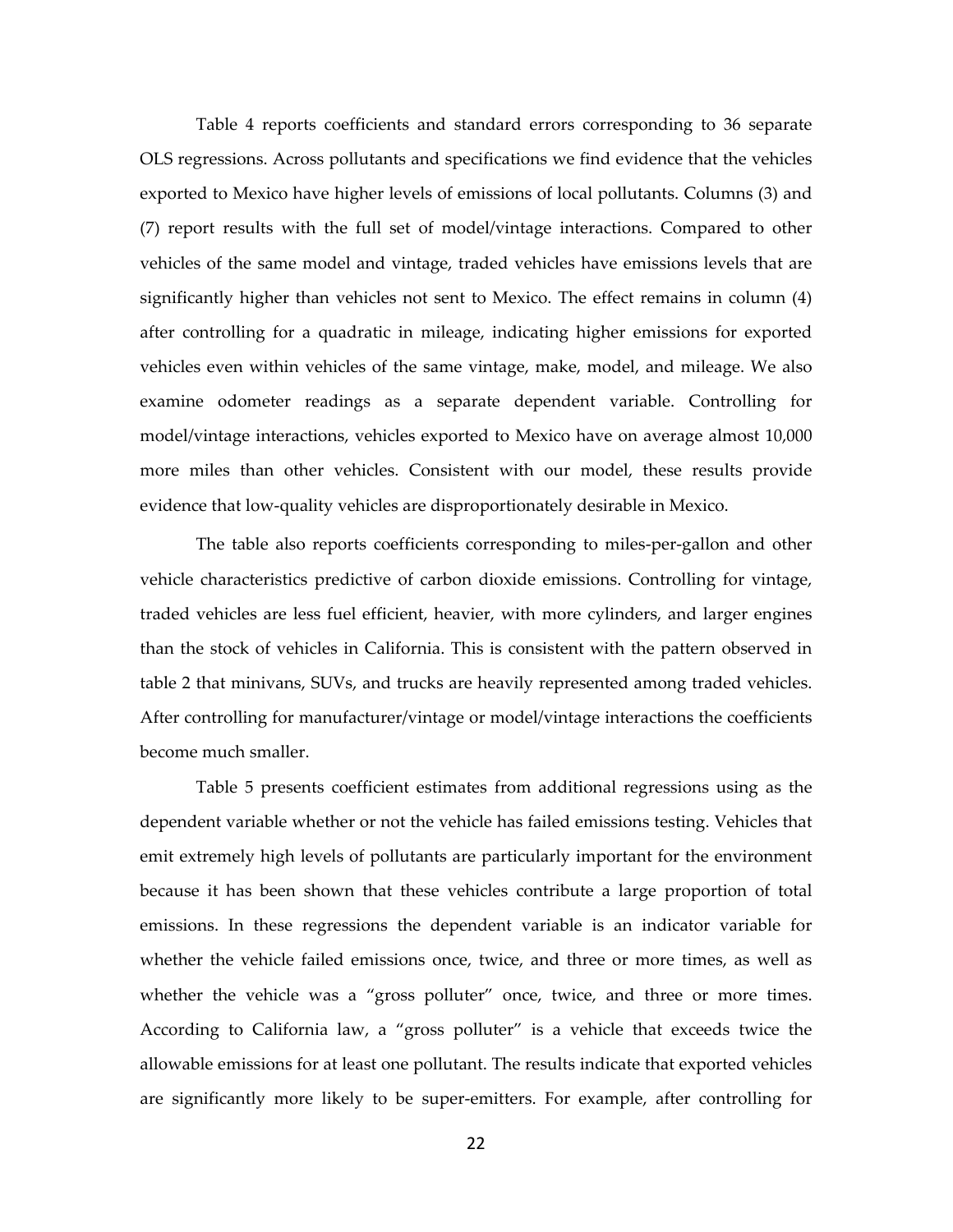model/vintage fixed effects, exported vehicles are over four times more likely to have failed emissions testing three times, and over six times more likely to have been declared a gross polluter three or more times. This pattern could be evidence of differential asymmetric information, with Mexican buyers less able to identify high‐emitting "lemons".

Overall the results of these vehicle‐level regressions imply that exports are "browner" than the average stock in the United States. We conclude based on the California and Illinois samples that exported vehicles tend to be significantly higher‐ emitting than other vehicles. This effect remains after controlling for vintage, manufacturer, and model. Our model implies that low-quality vehicles are disproportionately desirable in Mexico, and the trade pattern reflects this.

### **5 The Behavioral Response: New Vehicle Sales and Vehicle Retirement**

In this section we examine new vehicle sales in Mexico and vehicle retirement in both countries. Adjustments in purchase and retirement behavior are important because they may mitigate the direct environmental impact of trade. This section has three main results. First, there is no evidence of a change in vehicle retirement rates in the United States. NAFTA has not substantially increased exit rates for 10‐15 year old vehicles, suggesting that most of the vehicles exported to Mexico are vehicles that would have been scrapped otherwise. Second, although data limitations make it impossible to assess the impact of NAFTA on vehicle retirement rates in Mexico, the cross-sectional age distribution of vehicles is striking, and implies dramatically lower vehicle retirement rates that those in the United States. Even if NAFTA has led to a modest increase in vehicle retirement rates, traded vehicles are still likely to be used for many more years than they would have been in the United States. Third, there is no evidence that trade decreased sales of new vehicles in Mexico, providing evidence that NAFTA indeed led to a substantial net‐increase in the number of vehicles in circulation.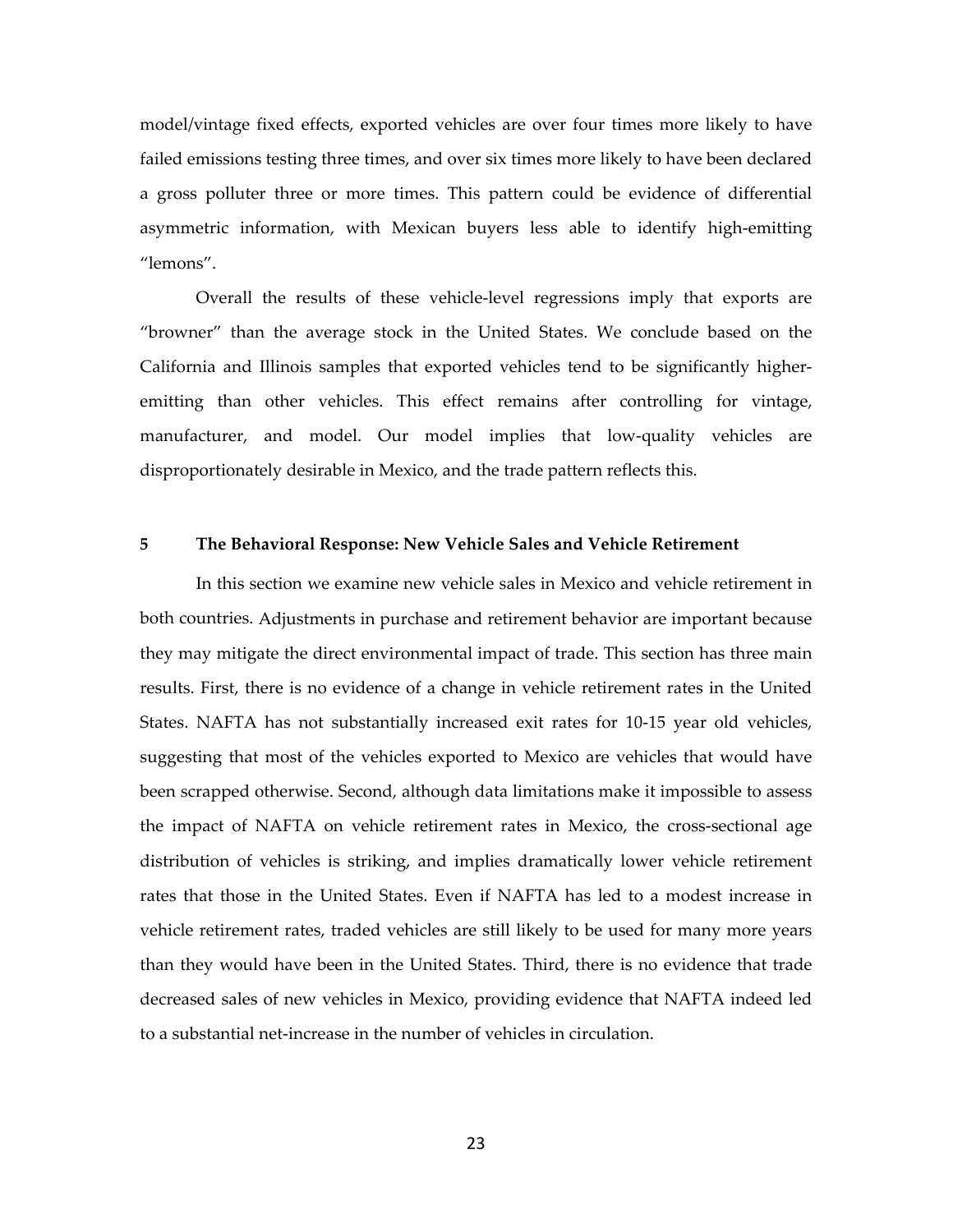## **5.1 Vehicle Retirement in the United States**

 $\overline{a}$ 

Figure 4 plots exit rates by vehicle age in the United States before and after NAFTA.<sup>27</sup> Annual exit rates increase with vehicle age from less than 2% for vehicles that are 4‐5 years old to more than 10% for vehicles over 15 years old. The figure reveals modest increases in exit rates after NAFTA for 10‐15 year old vehicles. Five out of the six differences are statistically significant at the 1% level. However, the increases imply only approximately 180,000 additional exits annually among 10‐15 year old vehicles relative to the earlier period.**<sup>28</sup>** This is considerably smaller than the 1 million vehicles per year that were exported annually to Mexico during this period. We conclude that most of the vehicles that were exported to Mexico were either vehicles that would have been retired otherwise or vehicles that were already retired. This is consistent with the evidence from section 4.3 that showed that very low-quality vehicles are more likely than other vehicles to be traded.

 $27$  These data were obtained from R.L. Polk & Company in April 2008. Exit rates were calculated by calendar year and vehicle age as follows. Let *v* denote vehicle vintage (e.g. 1991) and let *t* denote calendar year. We calculated the exit rate for vehicles age *t‐v* for year *t*, as the percentage change in the number of vehicles of vintage *v* between year *t‐1* and *t*.

 $28$  These data measure exits with a lag because vehicles are registered only once a year. Results are similar (315,000 additional exits), however, when we instead define the post‐NAFTA period as October 2006 to October 2007, which includes exits from October 2006 to October 2007 and delayed exits from October 2005 to October 2006.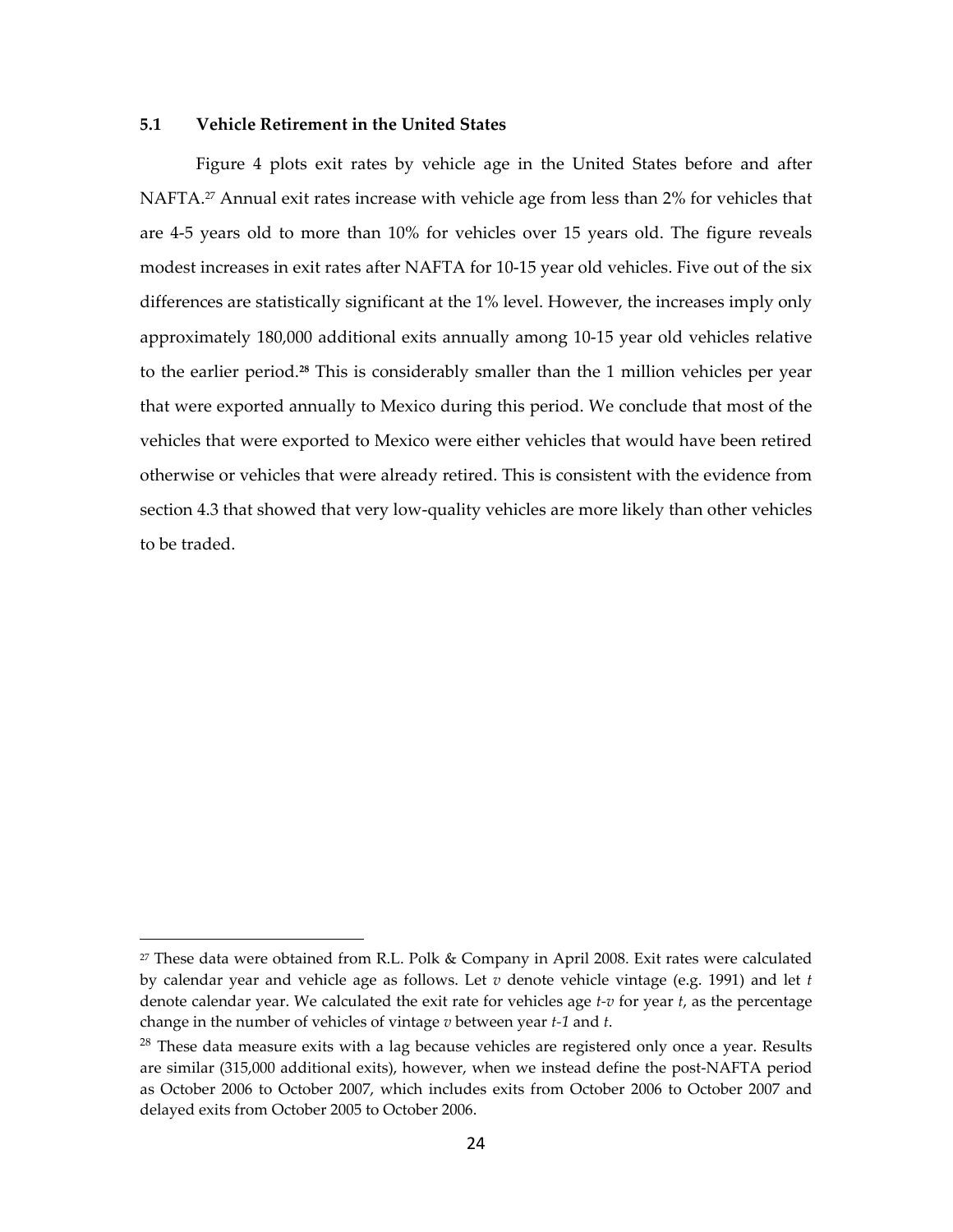

Figure 4: Exit Rates by Vehicle Age in the United States

The fact that NAFTA appears to have had little effect on the number of registered vehicles in the United States is perhaps not surprising. The stock of used vehicles in the United States is large, so increased demand for used vehicles is unlikely to have raised used vehicle prices more than a few hundred dollars per vehicle. Moreover, capital costs are only one part of the costs of operating a vehicle (e.g. maintenance, insurance, gasoline, etc) and in the United States the elasticity of vehicle ownership with respect to these costs is likely very low. In short, it is hard to imagine trade leading a large number of households in the United States to reduce the number of vehicles they own.

These results highlight the immense size of the used vehicle market in the United States. During the period 2003‐2007, 5.9 million vehicles were retired annually in the United States, 2.1 million vehicles 10‐15 years old. This provides an enormous potential stock of vehicles for export. A relatively small fraction of these castoffs can represent a large number of vehicles for a smaller country like Mexico.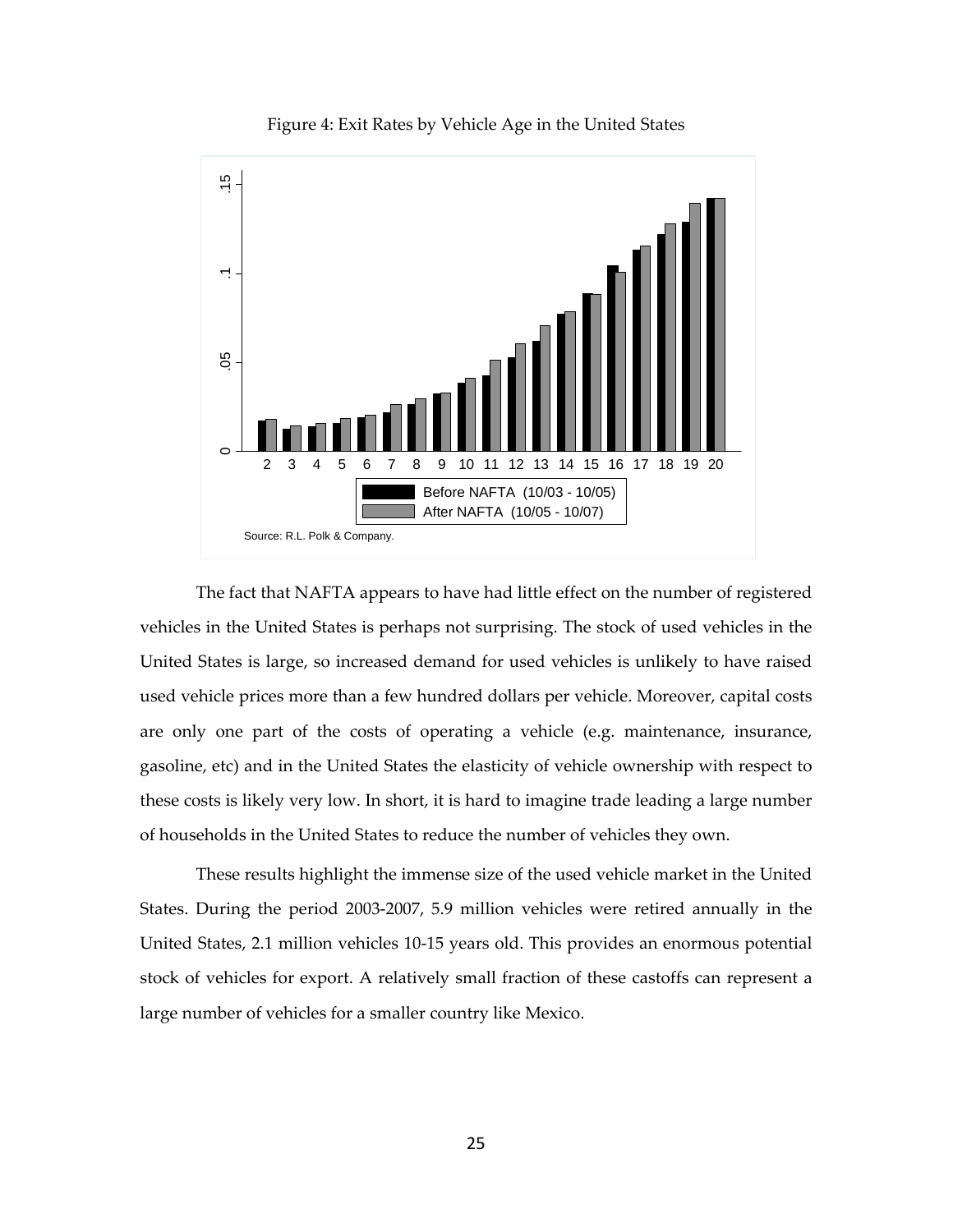#### **5.2 Differential Vehicle Retirement Rates in the United States and Mexico**

Figure 5 plots the age distribution of vehicles in the United States and Mexico. Consistent with the predictions of the model, vehicles in Mexico tend to be much older. The age distribution of vehicles in Mexico is almost linear, implying vehicle retirement rates near zero. Overall, the average age of vehicles in the United States is 9.4 years compared to 13.5 years in Mexico and the implied mean annual exit rate for 10‐30 year old vehicles is 12.2% in the United States and only 3.8% in Mexico.



Figure 5: The Age Distribution of Vehicles

Our model implies that trade liberalization will decrease used vehicle prices in Mexico, potentially leading to increased vehicle retirement rates as Mexicans can more easily afford to replace aging vehicles. Repeated cross‐sections of the stock of registered vehicles in Mexico are not available, making it impossible to directly examine the impact of NAFTA on vehicle retirement. Still, in light of the very low retirement rates in Mexico, it seems unlikely that any increase in retirement rates would have meaningfully offset the direct influx of used vehicles from the United States. Moreover, it seems clear that traded vehicles are, on average, likely to be used for many more years than they would have been in the United States.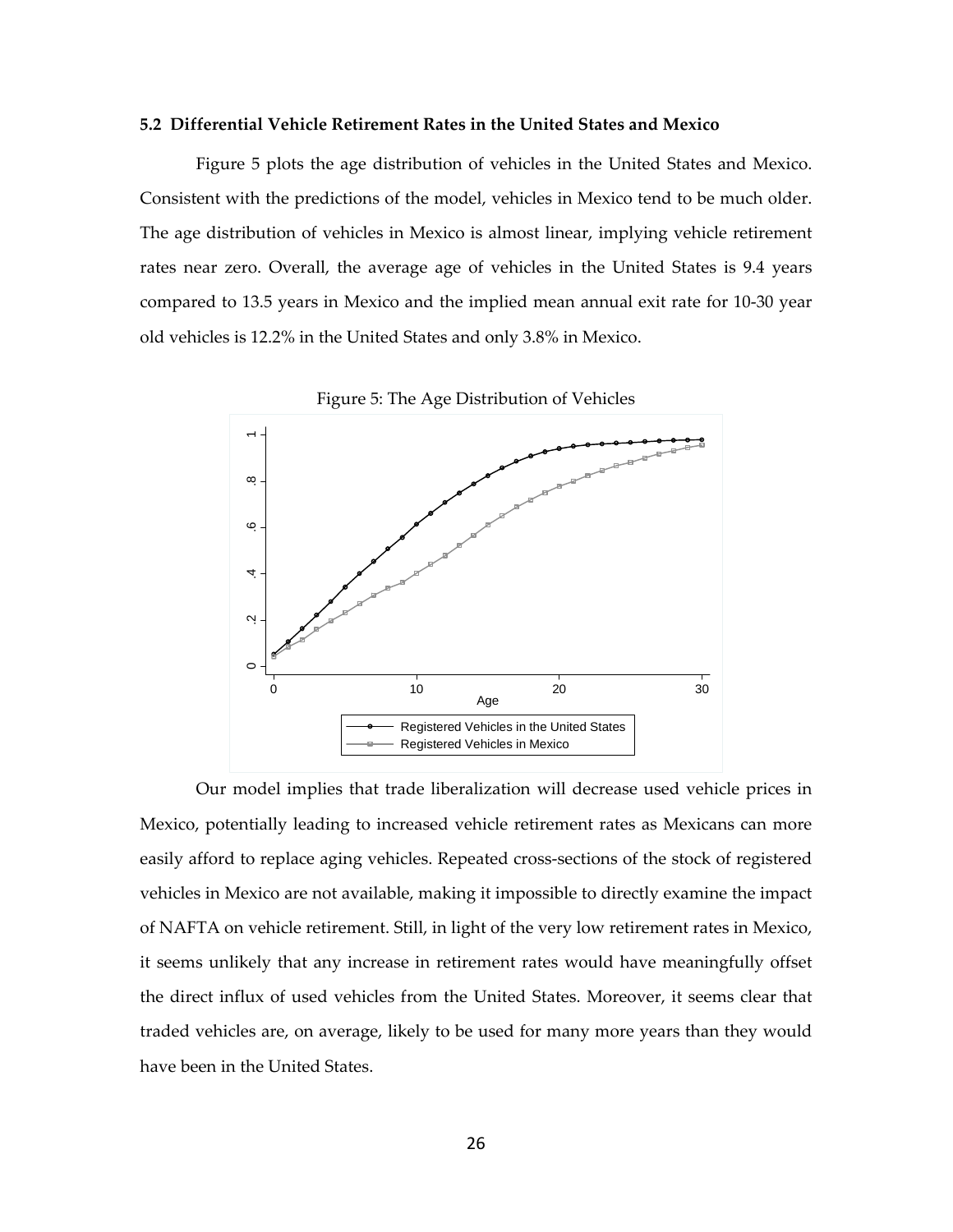## **5.3 Vehicle Sales in Mexico**

 $\overline{a}$ 

Our model implies that the increased availability of relatively high‐quality used vehicles will cause households in Mexico to substitute away from new vehicles. Indeed, MAAD has been a vocal opponent to liberalization, and claims that NAFTA has reduced sales considerably.<sup>29</sup> In this subsection we examine the evidence from new vehicle sales, finding no evidence of decreased sales. The one possible exception is subcompact car sales, which indeed decrease during the post‐NAFTA period, though sales appear to be in decline even prior to trade deregulation. Overall, the evidence from new vehicle sales suggests that the 10‐15 year old used vehicles were not an attractive alternative for most buyers of new vehicles.



Figure 6. Monthly Sales of New Vehicles in Mexico

Figure 6 plots monthly sales of new vehicles in Mexico during the period January 2001 to December 2007, as well as a fitted cubic polynomial in time with intercept at

<sup>29</sup> Recent publications from the Mexican Association of Automobile Distributors describe trade in used vehicles as an environmental and commercial threat. See, e.g., "Trade in Very Old Used Cars: A Challenge for Air Quality" ("*El Comercio de Autos Usados de Gran Antigüedad: Un Reto a la Calidad del Aire en las Cuencas Atmosféricas de la Frontera de EUA y México*"), August 2007. Our study is the first full-scale attempt to measure empirically the impact of NAFTA on new vehicle sales.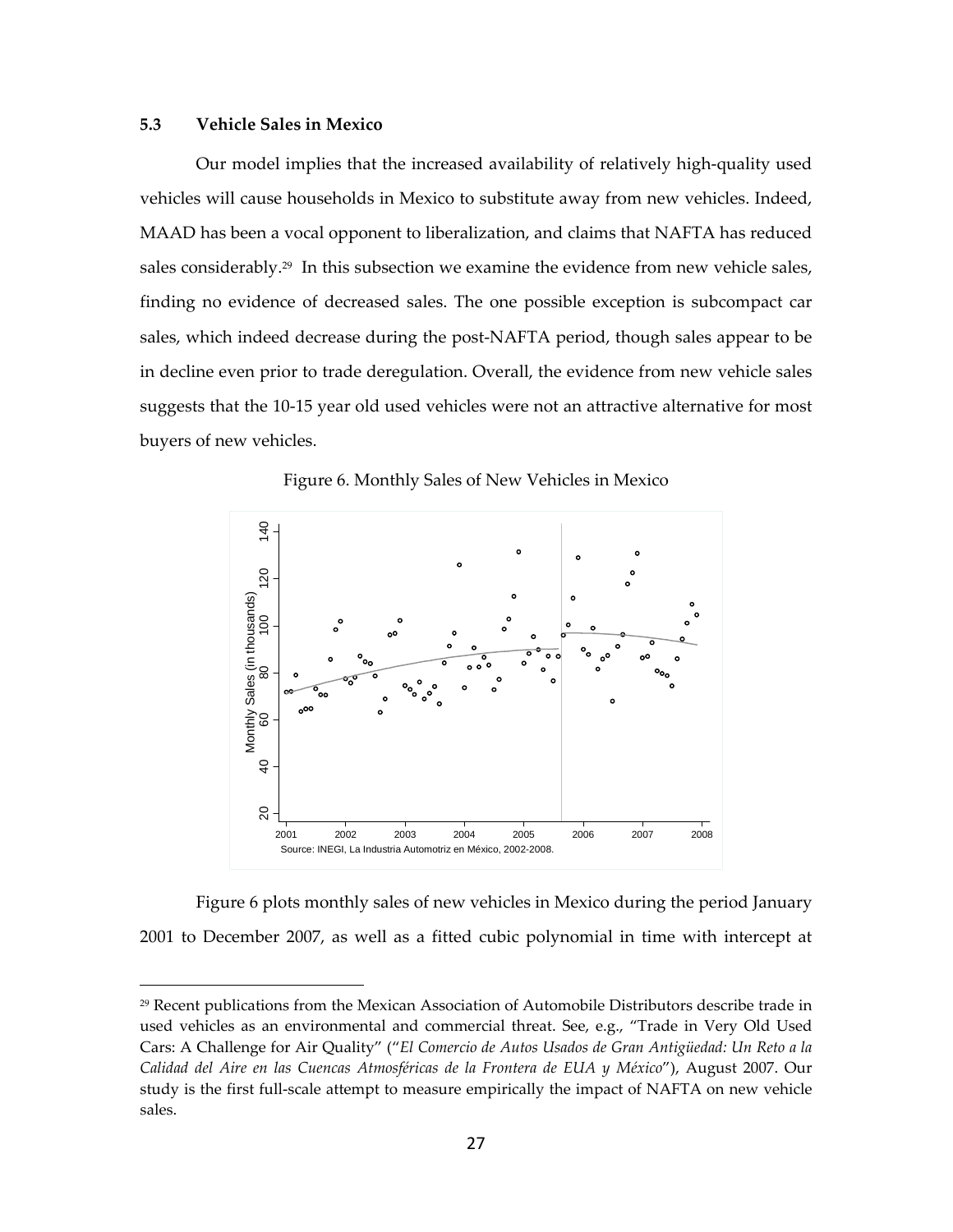August 2005 when the market for used vehicles was liberalized. Based on the plot it is difficult to make strong statements about the impact of trade deregulation on sales. Overall, vehicle sales post‐NAFTA are similar to sales pre‐NAFTA. There is a pronounced season pattern to sales, which will be taken into account in the regression analysis which follows.

Figure 7 plots monthly sales of new vehicles in Mexico by vehicle category. Whereas sales of subcompacts decrease steadily after August 2005, sales for compacts, luxury cars, light trucks and SUVs increase. With their relatively low quality design and few features, subcompacts are likely the closest substitute to the used vehicles from the United States, and thus it would make sense that this category would have been the most likely to be affected. Still, we are hesitant to make definitive statements about causality because the decline in subcompact sales appears to begin even prior to trade deregulation and seems to be offset by increases in the other three categories.



Figure 7. Monthly Sales of New Vehicles in Mexico by Vehicle Category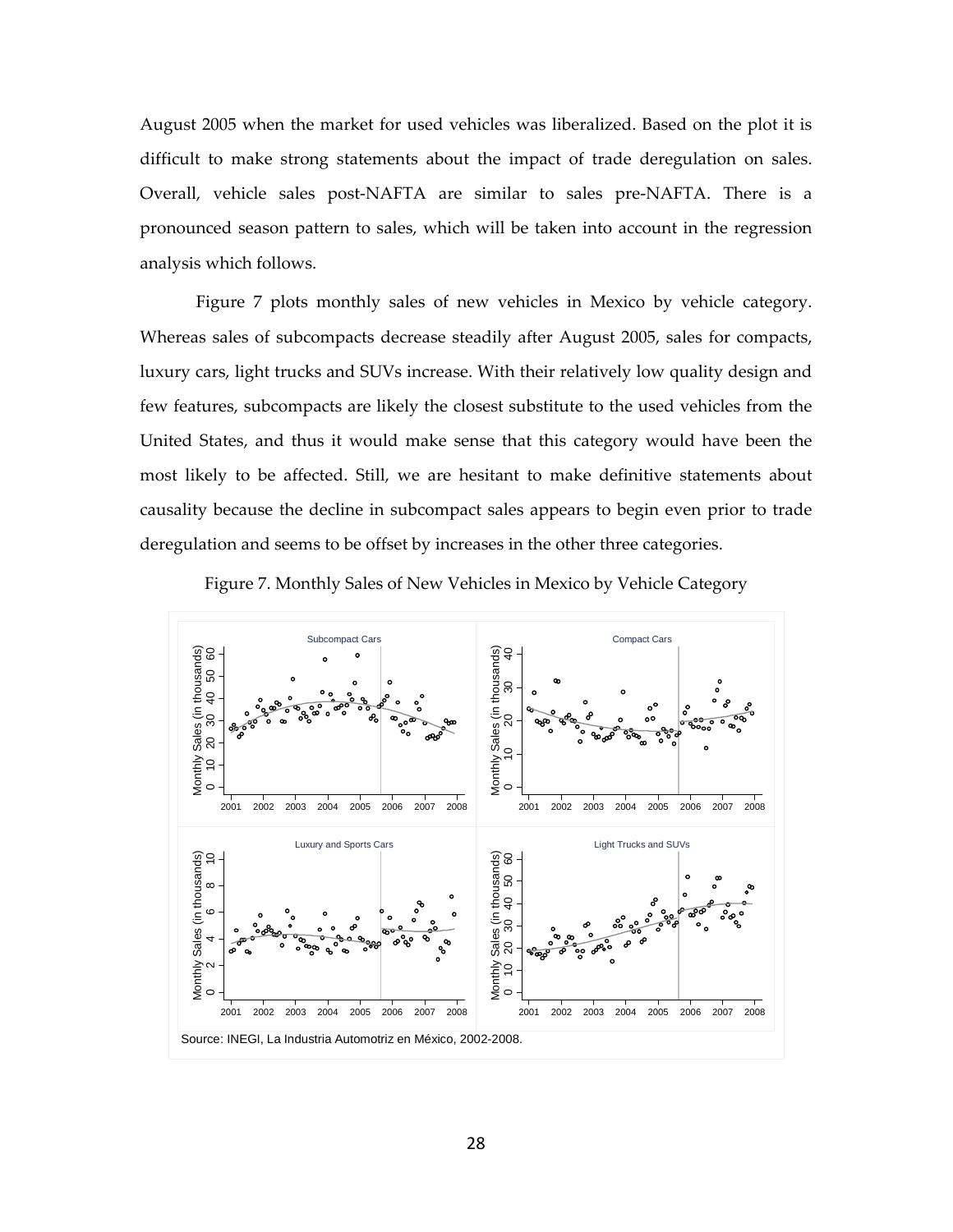Table 6 reports coefficients and standard errors from an analogous regression analysis. Monthly sales of new vehicles in Mexico (in logs) are regressed on month indicator variables, a polynomial time trend, and an indicator for after NAFTA. To control for aggregate changes in demand, we also include the growth rate of GDP (available quarterly) from the Mexican National Statistics Institute, National System of Accounts. For second, third, and fourth order polynomials, the coefficient on NAFTA for total sales is near zero and not statistically significant. The null hypothesis of a 10% drop in total vehicle sales can be rejected at the 2% level across specifications. For subcompacts the coefficient is negative and near 5%, but not statistically significant. Compact and luxury car sales increase in all specifications. Overall, the vehicle sales data provide little evidence of substitution away from new vehicles.

In future work it would be valuable to examine trade's general equilibrium effects based on structural estimates of household‐level vehicle demand. See, e.g. Berry, Levinsohn, Pakes (1995), Goldberg (1999), and Bento, Goulder, Jacobsen, and von Haefen (2008). In related work, Clerides (2008) uses a general equilibrium model of the automobile market to establish the gains from trade from a 1993 law that relaxed vehicle import restrictions in Cyprus, finding that welfare gains averaged \$2000 per purchaser. One potential challenge of estimating such a model in this context is the difficulty of acquiring necessary Mexican data. Structural models of vehicle demand in the United States have been successful, in part, because researchers have access to detailed micro‐ level datasets like the National Household Travel Survey (NHTS) and the Consumer Expenditure Survey (CES). There is no dataset in Mexico comparable to the NHTS. The Mexico equivalent to the CES, the National Survey of Household Income and Expenditures includes basic household demographics and information about expenditures on vehicles, vehicle maintenance, vehicle insurance, and vehicle licensing and fees, but does not include the manufacturer, model, or vintage of household vehicles.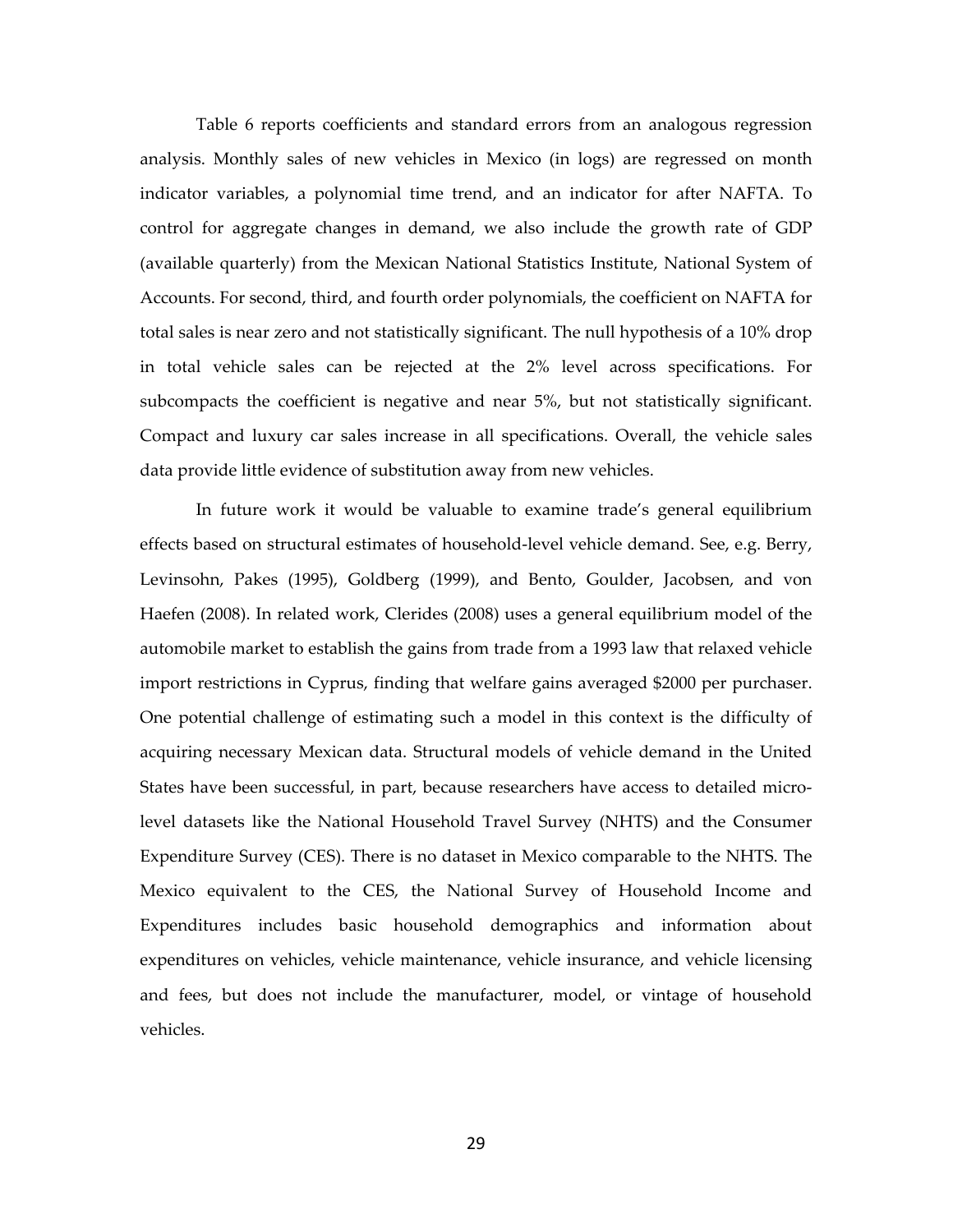#### **6 An Illustration of How Trade Can Increase Lifetime Carbon Emissions**

In this section we evaluate the implications of international trade in used vehicles between the United States and Mexico for carbon dioxide emissions. Although our analysis provides much of the information required for these calculations, these results do require us to make a number of additional assumptions, particularly about vehicle utilization. As a result, we refer to these results as an "illustration" and these results should be interpreted with caution.

We consider both short-run and long-run thought experiments. For the shortrun, we calculate the annual increase in global carbon emissions associated with Mexico importing a vehicle from the United States. Short‐run carbon emissions are the product of the number of miles driven annually and emissions per mile:

## Short Run Emissions =  $(Miles\,Diriven)(Emissions\,per\,Mile).$

For the long-run illustration, we calculate the lifetime increase per vehicle in carbon emissions,

Long Run Emissions = 
$$
\int_0^\infty (Miles\,Driver) (Emissions per Mile)\lambda e^{-\lambda y}dy
$$

where  $\lambda$  is the vehicle retirement rate. The long-run cumulative impact of trade is particularly important in this context because vehicle retirement rates in Mexico are low, so vehicles tend to be used for many years. For  $\lambda$  we use .038, the average annual retirement rate for vehicles 10‐30 years from section 5.2. In addition, we assume that the maximum lifespan for the vehicle after entering Mexico is 30 years. For miles driven, we use the average number of miles driven annually per vehicle in each country. Vehicles in Mexico travel an average of 6,100 miles annually compared to 12,400 miles annually in the United States. $30$  We would have preferred instead to use measures of miles driven

<sup>&</sup>lt;sup>30</sup> U.S. Department of Transportation, Federal Highway Administration, "Highway Statistics 2006ʺ, Section V: Roadway Extent, Characteristics, and Performance, Table VM‐1. No analogous survey-based statistic is available for Mexico. However, annual gasoline consumption indicates that vehicles tend to be used less intensively. Gasoline consumption in Mexico in 2007 totaled 8.6 billion gallons (SIE, 2008). Using average miles per gallon from Table 3, this implies that the average vehicle in Mexico travels 6,100 miles annually. Vehicles are used less intensively in Mexico for many reasons including lower income levels, lower quality roads and highways, and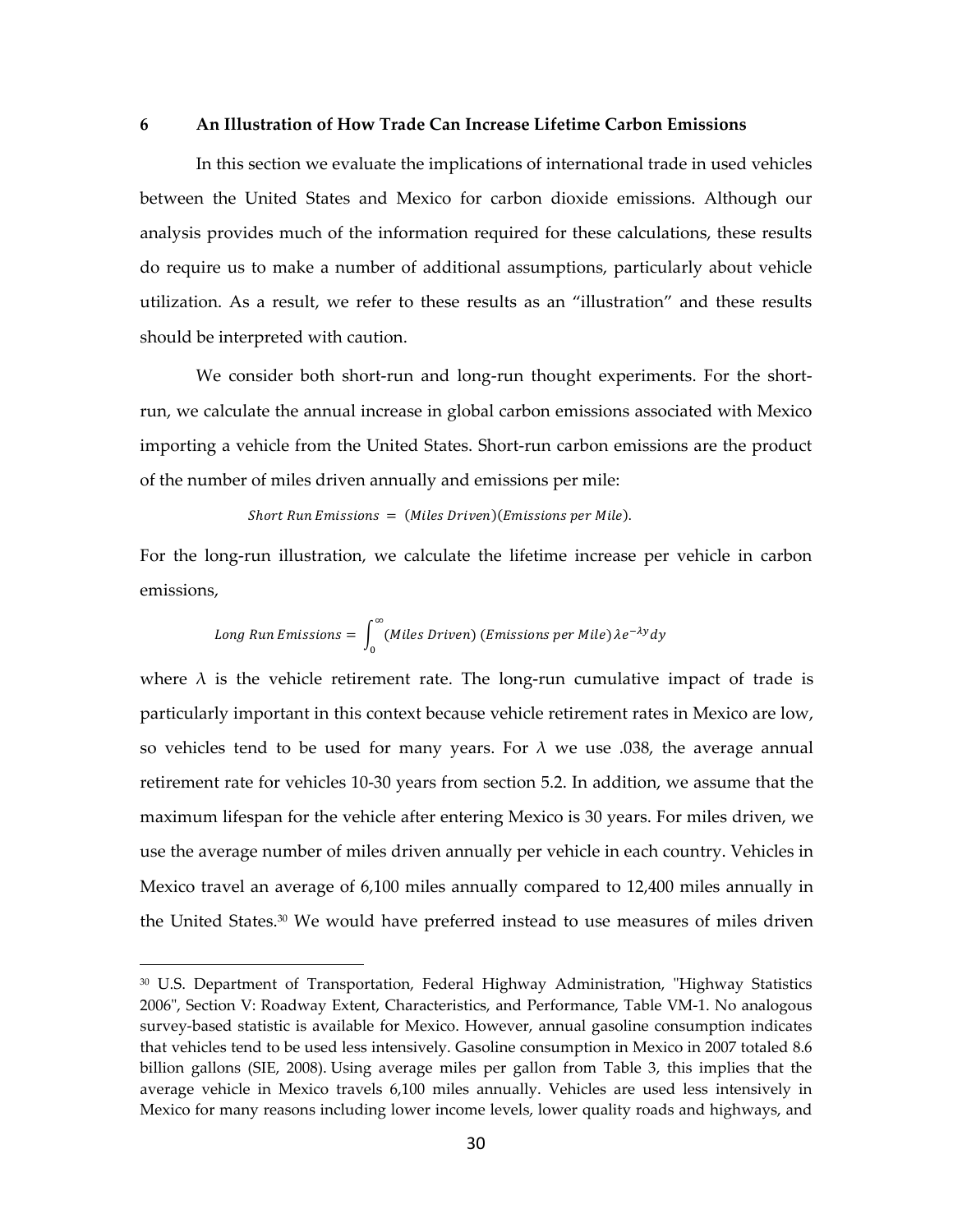that vary by vehicle vintage, but with no vehicle‐level information available on miles driven in Mexico, this was not possible.

Table 7 reports the results. In the short‐run, carbon dioxide emissions increase by 2.6 tons annually. Using \$35 per ton carbon (\$9.9 per ton of carbon dioxide) from Nordhaus (2009), this implies social costs of \$25 per vehicle. The long-run results are considerably larger. The total lifetime increase in carbon dioxide emissions is 46.6 million tons. Total social cost, using a 1.5% annual discount rate from Nordhaus is \$376. For the 2.5 million vehicles exported from the United States to Mexico during the period 2005‐2008 these results imply total lifetime social costs of \$940 million.

These results provide a valuable preliminary assessment of the impact of U.S.‐ Mexico trade in used vehicles on carbon dioxide emissions. However, it is important to emphasize that these results are based on several assumptions, many of which can be only partially verified empirically. Perhaps most importantly, we are assuming implicitly that prior to driving an imported used vehicle, Mexicans were generating no carbon dioxide from transportation. For households substituting from high‐occupancy public transportation, this is a reasonably accurate approximation. However, for households substituting away from low‐occupancy public transportation or from shared private vehicles, there will be an offsetting decrease in vehicle emissions.

It is also worth highlighting that these results describe the social cost from carbon dioxide emissions, but not the social cost from emissions of local pollutants. There is reason to believe that the social cost from increased emissions of local pollutants could be large. For example, World Bank (2002) finds that the annual benefits of a 10 percent reduction in ozone and particulates in Mexico City would be approximately \$882 million (in 2006 U.S. dollars). A more comprehensive analysis of the social costs of trade in used vehicles would track vehicles after they enter Mexico, model the relationship between emissions and ambient pollution levels, and calculate the social costs of the resulting increases.

differences in commuting patterns.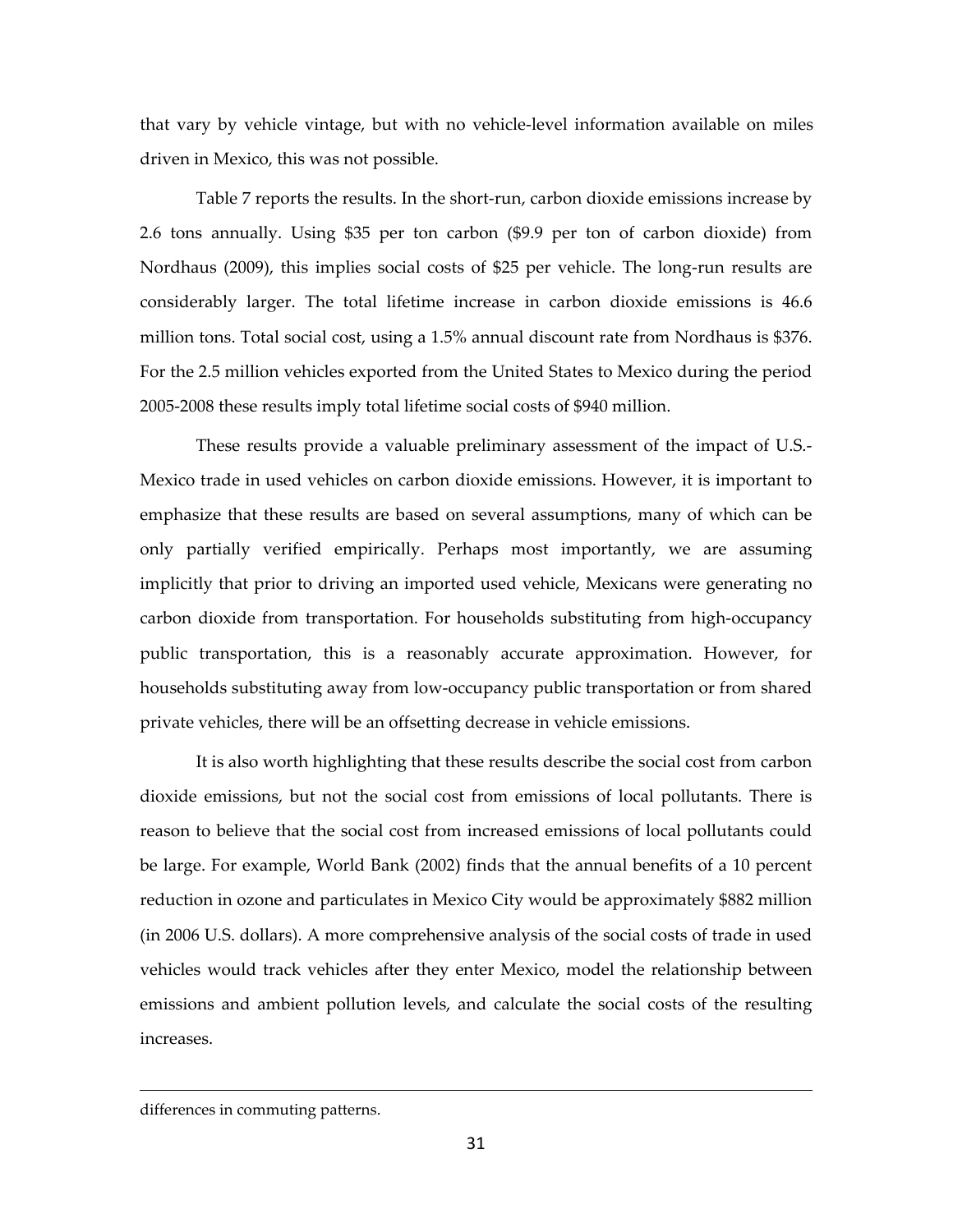## **7 Conclusion**

Wealthy nations demand a range of high-quality transportation equipment (cars, trucks, trains, buses, boats, and planes), as well as residential durable goods (air conditioners, clothes washers), commercial durables (computers, lighting, heating and cooling equipment) and industrial durables (power generating equipment, metalworking equipment, construction machinery). These durable goods depreciate in quality over time. Poorer nations want to purchase similar durable goods but due to income effects desire lower quality. From a societal perspective, there are gains to trade from shipping used durable goods from rich countries to poorer countries.

In this paper we argued that this pattern has large implications for the environment. As we discuss in the paper, the effect of trade on emissions of local and global pollutants depends on the relative magnitude of scale and composition effects. Trade provides rich countries with an outlet for low-quality durable goods. Because low‐quality durables are typically also high‐emitting, this tends to decrease average and total emissions in rich countries. In poor countries, trade increases the number of durable goods, but may also improve the quality of the stock. Whether or not this change in composition is large enough to offset the scale effect depends on the characteristics of the initial stock of durable goods and other factors.

In the empirical analysis we focused on the deregulation of the market for used cars and trucks following NAFTA. Scale effects are immediate and large in magnitude, with millions of vehicles exported from the United States to Mexico during the first years of trade. Composition effects are also large. For local pollutants, traded vehicles have significantly higher emissions than the stock in the United States, and significantly lower emissions than the stock in Mexico. As a result, trade decreases average emissions of local pollutants in both countries. For carbon dioxide emissions, composition effects are much smaller, with traded vehicles marginally less fuel-efficient than the stock in either country.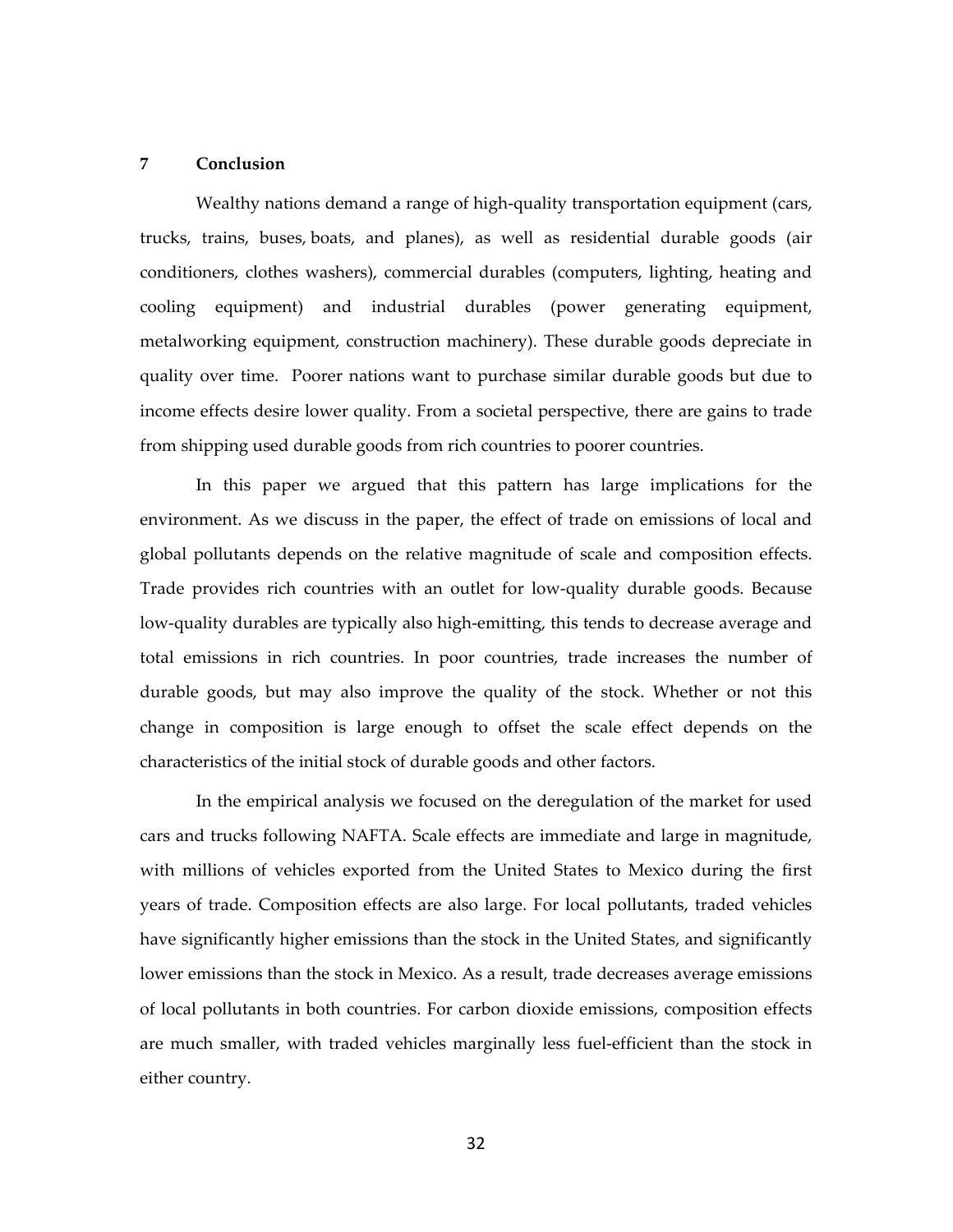Total emission levels decrease in the United States and increase in Mexico, with global carbon dioxide emissions increasing. Whereas trade has led to no discernible decrease in the number of vehicles in circulation in the United States, it has led to a large increase in the number of vehicles in Mexico. Furthermore, because vehicle retirement rates are low in Mexico, these vehicles will continue to be used for many years. This tendency of trade to increase durable good lifespans is likely to be the case not just for the United States and Mexico, but for international trade more generally.

The broader conclusion of our paper is that policymakers in conducting economic analysis of environmental policies ought to take careful account of the implications of their policies for trade in used durables. This is particularly important for global pollutants such as carbon dioxide where domestic policies designed to reduce emissions can be easily undermined by emissions increases abroad. As a result, unilateral policies aimed at reducing greenhouse gas emissions may not achieve aggregate gains when durable goods can be traded. For example, any policy that increases the cost of gasoline in the United States will likely increase exports of used vehicles, leading to increased emissions in importing countries. In contrast, increasing fuel economy standards or offering "cash for clunkers" (Blinder, 2008) would increase the price of used vehicles in the United States, decreasing trade.<sup>31</sup> Thus, the broader conclusion of our analysis is that the composition of trade can change sharply as U.S incentives change.

 $31$  As articulated by Gruenspecht (1982), new vehicle regulations such as fuel economy standards increase the cost of new vehicles, causing households to delay new car purchases. This would increase demand for used cars in the United States, bidding up the price, and leading fewer used cars to be shipped to Mexico.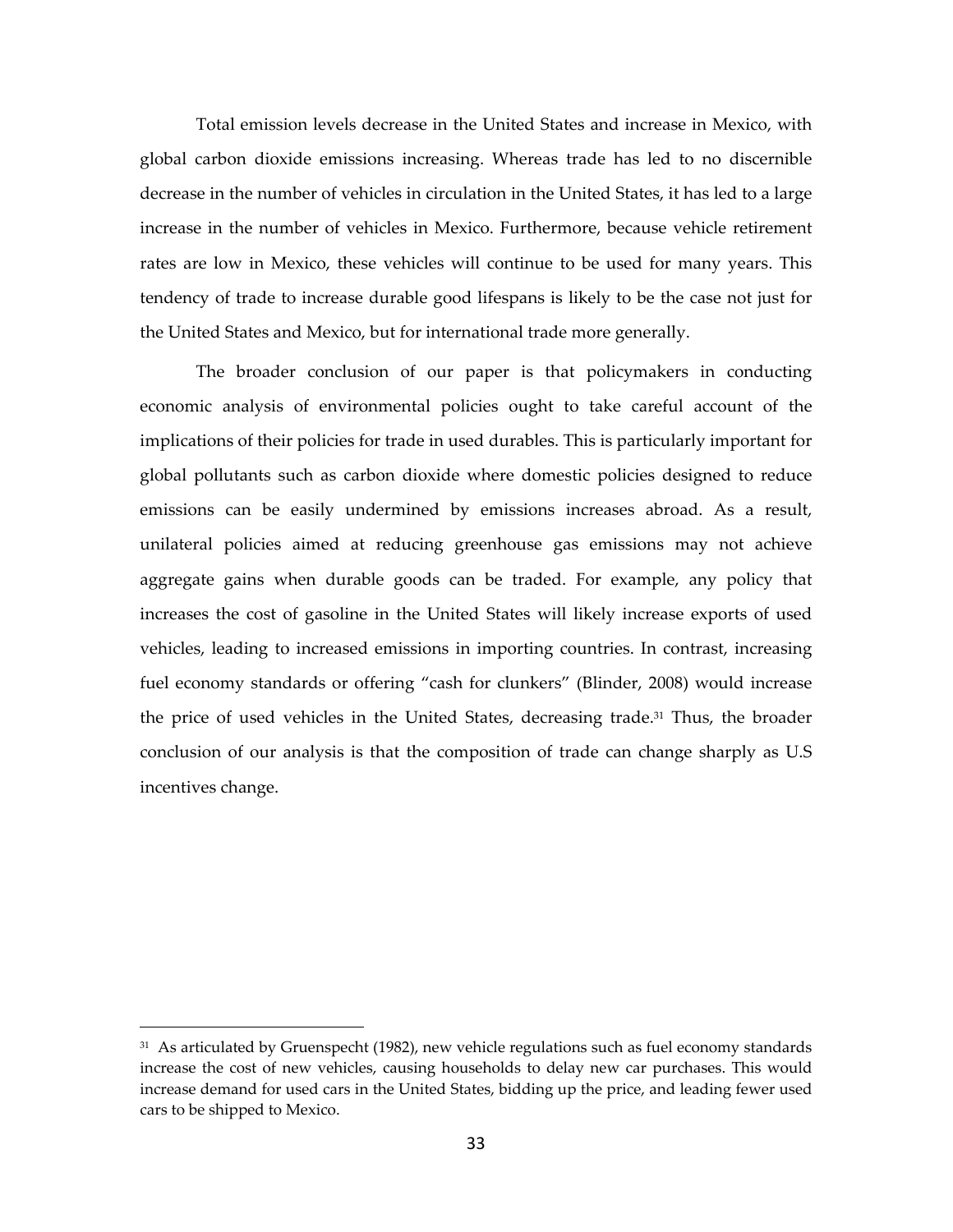#### **References**

- Alchian, Armen A. and Allen William R. *University Economics*. Belmont, Calif.: Wadsworth, 1964.
- Antweiler, W., Copeland, B. and Taylor, S. "Is Free Trade Good for the Environment?"*American Economic Review*, 2001, 91 (4), 877‐908.
- Bento, Antonio M., Larry Goulder, Mark R. Jacobsen, and Roger H. von Haefen. "Distributional and Efficiency Impacts of Increased U.S. Gasoline Taxes," *American Economic Review*, 2008, forthcoming.
- Berry, Steven, Vittorio Grilli and Florencio López‐de‐Silanes. "The Automobile Industry and the Mexico‐U.S. Free Trade Agreement," in P. M. Garber, ed., *The Mexico‐U.S. Free Trade Agreement*, Cambridge, MA: MIT Press, 1993.
- Berry, Steven, James Levinsohn and Ariel Pakes. "Automobile Prices in Market Equilibrium," *Econometrica*, 1995, 63(4), 841‐890.
- Bin, Okmyung and Carols Margins‐Filho. "Vehicle Price and Hydrocarbon Emissions: Evidence from the Used‐Vehicle Markets," *Applied Economics Letters*, 2008, 15(12), 939‐ 943.
- Bishop, Gary A. and Donald H. Stedman. "A Decade of On‐Road Emissions Measurements," *Environmental Science and Technology*, 2008, 42(5), 1651‐1656.
- Blinder, Alan S. "A Modest Proposal: Eco‐Friendly Stimulus," *New York Times*, July 27, 2008.
- Bond, Eric W. "Trade in Used Equipment with Heterogeneous Firms," *Journal of Political Economy*, 1983, 91(4), 688‐705.
- Borcherding, Thomas E. and Eugene Silberberg. "Shipping the Good Apples Out: the Alchian and Allen Theorem Reconsidered," *Journal of Political Economy*, 1978, 86(1), 131‐ 138.
- Brueckner, Jan and Stuart Rosenthal. "Gentrification and Neighborhood Housing Cycles: Will Americaʹs Future Downtowns Be Rich?" *Review of Economics and Statistics,* 2008.
- Chay, Kenneth Y. and Michael Greenstone. "The Impact of Air Pollution on Infant Mortality: Evidence from Geographic Variation in Pollution Shocks Induced by a Recession," *Quarterly Journal of Economics*, 2003, 118(3): 1121‐1167.
- Chay, Kenneth Y. and Michael Greenstone. "Does Air Quality Matter? Evidence from the Housing Market," *Journal of Political Economy*, 2005, 113(2): 376‐424.
- Clerides, Sofronis, "Gains from Trade in Used Goods: Evidence from Automobiles." *Journal of International Economics*, 2008, 76, 322‐336.
- Coase, Ronald. "Durability and Monopoly" *Journal of Law and Economics*, 1972, 15(1): 143‐ 149.
- Copeland, Brian R. and M. Scott Taylor, *Trade and the Environment: Theory and Evidence*. Princeton: Princeton University Press, 2003.
- Currie, Janet and Matthew Neidell. "Air Pollution and Infant Health: What Can We Learn from California's Recent Experience?" *Quarterly Journal of Economics*, 2005, 120(3): 1003‐ 1030.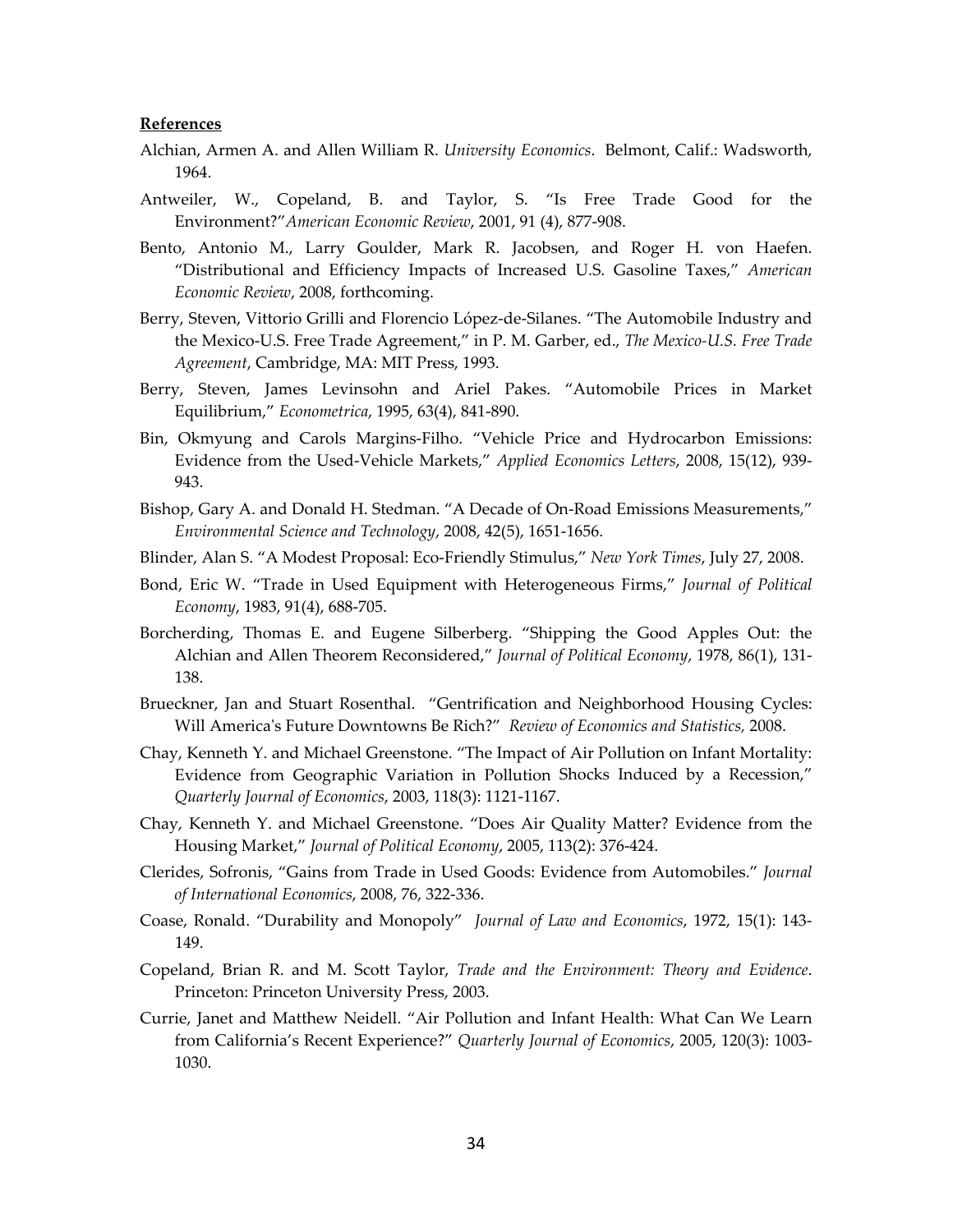- Dargay, Joyce, Dermot Gately and Martin Sommer. "Vehicle Ownership and Income Growth, Worldwide: 1960‐2030," *The Energy Journal*, 2007, 28(4): 143‐171..
- Davis, Lucas W. "The Effect of Driving Restrictions on Air Quality in Mexico City" *Journal of Political Economy*, 2008, 116(1), 38‐81.
- Dargay, Joyce, Dermot Gately, and Martin Sommer. "Vehicle Ownership and Income Growth, Worldwide: 1960‐2030,ʺ *The Energy Journal*, 2008, 28(4).
- Dockery, Douglas W., et al. "An Association between Air Pollution and Mortality in Six U.S. Cities," *The New England Journal of Medicine*, 1993, 329: 1753‐1759.
- Esteban, Susanna and Matthew Shum. "Durable‐goods Oligopoly with Secondary Markets: The Case of Automobiles," *RAND Journal of Economics*, 2007, 38(2), 332‐354.
- Feenstra, Robert C. and Gordon H. Hanson, "Foreign Direct Investment and Relative Wages: Evidence from Mexico's Maquiladoras," *Journal of International Economics*, 1997, 42, 371‐ 393.
- Flam, Harry and Elhanan Helpman, "Vertical Product Differentiation and North‐South Trade," *American Economic Review*, 1987, 77(5), 810‐822.
- Goldberg, P. K. "The Effects of the Corporate Average Fuel Efficiency Standards in the U.S.," *Journal of Industrial Economics,* 1998, 46, 1–3.
- Grossman, G. M., and Alan B. Krueger. "Environmental Impacts of a North American Free Trade Agreement" in P. M. Garber, ed., *The Mexico‐U. S. Free Trade Agreement*, Cambridge, MA: MIT Press, 1993.
- Gruenspecht, Howard. "Differentiated Regulation: The Case of Auto Emissions Standards," *American Economic Review*, 1982, 72(2), 328‐331.
- Harbaugh, William, Arik Levinson, and David Wilson. "Re‐examining the Empirical Evidence for an Environmental Kuznets Curve," *Review of Economics and Statistics*, 2002, 84(3) 541–51.
- Krueger, Alan B. and Alexandre Mas. "Strikes, Scabs, and Tread Separations: Labor Strife and the Production of Defective Bridgestone/Firestone Tires," *Journal of Political Economy*, 2004, 112(2), 253‐287.
- Levinson, Arik and M. Scott Taylor. "Unmasking The Pollution Haven Effect," *International Economic Review*, 2008, 49(1), 223‐254.
- Massachusetts Institute of Technology Energy Laboratory. "On the Road in 2020: A Lifecycle Analysis of New Automobile Technologies," October 2000, MIT EL 00‐003.
- Matsuyama, Kiminori. "A Ricardian Model with a Continuum of Goods under Nonhomothetic Preferences: Demand Complementarities, Income Distribution, and North‐South Trade," *Journal of Political Economy*, 2000, 108(6), 1093‐1120.
- Mauzerall, Denise L., Babar Sultan, Namsoug Kim and David F. Bradford. ``NOx Emissions from Large Point Sources: Variability in Ozone Production, Resulting Health Damages and Economic Costs,ʹʹ *Atmospheric Environment*, 2005, 39: 2851‐2866.
- McAusland, Carol. "Trade, Politics, and the Environment: Tailpipe vs. Smokestack," *Journal of Environmental Economics and Management*, 2008, 55(1), 52‐71.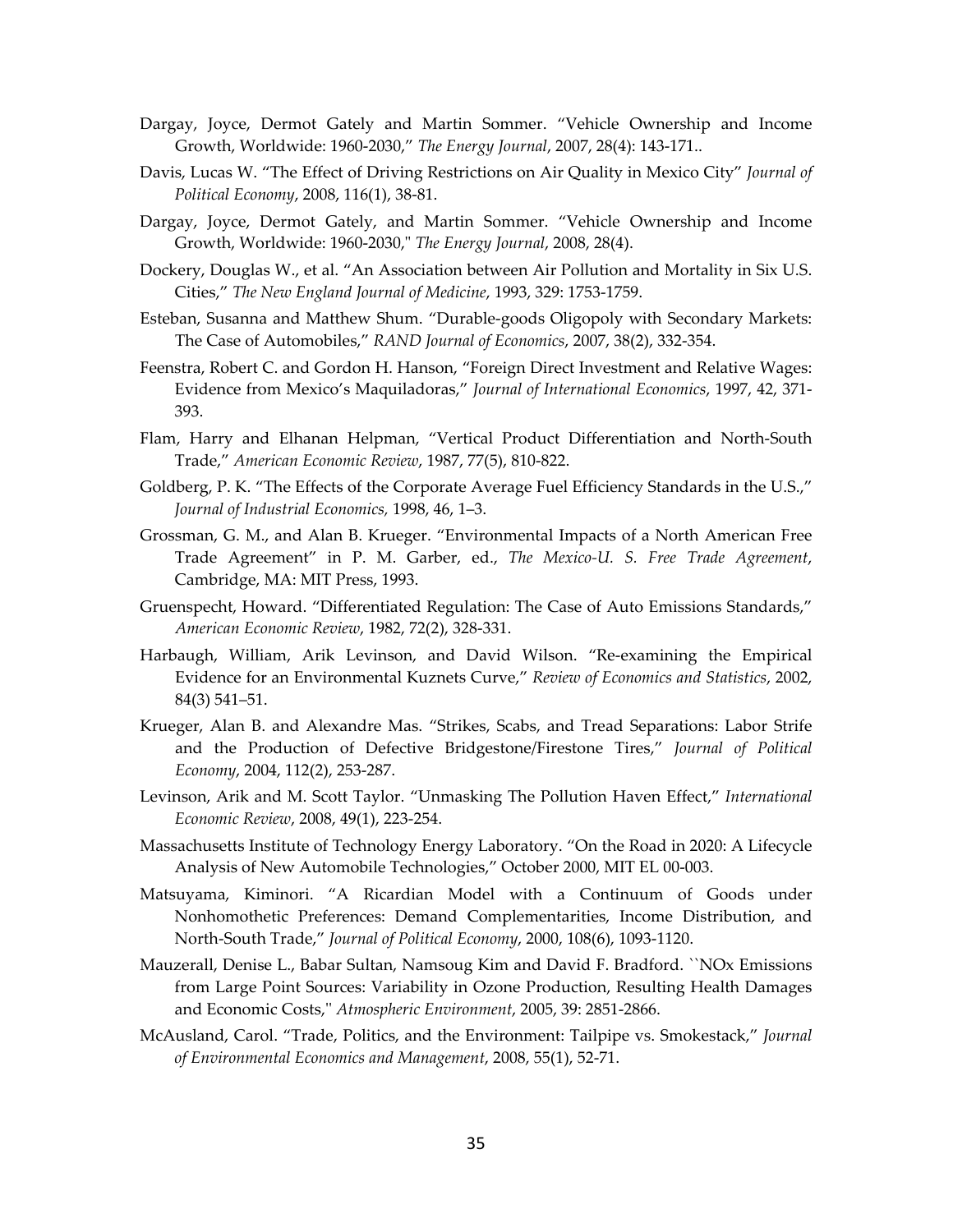- Navaretti, Giorgio Barba, Isidro Soloaga, and Wendy Takacs. "Vintage Technologies and Skill Constraints: Evidence from U.S. Exports of New and Used Machines." *The Word Bank Economic Review*, 2000, 14(1), 91‐109.
- Newey, W. K., and K. D. West. "A Simple, Positive Semi-definite Heteroskedasticity and Autocorrelation Consistent Covariance Matrix," *Econometrica*, 1987, 55 (3): 703–8.
- Nordhaus, William. "A Review of the Stern Review on the Economics of Global Warming." *Journal of Economic Literature*, 2009, forthcoming.
- Pelletiere, Danilo and Kenneth A. Reinart. "The Political Economy of Used Automobile Protection in Latin America," *World Economy*, 2002, 25(7), 1019‐1023.
- Pelletiere, Danilo and Kenneth A. Reinart. "Used Automobile Protection and Trade: Gravity and Ordered Probit Analysis," *Empirical Economics*, 2004, 29(4), 737‐751.
- Pope, C. Arden, III, et al. "Particulate Air Pollution as a Predictor of Mortality in a Prospective Study of U.S. Adults," *American Journal of Respiratory Critical Care Medicine*, 1995, 151(3): 669‐674.
- Rosen, Sherwin. "Hedonic Prices and Implicit Markets: Product Differentiation in Pure Competition," *Journal of Political Economy*, 1974, 82(1), 34‐55.
- Sen, Amartya Kumar. "On the Usefulness of Used Machines," *The Review of Economics and Statistics*, 1962, 44(3), 346‐348.
- Stokey, Nancy L. "The Volume and Composition of Trade between Rich and Poor Countries," *Review of Economic Studies*, 1991, 58, 63‐80.
- Thoumi, Francisco E. "A Theory of the Optimum Age to Import a Durable Good," *Journal of Development Economics*, 1975, 2, 145‐160.
- Ward's Automotive Group. "Ward's World Motor Vehicle Data," various editions, Southfield, Michigan.
- World Bank Mexico Air Quality Management Team. 2002. "Improving Air Quality in Metropolitan Mexico City: An Economic Valuation," Policy Research Working Paper 2785, World Bank, Washington, DC.
- World Trade Organization. International Trade Statistics 2007 World Trade Publications: Geneva, 2007.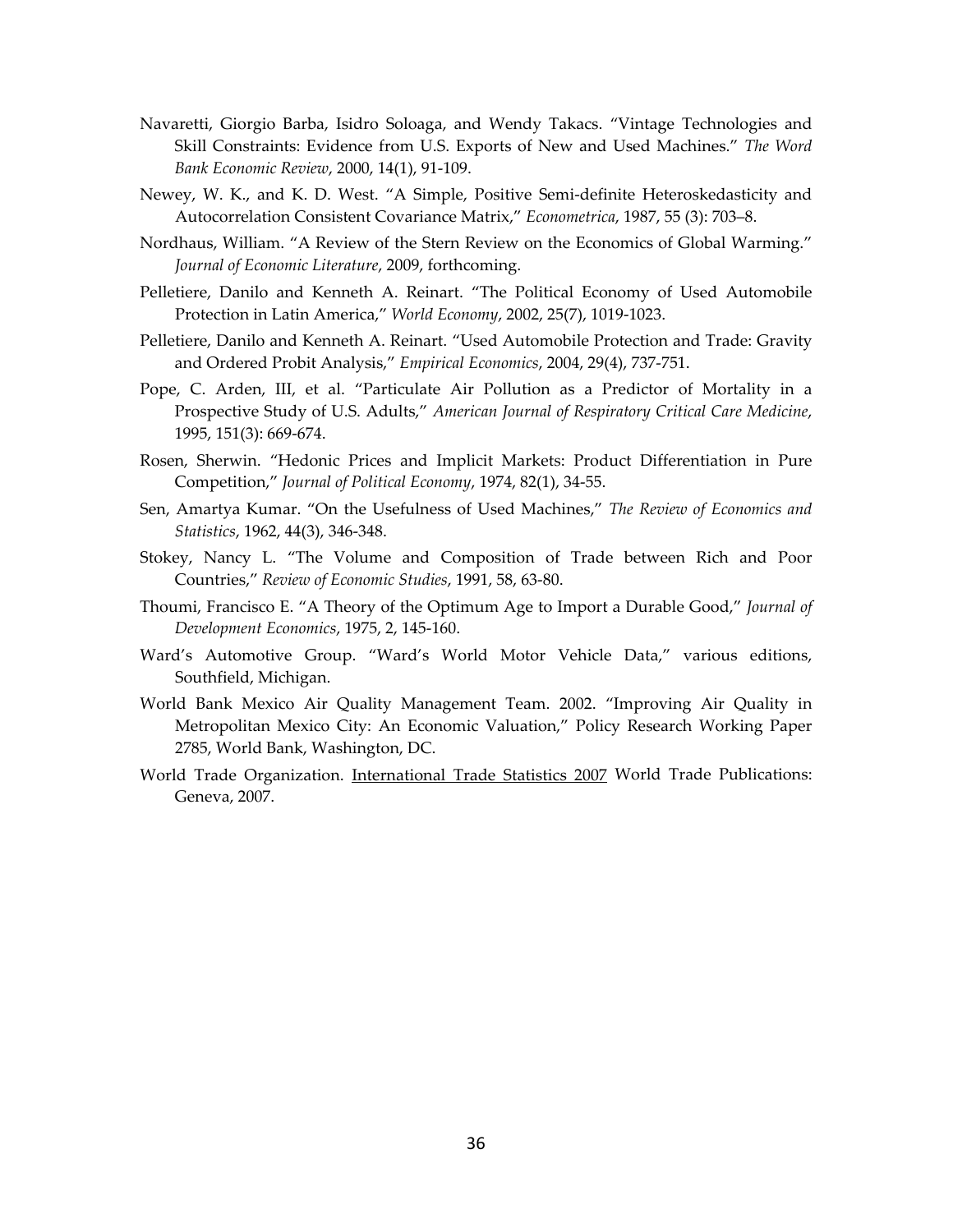| <b>Total Number of Vehicles</b> | 2,454,639 |
|---------------------------------|-----------|
| Year Traded (proportion)        |           |
| 2005                            | .16       |
| 2006                            | .37       |
| 2007                            | .32       |
| 2008                            | .15       |
| Vintage                         |           |
| 1991                            | .04       |
| 1992                            | .06       |
| 1993                            | .11       |
| 1994                            | .14       |
| 1995                            | .19       |
| 1996                            | .20       |
| 1997                            | .16       |
| 1998                            | .10       |
| Vehicle Manufacturer            |           |
| Ford                            | .33       |
| Chevrolet                       | .17       |
| Dodge                           | .10       |
| Nissan                          | .07       |
| Jeep                            | .06       |
| Plymouth                        | .05       |
| Mercury                         | .04       |
| <b>GMC</b>                      | .03       |
| Chrysler                        | .03       |
| Pontiac                         | .02       |
| Other                           | .10       |

TABLE 1 Vehicles Exported from the United States to Mexico 2005‐2008 Descriptive Statistics

Note: This table describes cars and trucks exported from the United States to Mexico between August 2005 and July 2008. These data were collected by the Mexican Customs Agency, a branch of the Mexican Ministry of Finance.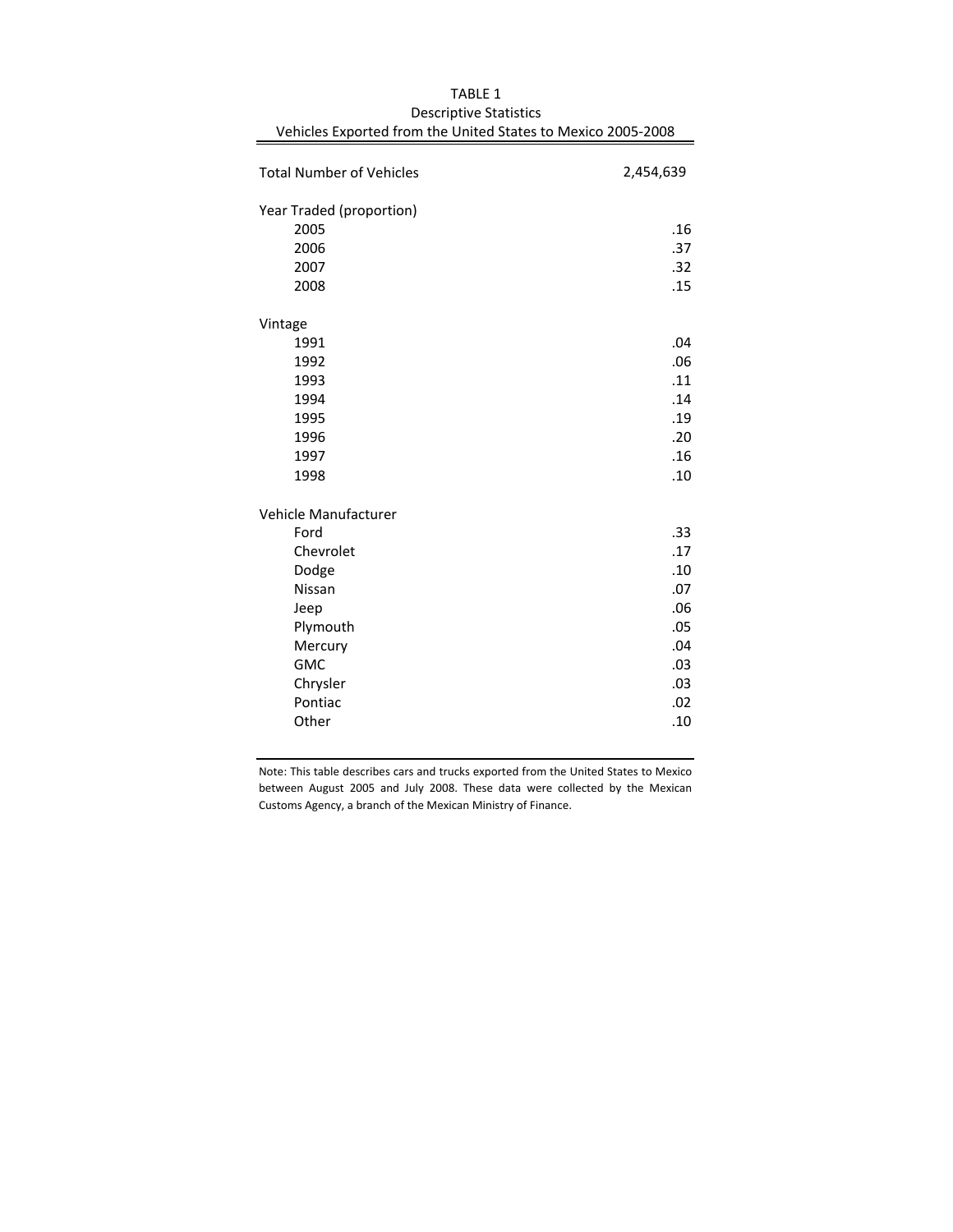|           |                    | Proportion |
|-----------|--------------------|------------|
|           |                    |            |
| Ford      | Explorer (SUV)     | .08        |
| Chevrolet | S-10 (Truck)       | .06        |
| Dodge     | Caravan (Minivan)  | .05        |
| Ford      | Ranger (Truck)     | .05        |
| Ford      | Windstar (Minivan) | .05        |
| Chevrolet | Silverado (Truck)  | .04        |
| Ford      | F-150 (Truck)      | .04        |
| Plymouth  | Voyager (Minivan)  | .03        |
| Jeep      | Cherokee (SUV)     | .03        |
| Ford      | Tauras (Car)       | .03        |
|           | Manufacturer       | Model      |

Vehicles Exported from the United States to Mexico 2005‐2008 TABLE 2 Top 10 Traded Models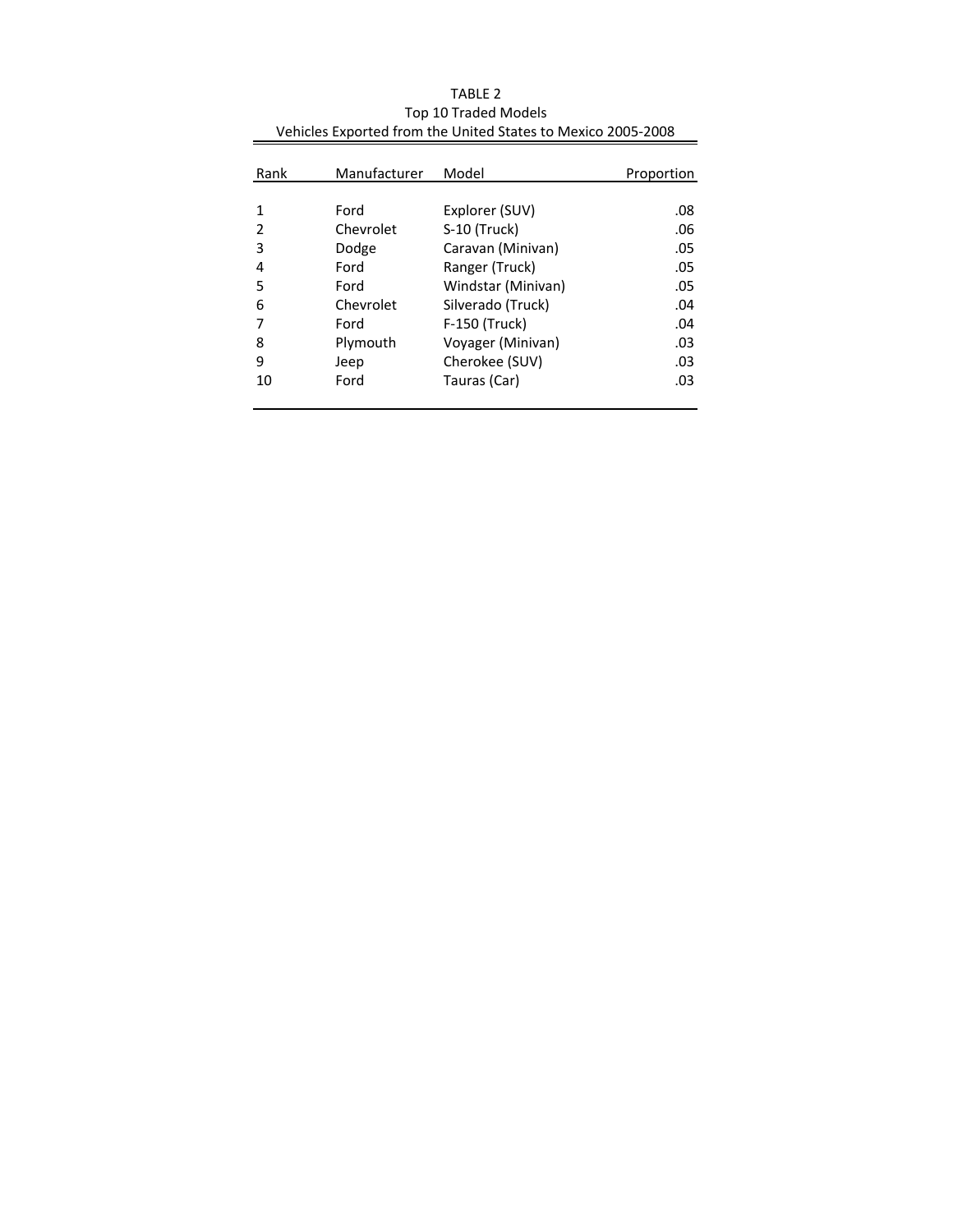|                                    | Traded               |          |        |  |
|------------------------------------|----------------------|----------|--------|--|
|                                    | <b>United States</b> | Vehicles | Mexico |  |
|                                    | (1)                  | (2)      | (3)    |  |
|                                    |                      |          |        |  |
| <b>Local Pollutants:</b>           |                      |          |        |  |
| Hydrocarbons (parts per million)   | 38.9                 | 43.6     | 49.3   |  |
| Carbon Monoxide (percent)          | .137                 | .146     | .201   |  |
| Nitrogen Oxide (parts per million) | 239.2                | 300.4    | 310.8  |  |
| Vehicle Vintage                    | 1996.2               | 1995.1   | 1994.5 |  |
| <b>Global Pollutants:</b>          |                      |          |        |  |
|                                    |                      |          |        |  |
| Miles Per Gallon                   | 25.41                | 24.75    | 25.34  |  |
| Vehicle Weight (pounds)            | 3515                 | 3708     | 3462   |  |
| Cylinders                          | 5.84                 | 6.01     | 5.75   |  |
| Engine Size (liters)               | 3.46                 | 3.68     | 3.44   |  |

TABLE 3 Comparing Traded Vehicles to the Stock in the United States and Mexico

Note: This table reports means of the variables listed in the row headings for the stock of vehicles in the United States,vehicles exported from the United States to Mexico between August 2005 and July 2008, and the stock of vehicles in Mexico. See equations in section 4.2 for details.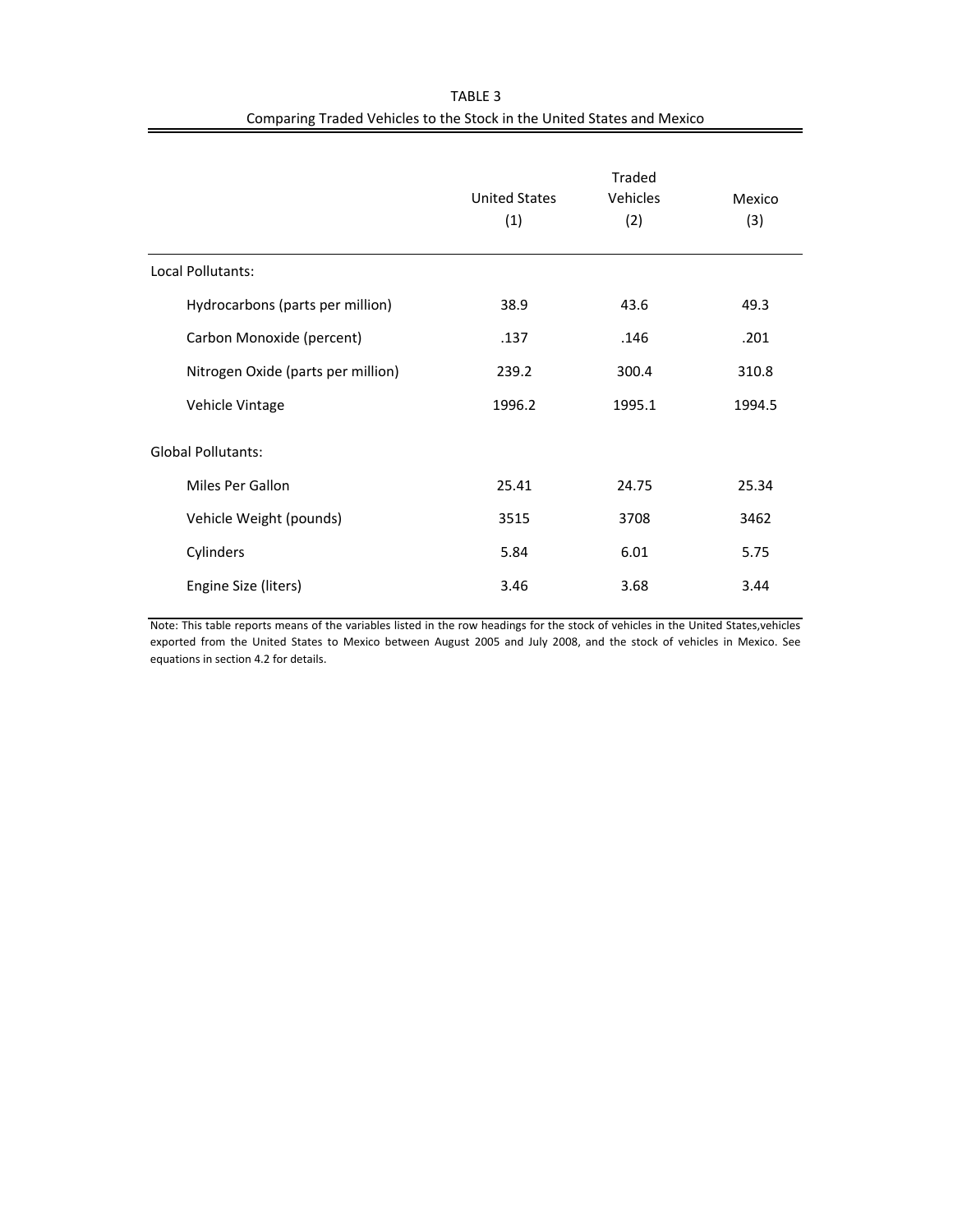|                            | California                                                  |                             |                                              |                                                                             | Illinois                                             |                             |                                              |
|----------------------------|-------------------------------------------------------------|-----------------------------|----------------------------------------------|-----------------------------------------------------------------------------|------------------------------------------------------|-----------------------------|----------------------------------------------|
|                            | With<br>Vintage<br><b>Fixed Effects Interactions</b><br>(1) | With Make<br>Vintage<br>(2) | With Model<br>Vintage<br>Interactions<br>(3) | With Model<br>Vintage<br>Interactions<br>and Quadratic<br>in Mileage<br>(4) | With<br>Vintage<br>Fixed Effects Interactions<br>(5) | With Make<br>Vintage<br>(6) | With Model<br>Vintage<br>Interactions<br>(7) |
| Local Pollutants:          |                                                             |                             |                                              |                                                                             |                                                      |                             |                                              |
| Hydrocarbons (in logs)     | .086<br>(.004)                                              | .097<br>(.004)              | .089<br>(.004)                               | .048<br>(.004)                                                              | .294<br>(.014)                                       | .152<br>(.014)              | .067<br>(.013)                               |
| Carbon Monoxide (in logs)  | .104<br>(.004)                                              | .084<br>(.004)              | .062<br>(.004)                               | .022<br>(.004)                                                              | .204<br>(.017)                                       | .086<br>(.017)              | .016<br>(.016)                               |
| Nitrogen Oxide (in logs)   | .135<br>(.005)                                              | .076<br>(.005)              | .068<br>(.005)                               | .014<br>(.005)                                                              | .091<br>(.022)                                       | .004<br>(.022)              | .016<br>(.022)                               |
| Miles on Odometer (1000s)  | 9.88<br>(.188)                                              | 11.21<br>(.179)             | 9.68<br>(.176)                               |                                                                             | $\overline{\phantom{a}}$                             |                             | $\overline{\phantom{a}}$                     |
| <b>Global Pollutants:</b>  |                                                             |                             |                                              |                                                                             |                                                      |                             |                                              |
| Predicted Miles Per Gallon | $-1.54$<br>(.020)                                           | $-0.24$<br>(.017)           | 0.05<br>(.013)                               |                                                                             |                                                      |                             |                                              |
| Vehicle Weight (pounds)    | 231.7<br>(3.19)                                             | 53.8<br>(2.85)              | $-0.6$<br>(2.36)                             |                                                                             |                                                      |                             |                                              |
| Cylinders                  | 0.29<br>(.005)                                              | $-0.11$<br>(.004)           | $-0.06$<br>(.003)                            |                                                                             |                                                      |                             |                                              |
| Engine Size (liters)       | 0.43<br>(.004)                                              | $-0.03$<br>(.003)           | $-0.04$<br>(.002)                            |                                                                             |                                                      |                             |                                              |

TABLE 4 Comparing Traded Vehicles to the Stock in the United States, at the Vehicle‐Level

Note: This table reports coefficients and standard errors corresponding to *1(Exported to Mexico)* from 36 separate OLS regressions. The row headings list the dependent variable used in each regression. The sample includes vehicles with model years 1991-1998. Local pollutants are measured in logs. All other vehicle characteristics are measured in levels. Out of 3.6 million vehicles in the California data, 83,057 vehicles were exported. Of the 503,000 vehicles in the Illinois data, 9,735 vehicles were exported.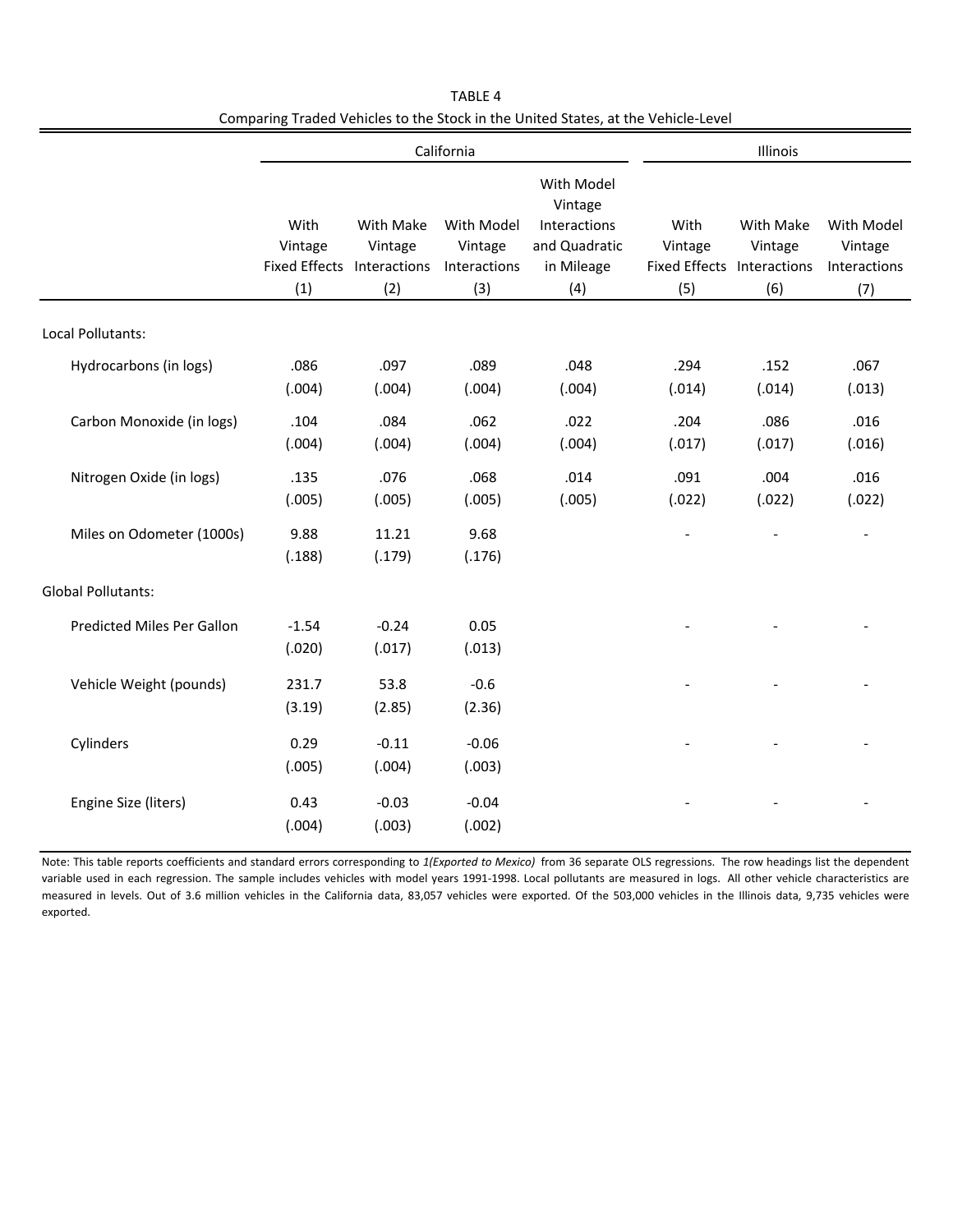|                                              | California<br>Sample With<br>Model Vintage<br><b>Interactions</b> |
|----------------------------------------------|-------------------------------------------------------------------|
| 1(Failed Emissions Test Once)                | 1.21<br>(.013)                                                    |
| 1(Failed Emissions Test Twice)               | 3.15<br>(.055)                                                    |
| 1(Failed Emissions Test Three or More Times) | 4.61<br>(.224)                                                    |
| 1(Gross Polluter Once)                       | 1.25<br>(.027)                                                    |
| 1(Gross Polluter Twice)                      | 3.54<br>(.122)                                                    |
| 1(Gross Polluter Three or More Times)        | 6.07<br>(.589)                                                    |

TABLE 5 Are Exported Vehicles More Likely to be Super‐Emitters?

Note: This table reports results from 6 separate OLS regressions. The row headings list the dependent variable used in each regression. In each row we report how many times more likely it is for an exported vehicle to be in each category. For example, controlling for model vintage interactions, exported vehicles are 3.15 times more likely to have failed emissions testing twice. The sample includes all vehicles in the California dataset with model years 1991‐1998.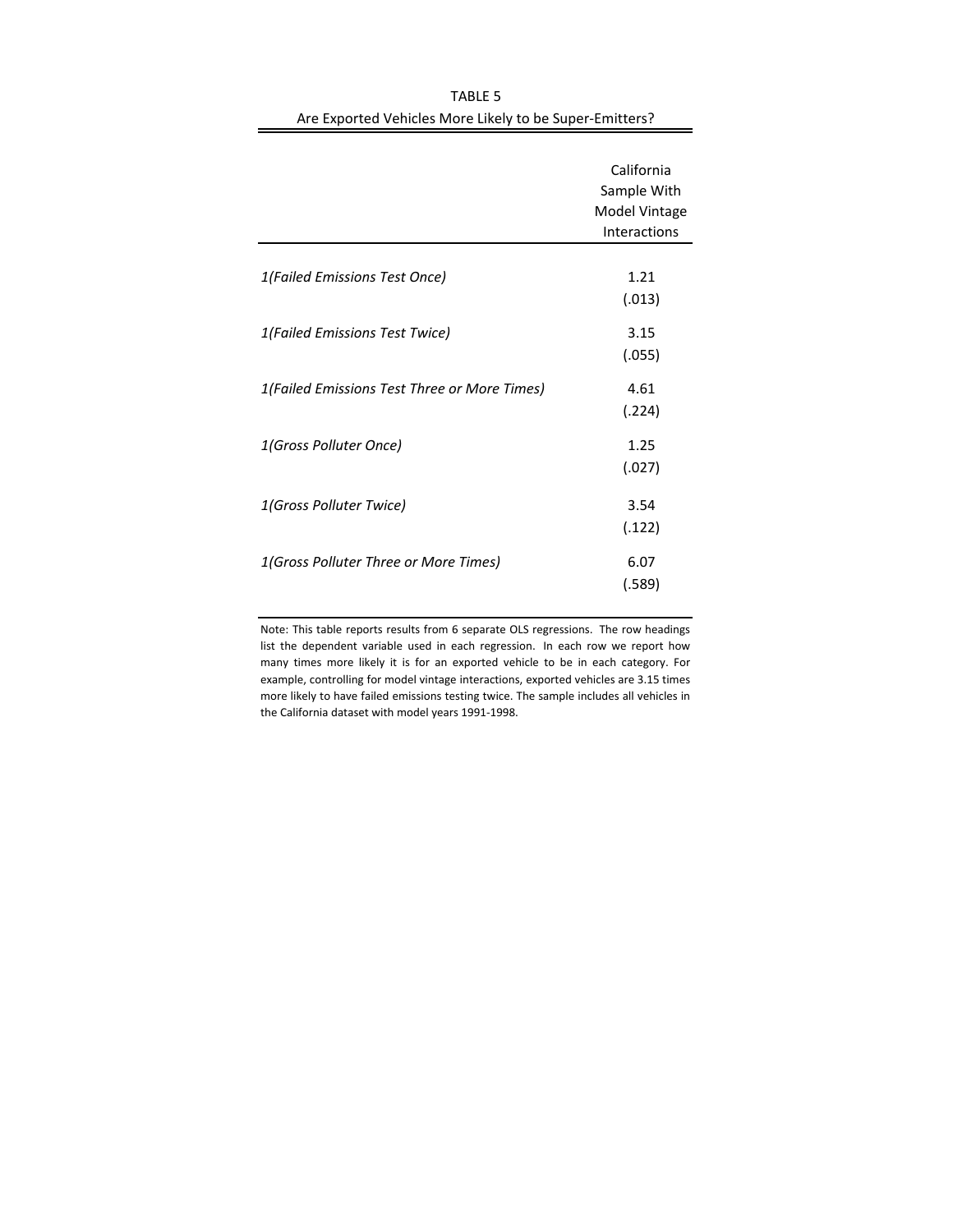TABLE 6 New Vehicle Sales in Mexico

|                                    | Total    | Subcompact | Compact | Luxury and         | Trucks and  |
|------------------------------------|----------|------------|---------|--------------------|-------------|
|                                    | Vehicles | Cars       | Cars    | <b>Sports Cars</b> | <b>SUVs</b> |
| Second-Order Polynomial Time Trend | .018     | $-.047$    | .088    | .180               | .031        |
|                                    | (.032)   | (.052)     | (.068)  | (.085)             | (.067)      |
| Third-Order Polynomial Time Trend  | $-.015$  | $-.045$    | .053    | .197               | $-.054$     |
|                                    | (.033)   | (.055)     | (.064)  | (.082)             | (.054)      |
| Fourth-Order Polynomial Time Trend | $-.019$  | $-.044$    | .048    | .196               | $-.061$     |
|                                    | (.033)   | (.056)     | (.064)  | (.082)             | (.054)      |

Note: This table reports estimates that correspond to 15 separate OLS regressions. The dependent variable is monthly sales of new vehicles in Mexico (in logs) from *INEGI, La Industria Automotriz en México, 2002-2008* for total vehicles or for different vehicle segments as indicated in the column headings. The table reports coefficients and standard errors for *1(NAFTA)* , an indicator variable for the period after the liberalization of the used car market in August 2005. The sample includes January 2001 to December 2007. Specifications include flexible polynomial time trends as indicated in the row headings as well as the growth rate of GDP. In accordance with findings from standard diagnostic tests of serial correlation, reported standard errors are estimated following Newey and West (1987) with a 1‐month lag.